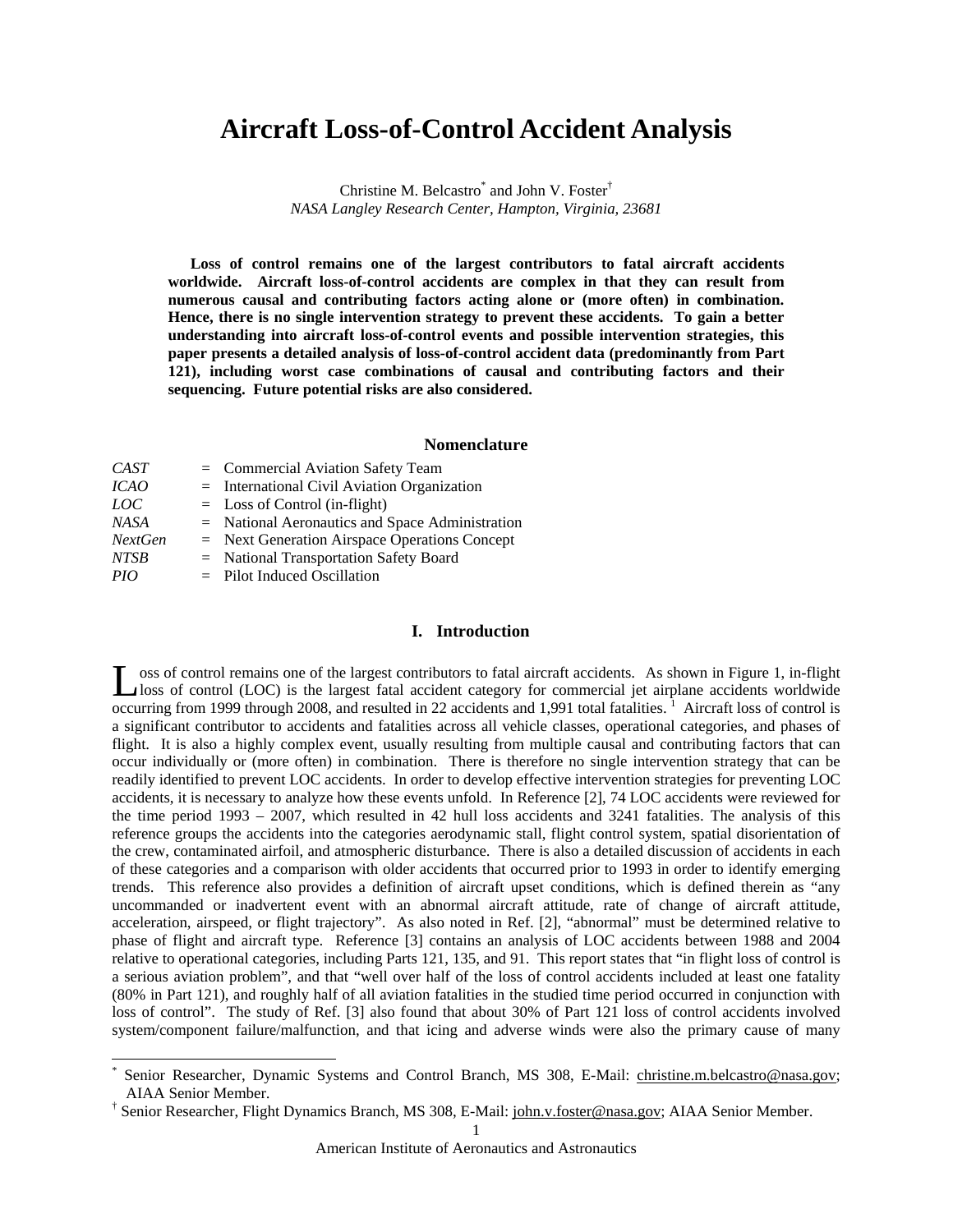accidents. In 2009, NASA commissioned an independent study of aircraft loss of control.<sup>4</sup> The final report from this study organized causal and contributing factors into human-induced, environmentally-induced, and systemsinduced categories and concluded that "no single category is solely responsible for loss of control accidents" and that "accidents occur when combinations of breakdowns happen across human and engineering systems, and often in the presence of threats posed by the external environment". This report further states that "a sympathetic read of the loss of control accidents should leave one with little hope of reducing them if efforts toward improvement were aimed in a single direction or within a single category".



**Figure 1. Aircraft Accident Statistics for Worldwide Commercial Jet Fleet, 1999 – 2008.**

In this paper, the analysis seeks to identify worst case combinations and sequencing of precursors to aircraft LOC accidents that were predominantly from the Part 121 category operations (both large transports and smaller regional aircraft). These LOC accident precursors are called "causal and contributing factors" throughout this paper. The LOC accidents considered in this paper included accidents that involved vehicle upsets, as well as those involving failures, impairment, or damage to the flight control capability of the aircraft (including control surfaces, flight control system or components, and the engines) or to the vehicle airframe (when the damage was sufficient to alter vehicle dynamics and control characteristics) whether or not they led to an upset condition (or there was evidence of upset cited in the report). Causal and contributing factors were identified from reading the full reports available for each accident (not through key word search), and these factors were categorized into three groups so that worst case combinations and sequences could be identified. In understanding combinations of loss-of-control factors and how they occur sequentially, it may be possible to develop a holistic intervention strategy for breaking the sequences that result in loss of control accidents. This is the primary motivation for the LOC accident analysis presented in this paper. Section II contains the analysis results, and conclusions are given in Section III.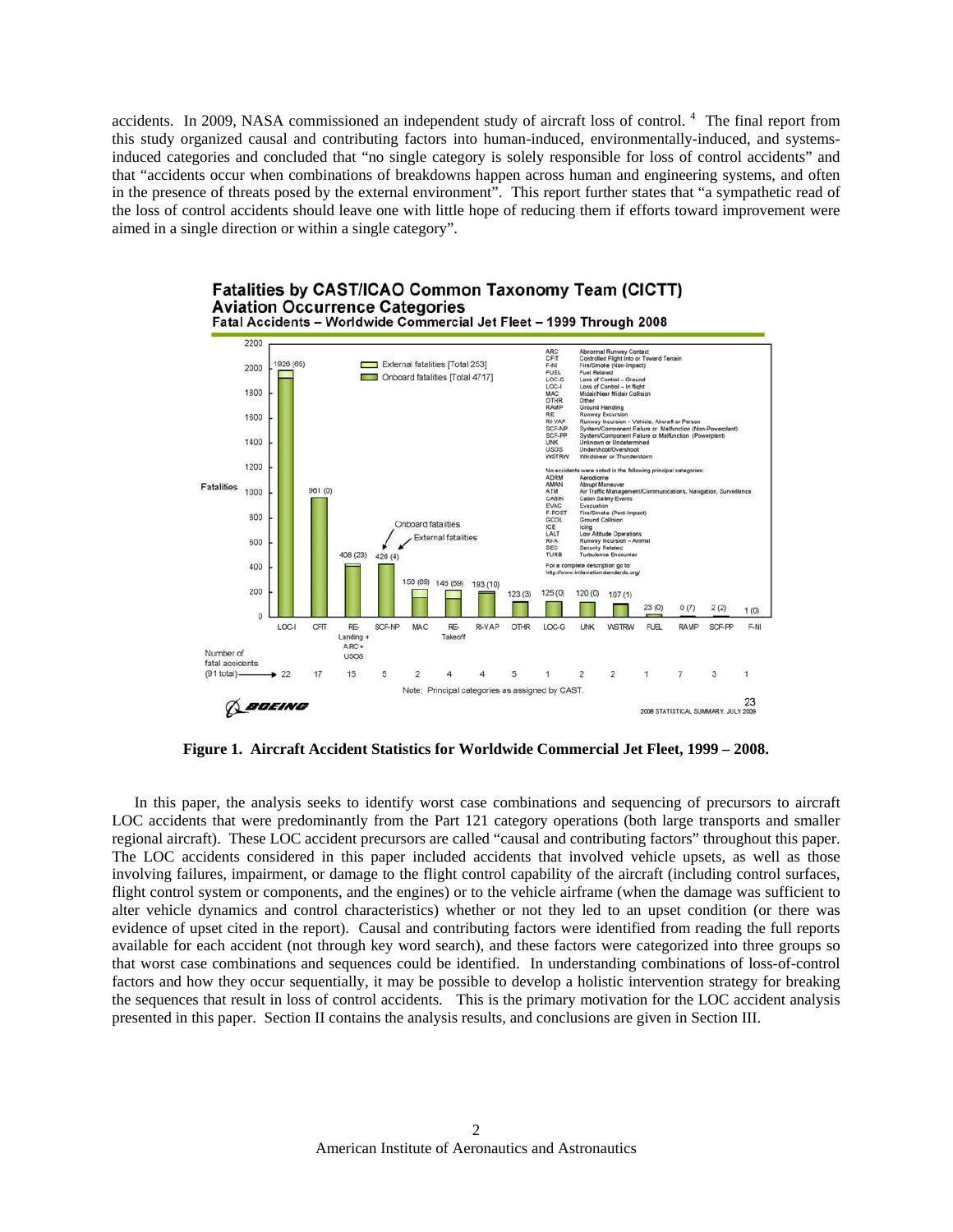#### **II. Aircraft Loss-of-Control Accident Analysis**

A review of 126 LOC accidents (predominantly from Part 121, including large transports and smaller regional carriers) occurring between 1979 and 2009 (30 years) and resulting in 6087 fatalities was performed for the analysis, and a listing of these accidents is provided in the Appendix. This accident set does not represent an exhaustive search throughout this time period, and it does not include military, private, cargo, charter, and corporate accidents. Russian aircraft accidents were also excluded due to a general lack of detailed information in the associated reports. Of this total accident set, 91 accidents resulting in 4190 fatalities occurred between 1994 and 2009 (15 years). The review was based on accident reports available on the Aviation Safety Network<sup>5</sup> and National Transportation Safety Board (NTSB)<sup>6</sup> websites. The level of detail in analyzing each accident was therefore dependent on the level of detail provided in the accident reports. Information from each report was transcribed into a categorized set of causal and contributing factors, using the following scheme. The causal and contributing factors were grouped into three categories: adverse onboard conditions, vehicle upsets, and external hazards and disturbances.

Adverse onboard conditions included:

- vehicle impairment (including inappropriate vehicle configuration, contaminated airfoil, and improper vehicle loading);
- system faults, failures, and errors (resulting from design flaws, software errors, or improper maintenance actions);
- vehicle damage to airframe and engines (resulting from fatigue cracks, foreign objects, overstress during upsets or upset recovery, etc.); and
- inappropriate crew response (including pilot-induced oscillations, spatial disorientation, mode confusion, ineffective recoveries, crew impairment, and failures to take appropriate actions).

External hazards and disturbances included:

- poor visibility;
- wake vortices;
- wind shear, turbulence, and thunderstorms;
- snow and icing conditions; and
- abrupt maneuvers for obstacle avoidance or collisions.

Vehicle upsets included:

- abnormal attitude:
- abnormal airspeed, angular rates, or asymmetric forces;
- abnormal flight trajectory;
- uncontrolled descent (including spiral dive); and
- stall/departure (including falling leaf and spin).

A basic analysis of the contributions of each causal/contributing factor to the 126 accidents is given in Table 1. It should be noted in Table 1 that the factors are not mutually exclusive. For example, 119 LOC accidents involved one or more adverse onboard conditions, and the frequency of each individual factor within this category is listed. These numbers do not add up to 119, however, because there were many accidents involving more than one subfactor. Similarly, adding the number of accidents listed for the three categories exceeds the 126 total because many accidents involved multiple categories. The 23 accidents related to vehicle damage consisted of 20 airframe and system damage conditions, and 3 engine damage conditions. Table I is useful for determining the number of accidents and fatalities associated with individual causal and contributing factors, but it does not provide any information on combinations or sequencing of these factors. Nonetheless, this table identifies System Faults/Failures/Errors, Vehicle Impairment/Damage, Inappropriate Crew Response, Stall/Departure, Atmospheric Disturbances related to Wind Shear/Gusts, and Snow/Icing as the most significant contributors to the number of fatalities. The following subsections A and B address combinations and sequencing of LOC causal and contributing factors, respectively. Subsection C addresses future risks.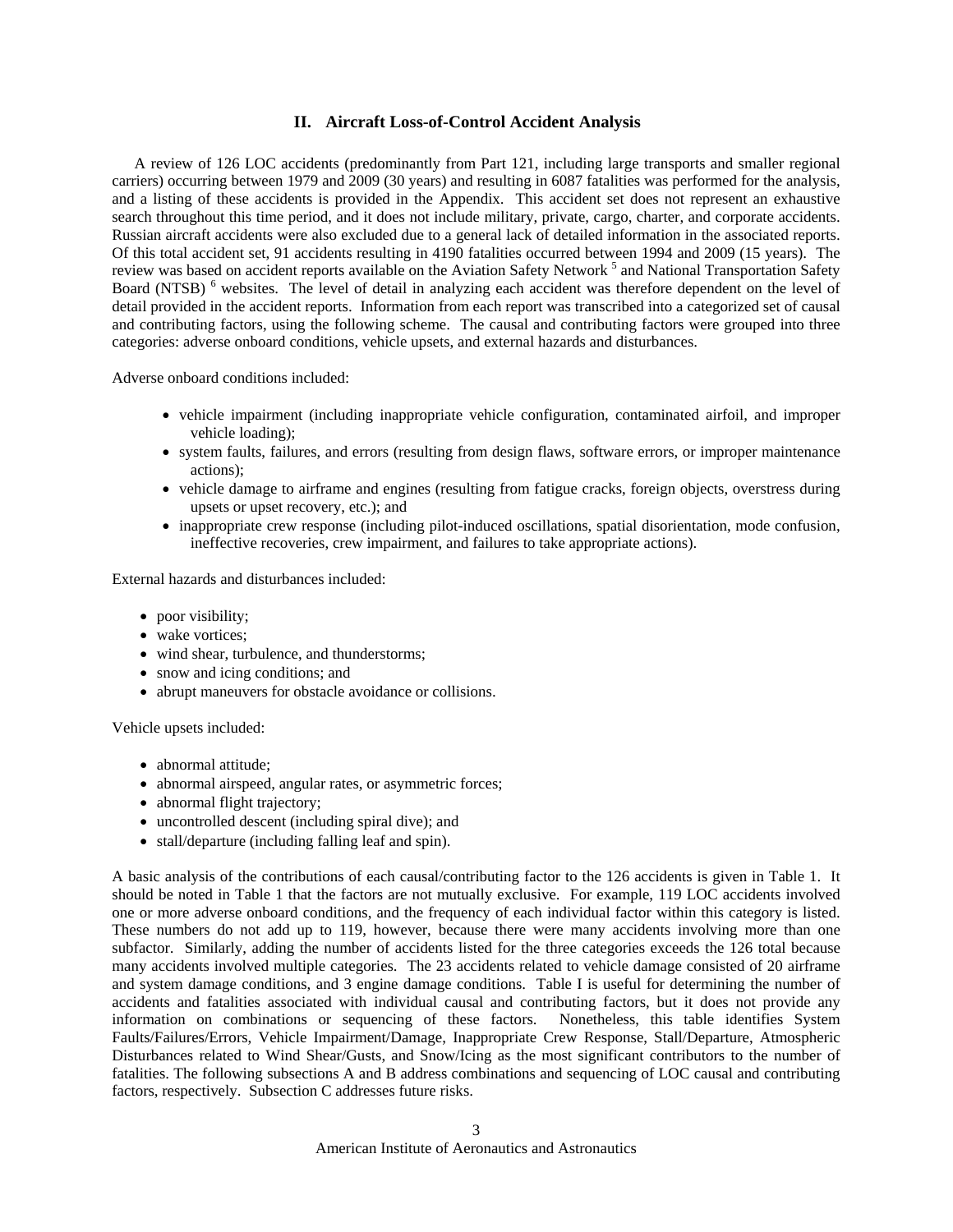| Factor                                                | <b>Accidents</b> | $\frac{0}{0}$ | <b>Fatalities</b> | $\frac{6}{9}$ |
|-------------------------------------------------------|------------------|---------------|-------------------|---------------|
| <b>Adverse Onboard Conditions</b>                     | 119              | 94.4          | 5683              | 93.4          |
| Vehicle Impairment                                    | 33               | 26.2          | 1134              | 18.6          |
| System Faults / Failures / Errors                     | 57               | 45.2          | 2807              | 46.1          |
| Vehicle Damage                                        | 23               | 18.2          | 1780              | 29.2          |
| <b>Inappropriate Crew Response</b>                    | 54               | 42.8          | 2818              | 46.3          |
| <b>Vehicle Upsets</b>                                 | 98               | 77.8          | 4523              | 74.3          |
| Abnormal Attitude                                     | 18               | 14.3          | 219               | 3.60          |
| Abnormal Airspeed / Angular Rates / Asymmetric Forces | 14               | 11.1          | 701               | 11.5          |
| Abnormal Flight Trajectory                            | $\overline{4}$   | 3.2           | 272               | 4.47          |
| <b>Uncontrolled Descent</b>                           | 15               | 11.9          | 773               | 12.7          |
| Stall / Departure                                     | 49               | 38.9          | 2622              | 43.1          |
| <b>External Hazards &amp; Disturbances</b>            | 61               | 48.4          | 3246              | 53.3          |
| Poor Visibility                                       | 9                | 7.1           | 556               | 9.1           |
| <b>Wake Vortices</b>                                  | $\overline{4}$   | 3.2           | 402               | 6.6           |
| Wind Shear / Gusts / Thunderstorms                    | 18               | 14.3          | 1126              | 18.5          |
| Snow / Icing                                          | 28               | 22.2          | 595               | 9.8           |
| Abrupt Maneuver / Collision                           | 3                | 2.4           | 189               | 3.1           |

### **Table 1. Contributions to LOC Accidents and Fatalities by Individual Causal and Contributing Factors**

#### **A. Analysis of Causal and Contributing Factor Combinations**

In order to identify worst case combinations of LOC causal and contributing factors (as defined by number of accidents and resulting fatalities), 3-dimensional scatter plots were generated, and Figure 2 shows the first such plot. The three dimensions are aligned with the three categories identified in Table 1. Sphere size is directly proportional to the number of accidents, and sphere color depicts the number of fatalities as indicated by the legend. As indicated in Figure 2, worst case combinations include: system faults and failures occurring alone and in combination with upsets, icing conditions resulting in vehicle impairment, and inappropriate crew response combined with upset conditions. There are also a significant number of accidents and fatalities resulting from: vehicle damage occurring alone and combined with upsets, icing combined with inappropriate crew response and upsets, and wind shear and turbulence combined with inappropriate crew response and vehicle upsets. It should be noted that there is some overlap (i.e., some combinations that are not mutually exclusive) in the scatter plot of Figure 2, especially within the adverse onboard conditions dimension. This overlap is due to a significant number of accidents that involved multiple adverse onboard conditions. For example, some of the accidents shown for system faults and failures also involved inappropriate crew response. Alternatively, many of the accidents shown for inappropriate crew response also involved other adverse onboard conditions, such as vehicle impairment, failure, or damage. Some of this overlap (especially for the largest number of accidents and fatalities) is identified in Figure 3. While there is some overlap in the external hazards and disturbances and the vehicle upset dimensions, it is generally much smaller that the onboard dimension.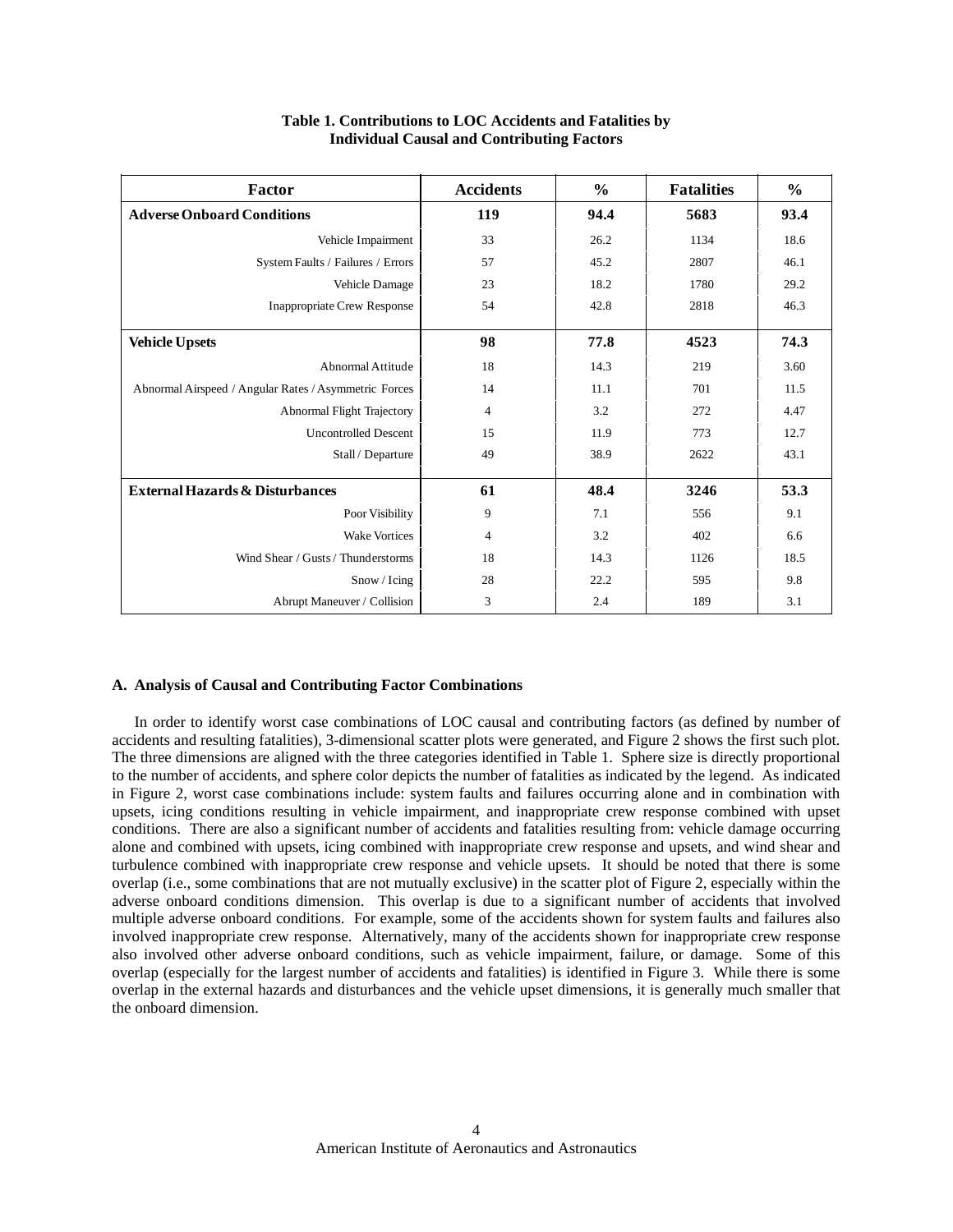

**Adverse Onboard Conditions**





**Figure 3. Identification of Overlap in LOC Causal and Contributing Factor Combinations, 1979 – 2009.**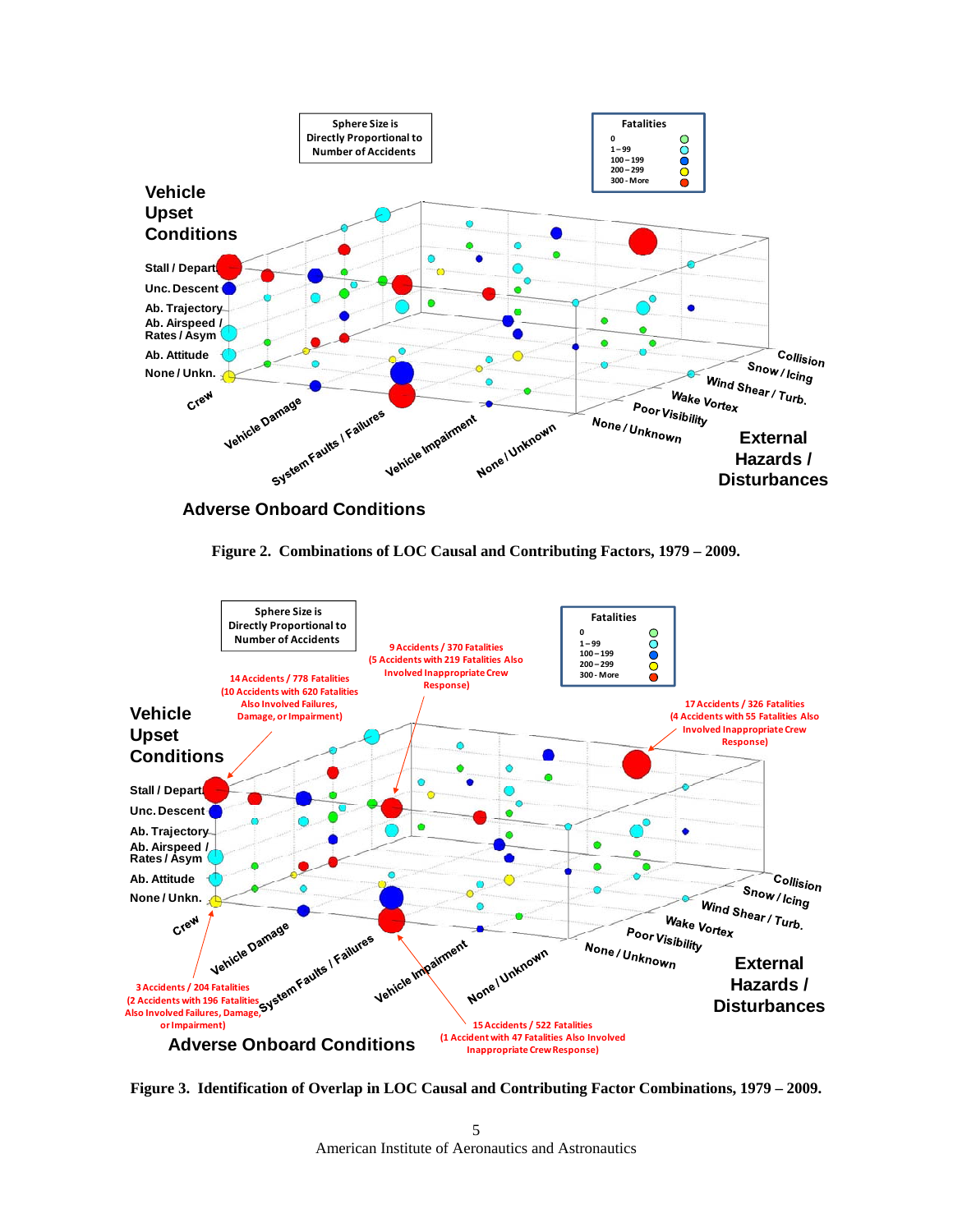Figures 2 and 3 are based on the set of 126 accidents over the 30 year period analyzed in this study. It could be argued that some of the factors associated with accidents that occurred longer ago than 15 years could have already been resolved. While only 35 accidents in this data set occurred more than 15 years ago (i.e., between 1979 and 1994), this potential effect was considered by removing them in the scatter plot of Figure 4. As indicated in the figure, only minor differences are readily apparent. Some of these include: a lower number of fatalities for icing with vehicle impairment, and a lower number of accidents and fatalities associated with vehicle damage.



**Figure 4. Combinations of LOC Causal and Contributing Factors, 1994 – 2009.** 

It is also of interest to consider LOC accidents that resulted in no fatalities. These accidents might be an indicator of conditions that were recoverable or of emerging trends leading to LOC fatal accident increases. Figures 5 and 6 show these plots for the 30 year and 15 year data, respectively.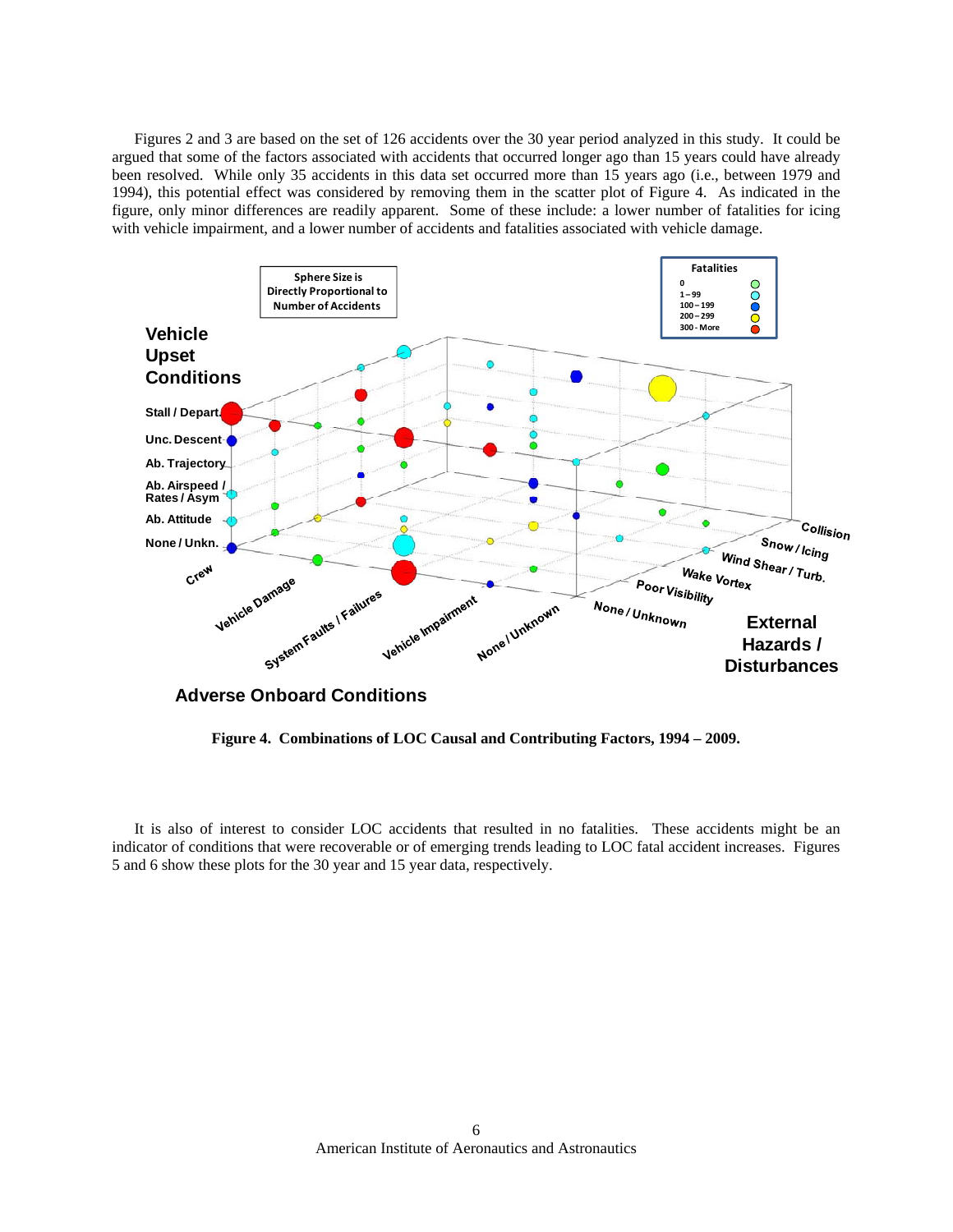

**Figure 5. Combinations of LOC Causal and Contributing Factors for Nonfatal Accidents, 1979 – 2009.**

The results of Figures 5 and 6 are very similar. This similarity indicates that many of the nonfatal accidents in the data set occurred during the more recent 15 year period (1994 – 2009). The largest numbers of nonfatal accidents were associated with failures (with and without upsets), vehicle damage (without upsets), icing and the associated vehicle impairment (with upsets), and inappropriate crew response combined with upsets (with and without wind shear / turbulence and icing conditions). It is not clear, however, whether these nonfatal accidents can be interpreted as emerging trends or simply as individual situations in which the crew was able to successfully recover. The latter might be assumed in this case, since there were also many accidents and fatalities associated with these conditions.



**Adverse Onboard Conditions**

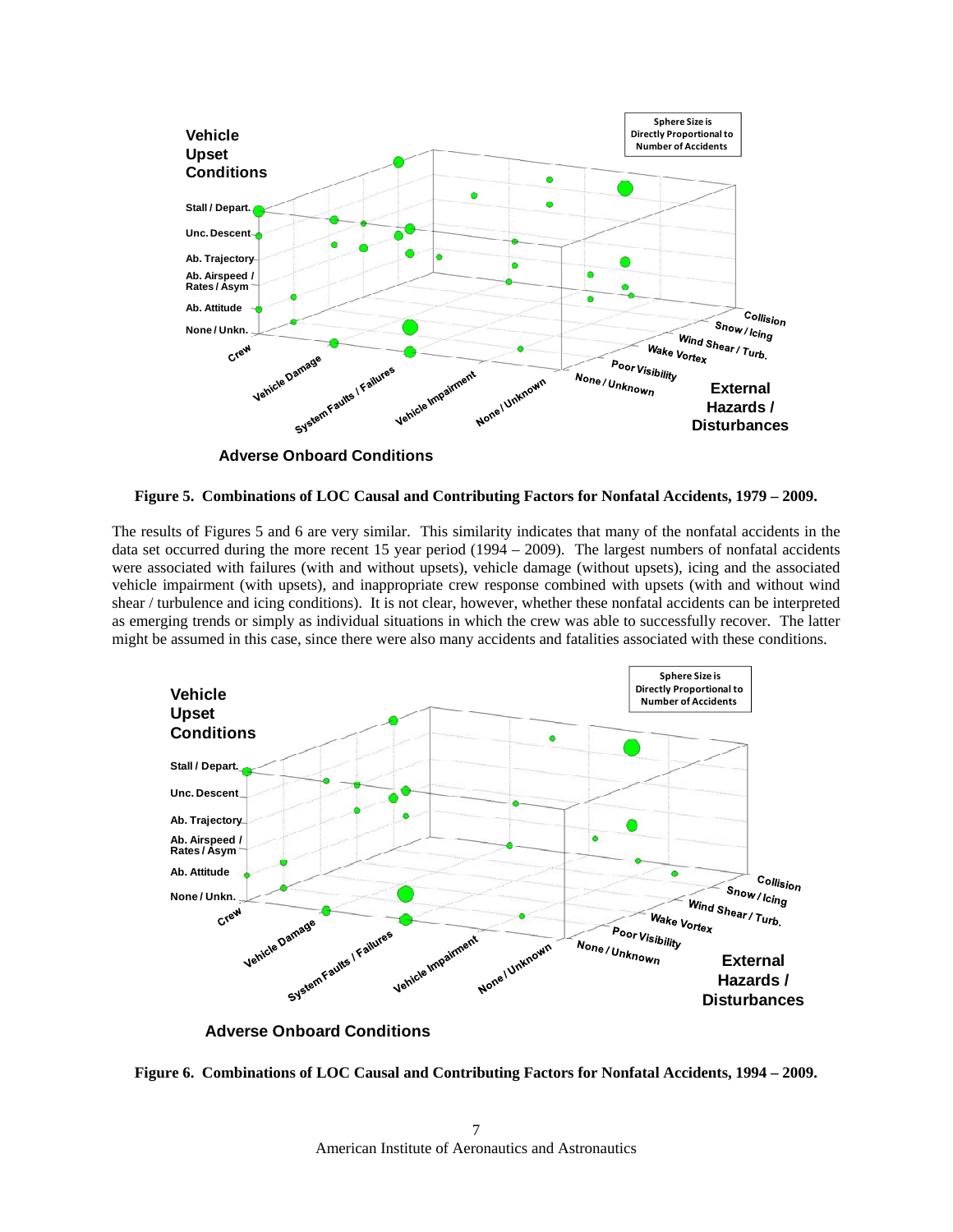#### **B. Analysis of Causal and Contributing Factor Sequences**

An analysis of the time sequencing of the LOC causal and contributing factors was performed for the 30-year data set. Table 2 provides a summary of this sequencing.

| Factor                                                          | 1st          | 2nd      | 3rd            | 4th            | 5th          |
|-----------------------------------------------------------------|--------------|----------|----------------|----------------|--------------|
| <b>Adverse Onboard Conditions</b>                               | 69           | 69       | 24             | 6              | $\mathbf 0$  |
| Vehicle Impairment                                              | 3            | 29       | 3              | $\Omega$       | $\Omega$     |
| System Faults / Failures / Errors                               | 42           | 11       | 4              | $\mathbf{0}$   | 0            |
| Vehicle Damage                                                  | 6            | 7        | 5              | 5              | 0            |
| <b>Inappropriate Crew Response</b>                              | 18           | 22       | 12             |                | 0            |
| <b>External Hazards &amp; Disturbances</b>                      | 54           | 6        | $\bf{0}$       | $\bf{0}$       | $\mathbf 0$  |
| Poor Visibility                                                 | 7            | $\Omega$ | $\Omega$       | $\Omega$       | $\Omega$     |
| <b>Wake Vortices</b>                                            | 3            | 1        | $\Omega$       | $\Omega$       | $\Omega$     |
| Wind Shear / Gusts / Thunderstorms                              | 14           | 3        | $\mathbf{0}$   | $\mathbf{0}$   | 0            |
| Snow / Icing                                                    | 27           |          | $\Omega$       | $\mathbf{0}$   | 0            |
| Abrupt Maneuver / Collision                                     | 3            |          | $\mathbf{0}$   | $\mathbf{0}$   | 0            |
| <b>Vehicle Upsets</b>                                           | 3            | 36       | 47             | 15             | 1            |
| Abnormal Attitude                                               | $\mathbf{0}$ | 12       | 3              | 3              | <sup>0</sup> |
| Abnormal Airspeed / Angular Rates /<br><b>Asymmetric Forces</b> | $\Omega$     | 3        | $\overline{7}$ | 4              | $\Omega$     |
| Abnormal Flight Trajectory                                      | 1            |          | 3              |                | $\Omega$     |
| <b>Uncontrolled Descent</b>                                     | $\mathbf{0}$ | 5        | 7              | $\overline{c}$ | 1            |
| Stall / Departure                                               | 2            | 15       | 27             | 5              | 0            |

**Table 2. Sequencing of LOC Accidents Causal and Contributing Factors** 

It should be noted that these sequences were identified without overlap. That is, there is no "double bookkeeping" of sequences in Table 2. Thus, the total number of initiating factors under column 1 sums to the total number of LOC accidents, since all LOC accidents result from at least 1 causal or contributing factor. Table 2 indicates that LOC events are usually first precipitated by an adverse onboard condition or an external hazard or disturbance. Moreover, external hazards and disturbances rarely occur further downstream in LOC sequences. Vehicle upsets are rarely the initial factor but rather an outcome of an external hazard or adverse onboard condition. Within adverse onboard conditions, system faults, failures, and errors are the leading initial factor, and inappropriate crew response is the second most likely initial event. Relative to external hazards and disturbances, the leading initial factor is icing, followed by wind shear, gusts, and thunderstorms. Adverse onboard conditions are also the most likely factor to occur second in the chain of events leading to aircraft LOC, with vehicle impairment being the most likely secondary factor to occur. This is due to vehicle impairment resulting from icing conditions (i.e., contaminated airfoil or reduced engine performance), faults or damage. Vehicle upsets most often occur as the second, third, or fourth factor in the LOC sequence. Only one 5-factor sequence was identified in this data set.

An analysis was also performed of each LOC sequence. This analysis is summarized in Table 3 and detailed in Figures 7 - 16. Table 3 provides the number of accidents and fatalities (and associated percentages) relative to each causal and contributing factor as the initial factor in the LOC sequence. Defining the LOC sequences in terms of the initiating factor allowed a comprehensive assessment without overlap.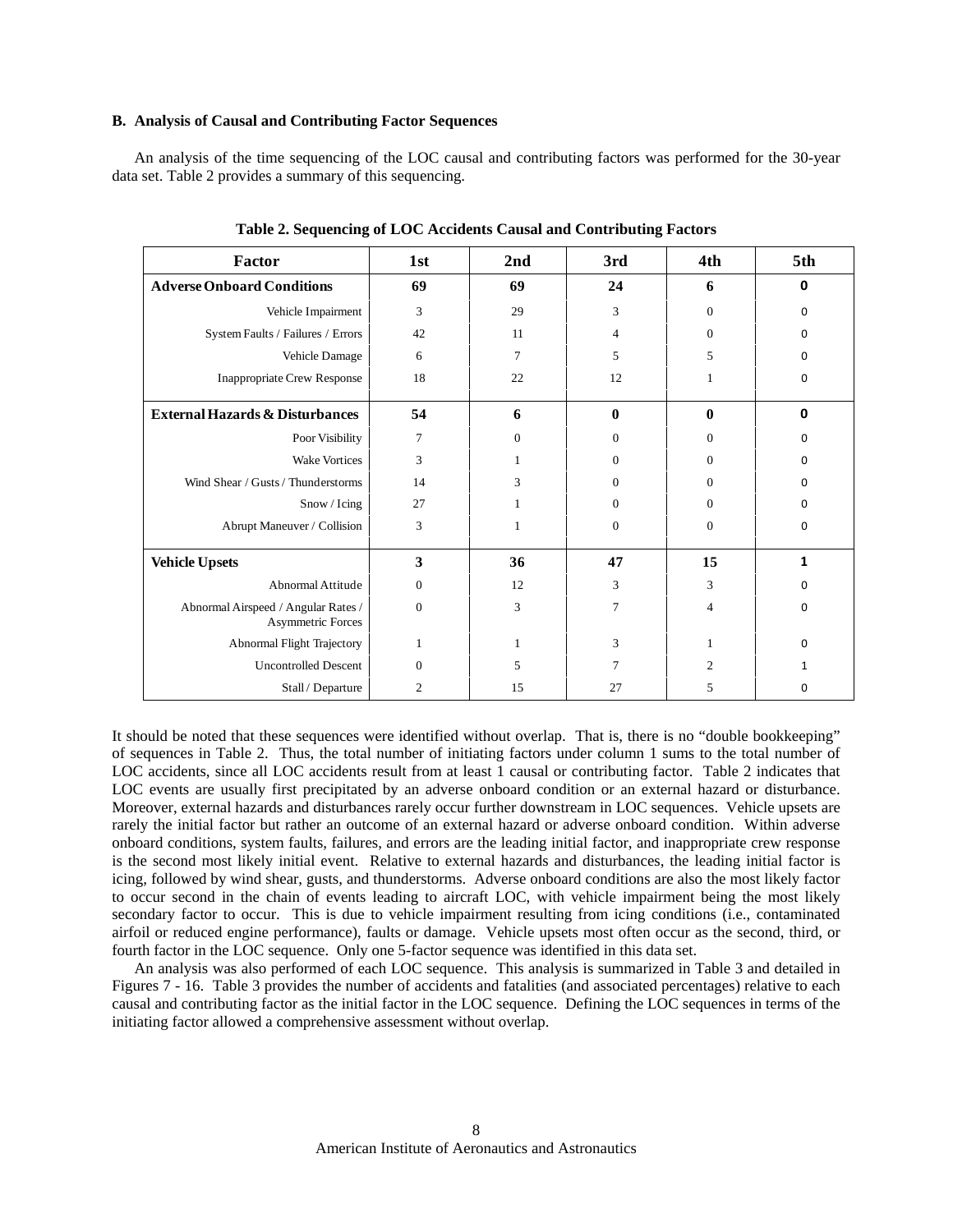| <b>Initial Factor in LOC Sequence</b>                           | <b>Accidents</b> | $\frac{0}{0}$ | <b>Fatalities</b> | $\frac{0}{0}$ | <b>Figures</b> |
|-----------------------------------------------------------------|------------------|---------------|-------------------|---------------|----------------|
| <b>Adverse Onboard Conditions</b>                               | 69               | 54.8          | 3733              | 61.3          | $7 - 10$       |
| Vehicle Impairment                                              | 3                | 2.4           | 186               | 3.1           | $\overline{7}$ |
| System Faults / Failures / Errors                               | 42               | 33.3          | 1544              | 29.0          | 8              |
| Vehicle Damage                                                  | 6                | 4.8           | 908               | 14.9          | 9              |
| <b>Inappropriate Crew Response</b>                              | 18               | 14.3          | 1095              | 14.3          | 10             |
| <b>External Hazards &amp; Disturbances</b>                      | 54               | 42.8          | 2228              | 36.6          | $11 - 15$      |
| Poor Visibility                                                 | 7                | 5.5           | 438               | 7.2           | 11             |
| <b>Wake Vortices</b>                                            | 3                | 2.4           | 137               | 2.2           | 12             |
| Wind Shear / Gusts / Thunderstorms                              | 14               | 11.1          | 874               | 14.4          | 13             |
| Snow / Icing                                                    | 27               | 21.4          | 590               | 9.7           | 14             |
| Abrupt Maneuver / Collision                                     | 3                | 2.4           | 189               | 3.1           | 15             |
|                                                                 |                  |               |                   |               |                |
| <b>Vehicle Upsets</b>                                           | 3                | 2.4           | 126               | 2.1           | 16             |
| Abnormal Attitude                                               | $\overline{0}$   | $\mathbf{0}$  | $\mathbf{0}$      | $\mathbf{0}$  |                |
| Abnormal Airspeed / Angular Rates /<br><b>Asymmetric Forces</b> | $\theta$         | $\Omega$      | $\Omega$          | $\Omega$      |                |
| <b>Abnormal Flight Trajectory</b>                               | $\mathbf{1}$     | 0.8           | 117               | 1.9           | 16             |
| <b>Uncontrolled Descent</b>                                     | $\mathbf{0}$     | $\mathbf{0}$  | $\overline{0}$    | $\Omega$      | 16             |
| Stall / Departure                                               | $\overline{c}$   | 1.6           | 9                 | 0.2           | 16             |
| <b>Totals</b>                                                   | 126              | <b>100</b>    | 6087              | 100           | $7 - 16$       |

**Table 3. Summary of LOC Accident Sequences** 

As indicated in Table 3, LOC events initiated by adverse onboard conditions comprised 54.8% of the accidents and 61.3% of the fatalities within the data set considered in this analysis. Of these, system failures, faults, and errors initiated 33.3% of accidents and 29% of fatalities, followed by inappropriate crew response, vehicle damage, and vehicle impairment. External hazards and disturbances initiated 42.8% of the accidents and 36.6% of the fatalities in the LOC accidents considered. Within this category, icing represented 21.4% of accidents and 9.7% of fatalities, whereas wind shear, turbulence, and thunderstorms initiated 11.1% of accidents and 14.4% of fatalities. These factors were followed in frequency of occurrence by poor visibility, wake vortices, and abrupt maneuver or collision (with the last two having the same frequency of occurrence). It is interesting to note that icing initiated more accidents, but wind-related disturbances resulted in more fatalities. This is because the predominance of icinginduced accidents in the data set of this study involved smaller aircraft, whereas the preponderance of wind-induced accidents in this data set involved large transports. As indicated previously, vehicle upsets are rarely the precipitating factor in the LOC sequence, with these comprising 2.4% of the accidents and 2.1% of the fatalities considered in this study. Within this category, stall/departure initiated 1.6% of the accidents and 0.2% of fatalities, and abnormal flight trajectory initiated 0.8% of accidents and 1.9% of fatalities in the data set. While upsets are not usually the precipitating factor, many LOC sequences include vehicle upset somewhere in the chain of events (as indicated in Table 2). The last column of Table 3 references the figures that present the detailed LOC sequences associated with each initial factor. Sequences initiated by adverse onboard conditions are provided in Figures 7 - 10, those initiated by external hazards and disturbances are shown in Figures  $11 - 15$ , and Figure 16 provides the sequences initiated by vehicle upsets. Each figure lists the LOC sequence number on the left, and the accident identification number from the Appendix is identified on the right in parentheses. The number of accidents and fatalities associated with each sequence is also provided.

Figure 7 shows the 5 LOC sequences initiated by vehicle impairment, with the associated number of accidents and fatalities provided for each sequence. The initiating events for these accidents included: aircraft overweight (1 accident that was overloaded with passengers), inappropriate vehicle configuration (1 accident), and an emulated engine failure during a training flight (1 accident). As indicated in Figure 7, 33% of these LOC sequences culminated in a vehicle upset, and 33% involved an inappropriate crew action or response.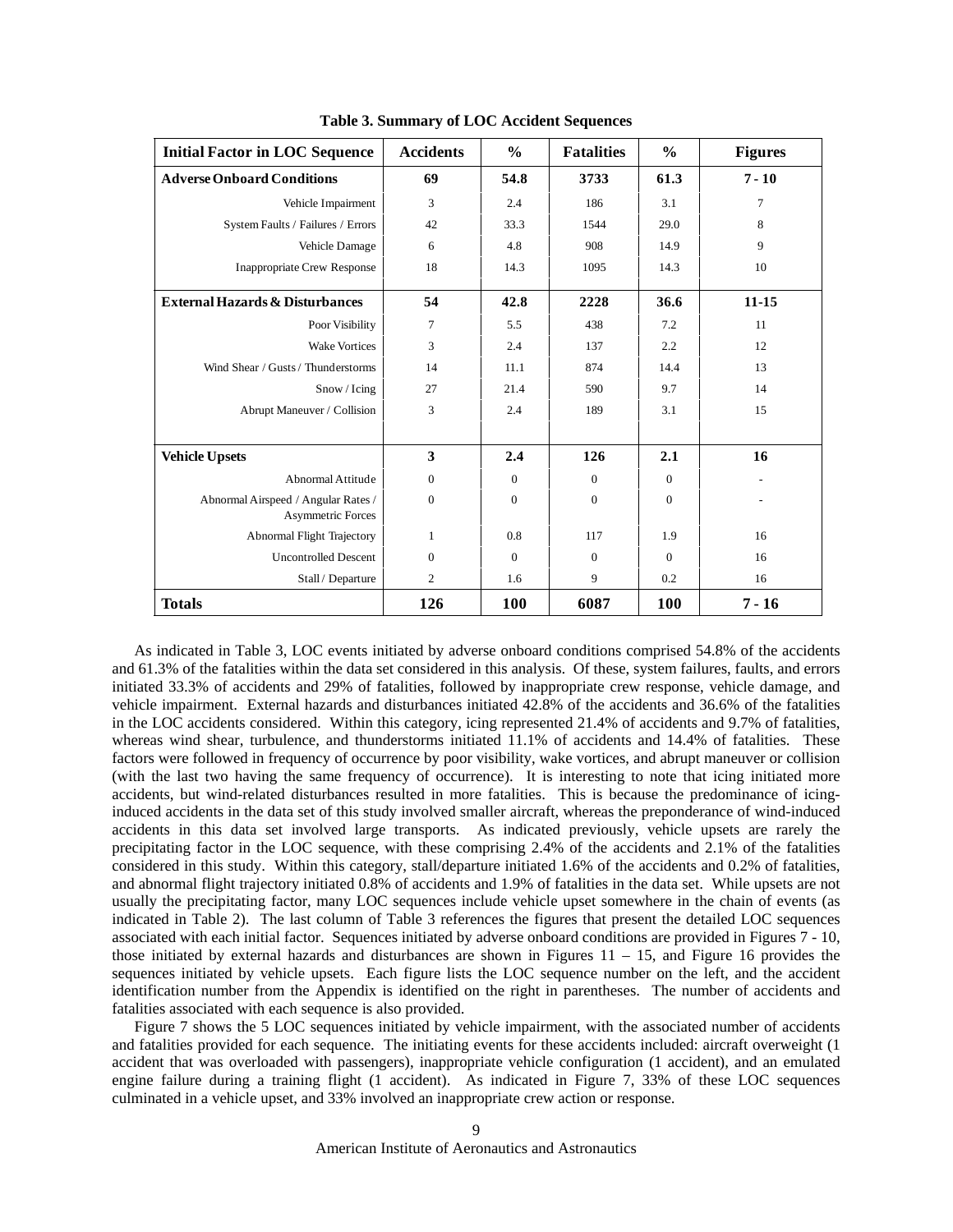

Vehicle Impairment: 3 Accidents, 186 Fatalities:

**Figure 7. LOC Accident Sequences Initiated by Vehicle Impairment.** 

Figure 8 shows the 42 LOC sequences initiated by system failures. The initiating events for these accidents included: engine and engine control failures (17 accidents), flight control sensors and instrumentation failures and malfunctions (9 accidents), flight control system and component design errors and failures (15 accidents), and flight deck warning system failures (1 accident). External hazards and disturbances associated with these sequences included turbulence (2 accidents), wake vortices (1 accident), and an external obstruction (1 accident). As indicated in Figure 8, 26% of these sequences involved only the failure condition, 57% of these sequences led to vehicle upset, and 26% involved inappropriate crew response. All types of vehicle upsets (i.e., abnormal attitude; abnormal airspeed, angular rates, or asymmetric forces; abnormal flight trajectory; uncontrolled descent; and stall/departure) occurred in these LOC sequences.

Figure 9 shows the 11 LOC sequences initiated by vehicle damage. The precipitating damage events in these sequences included airframe structural damage (5 accidents) and engine damage (1 accident involving fatigue cracks in the engine). As indicated in Figure 9, 83% of these sequences culminated in vehicle upset, and only 1 sequence involved inappropriate crew response.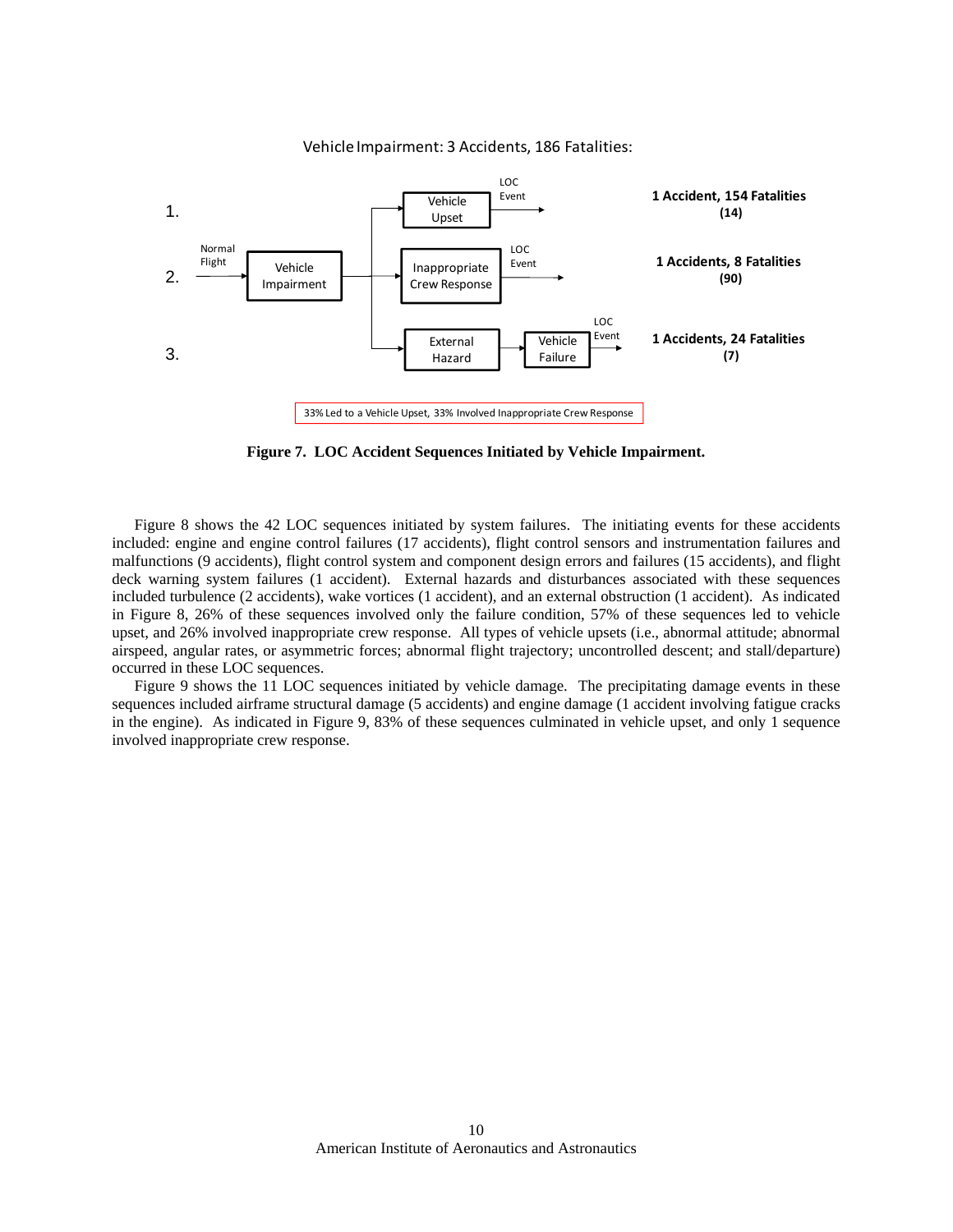

Vehicle Failure: 42 Accidents, 1767 Fatalities:

**Figure 8. LOC Accident Sequences Initiated by Failures.**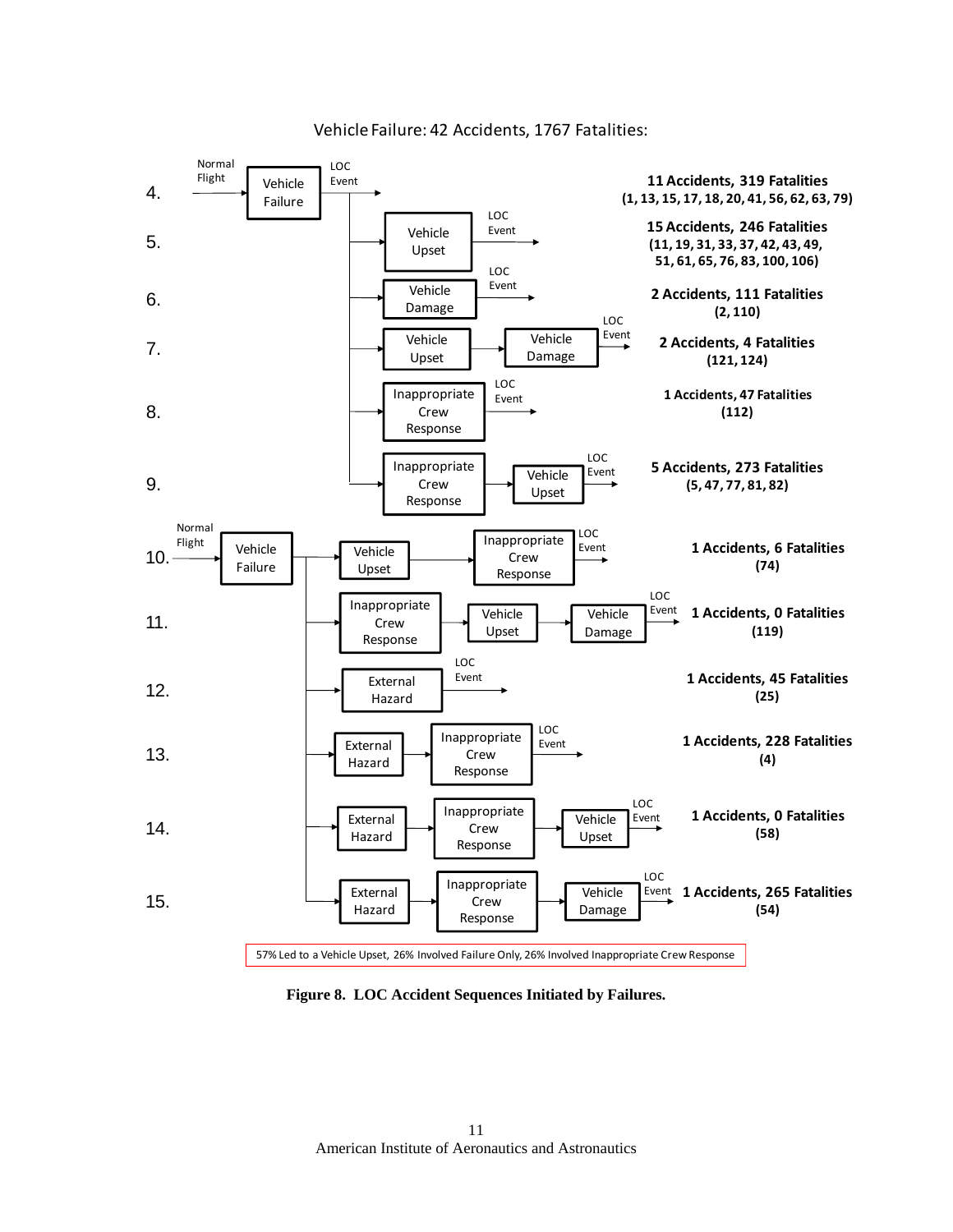

VehicleDamage: 6 Accidents, 908 Fatalities:

**Figure 9. LOC Accident Sequences Initiated by Damage.** 

Figure 10 shows the 18 LOC sequences initiated by inappropriate crew actions. These actions included: improper and inadvertent control inputs (9 accidents), crew impairment and distraction (3 accidents), spatial disorientation (2 accidents), failure to configure the vehicle properly (3 accidents), and improper pre-flight planning or preparation (1 accident). As indicated in Figure 10, 100% of these sequences led to an upset condition, and 50% resulted in vehicle impairment or damage.

Figures 11-15 show the LOC sequences that were initiated by external hazards and disturbances. Figure 11 shows the 7 sequences precipitated by poor visibility. As indicated in the figure, 86% of these sequences culminated in a vehicle upset condition, and 86% involved inappropriate crew response. Of the 6 sequences involving inappropriate crew response, 5 resulted from spatial disorientation. Figure 12 shows the 3 LOC sequences initiated by a wake vortex encounter. All of these sequences culminated in a vehicle upset. Figure 13 shows the 14 LOC sequences initiated by wind shear, turbulence, and thunderstorms. As indicated in the figure, 86% of these sequences led to a vehicle upset condition, and 64% involved inappropriate crew response.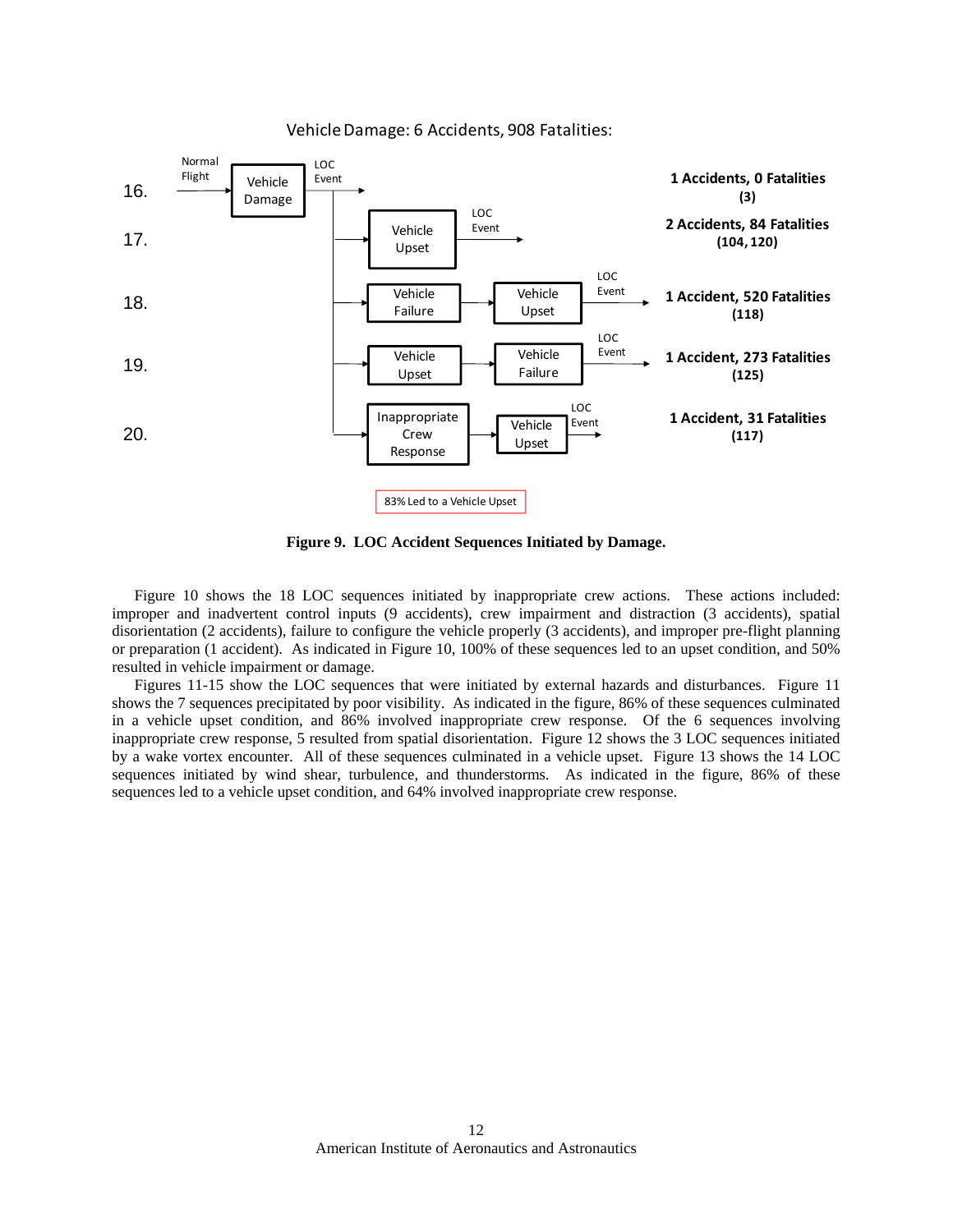

InappropriateCrew Response: 18 Accidents, 1095 Fatalities:



Poor Visibility:7 Accidents, 438 Fatalities:



**Figure 11. LOC Accident Sequences Initiated by Poor Visibility.**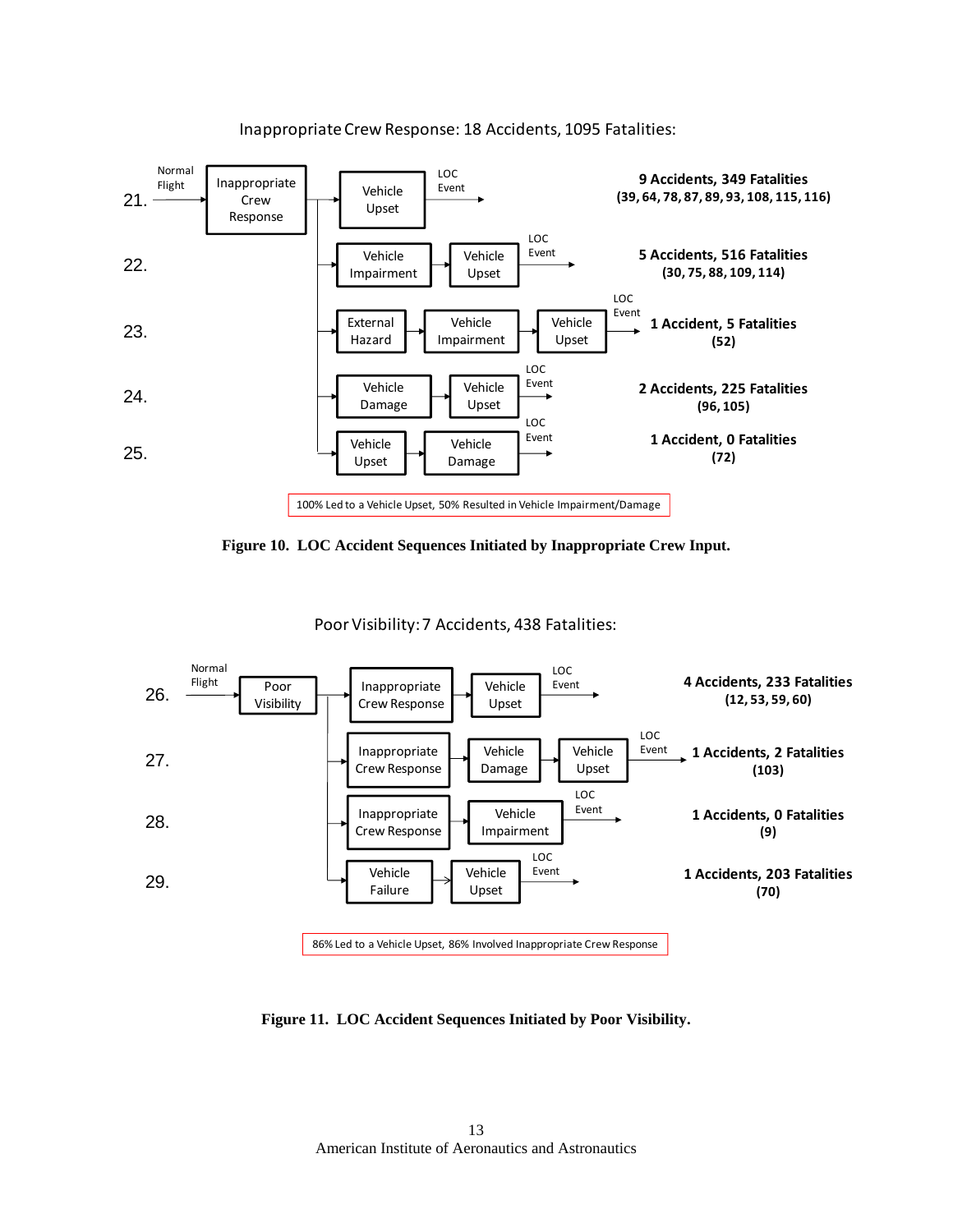Wake Vortex: 3 Accidents, 137 Fatalities:



**Figure 12. LOC Accident Sequences Initiated by Wake Vortex Encounter.** 



**Figure 13. LOC Accident Sequences Initiated by Wind Shear, Gusts, & Thunderstorms.**

Figure 14 shows the 27 LOC sequences that were initiated by snow and icing conditions. As indicated in the figure, 10% of these sequences led to a vehicle upset, and 22% involved inappropriate crew response.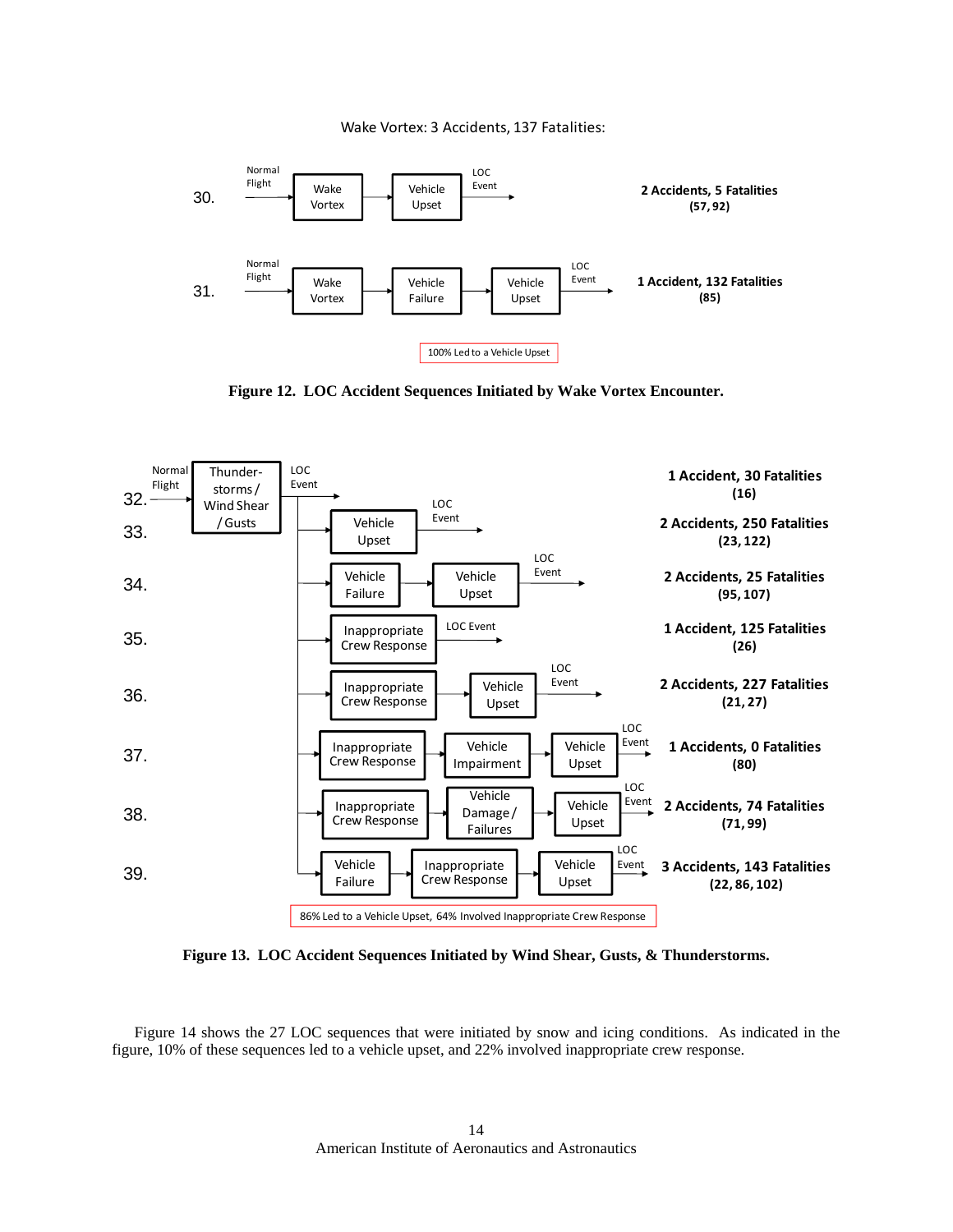

Snow / Icing: 27 Accidents, 590 Fatalities:

**Figure 14. LOC Accident Sequences Initiated by Snow / Icing.** 

Figure 15 shows the 3 LOC sequences that were initiated by abrupt maneuvers and collisions. All of these sequences were initiated by a mid-air collision (1 with another aircraft, and 2 with a flock of birds).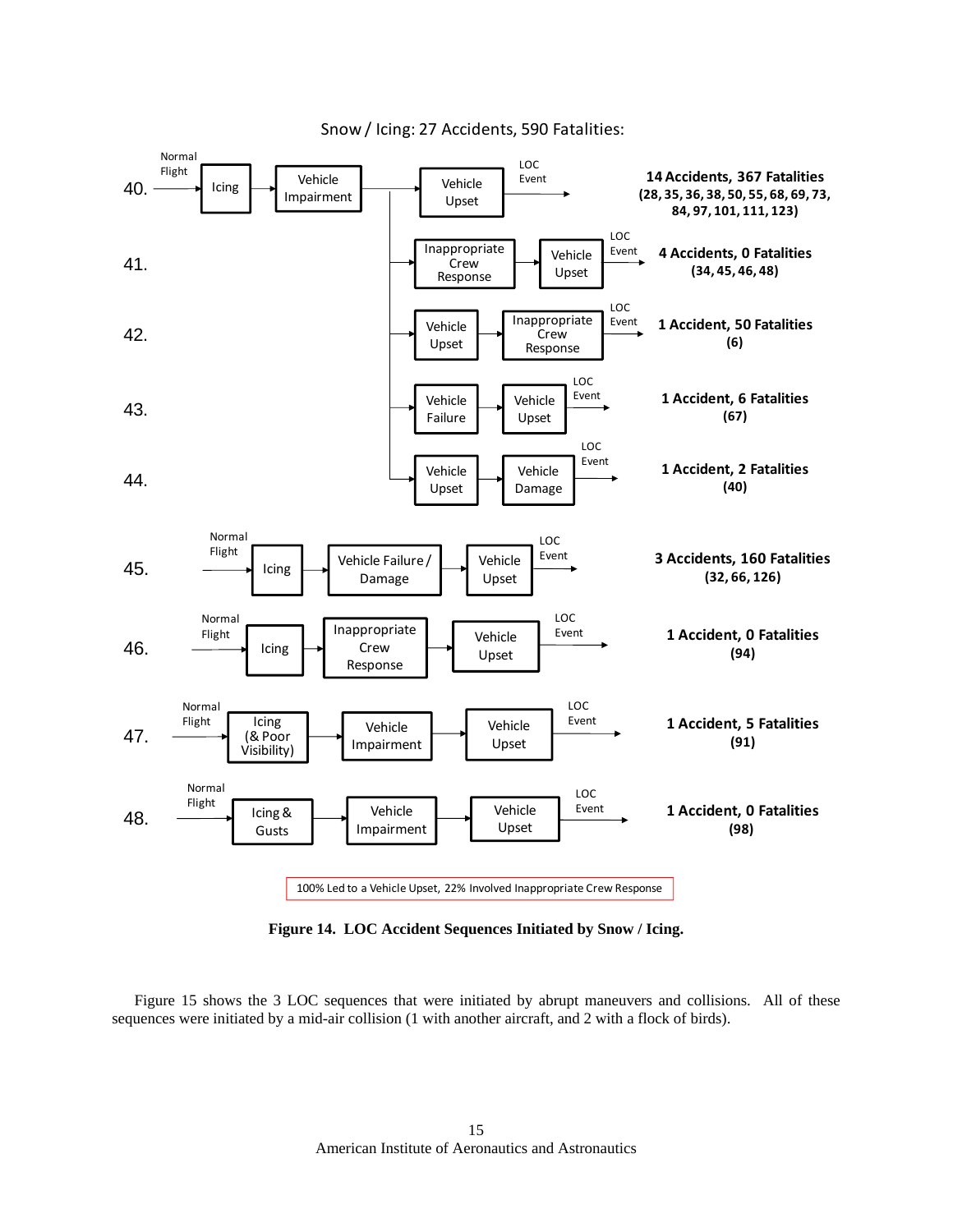

**Figure 15. LOC Accident Sequences Initiated by Abrupt Maneuver / Collision.** 

Figure 16 shows the 7 LOC sequences initiated by vehicle upsets. The precipitating event for these upsets was undetermined. The last accident associated with Sequence 52 occurred during a low-speed check to activate the alpha floor protection system following maintenance. In this accident, the aircraft stalled on approach and recovery was impaired by the vehicle being configured inappropriately for go-around. It is unclear at this time whether the initial stall condition resulted from incorrect or inappropriate flight procedures or an error in the flight control system.





 In order to condense the LOC sequences of Figures 7-16 into smaller, more actionable groupings, these sequences can be combined and generalized. In an effort to represent a large majority of the sequences identified in this study. Figure 17 shows the top 10 LOC combined sequences relative to number of accidents and fatalities. Dashed boxes represent factors that occurred in some subset within the sequence. As indicated in Figure 17, this top 10 set of combined LOC sequences represents 86.5% of the accidents and 89.1% of the fatalities considered in this study. This set can be further reduced by generalizing the sequences. Some generalized sequences are shown in Figure 18 along with the associated number of accidents and fatalities. These 7 generalized sequences represent 112 accidents (88.9%) and 5529 fatalities (90.8%).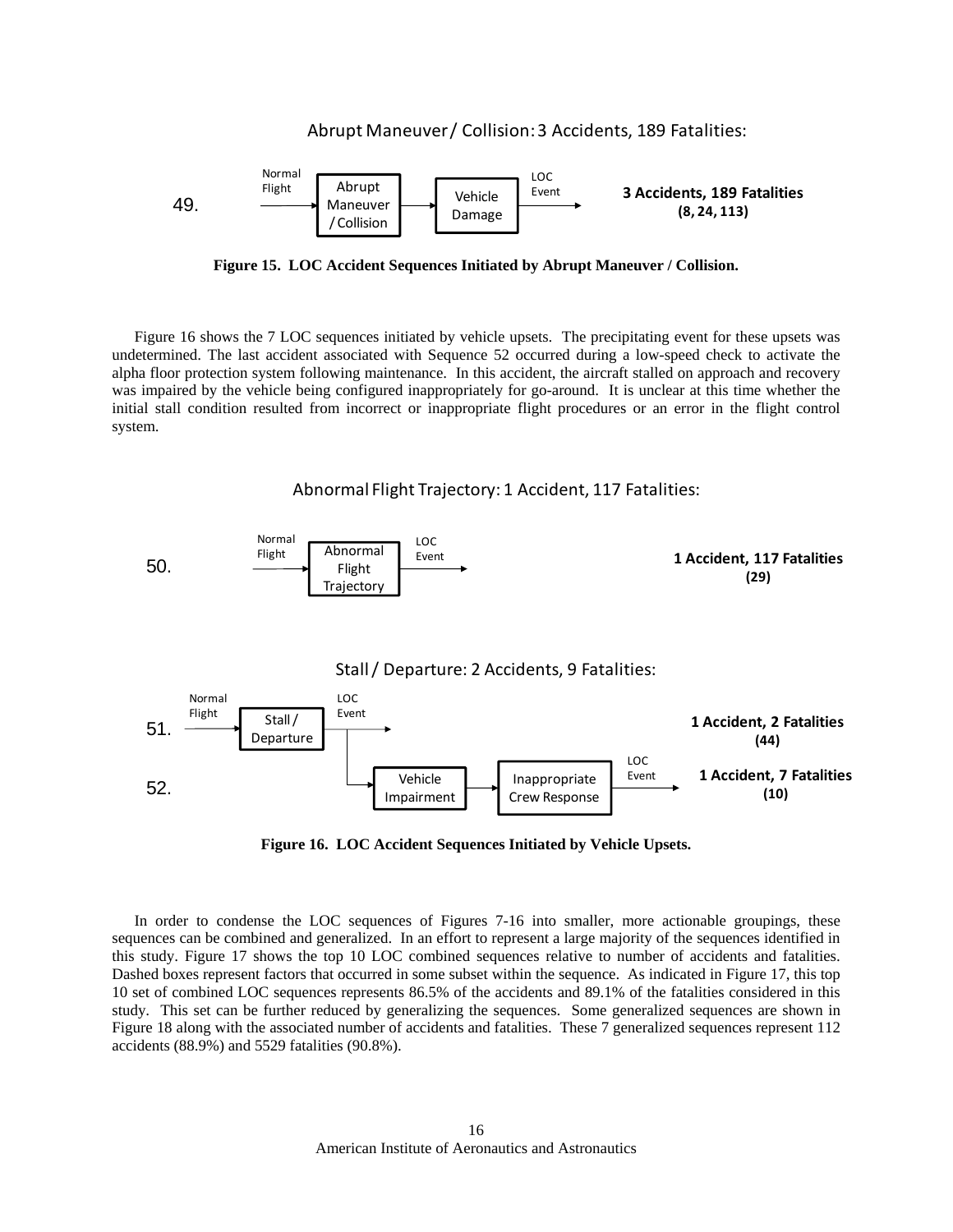



American Institute of Aeronautics and Astronautics 17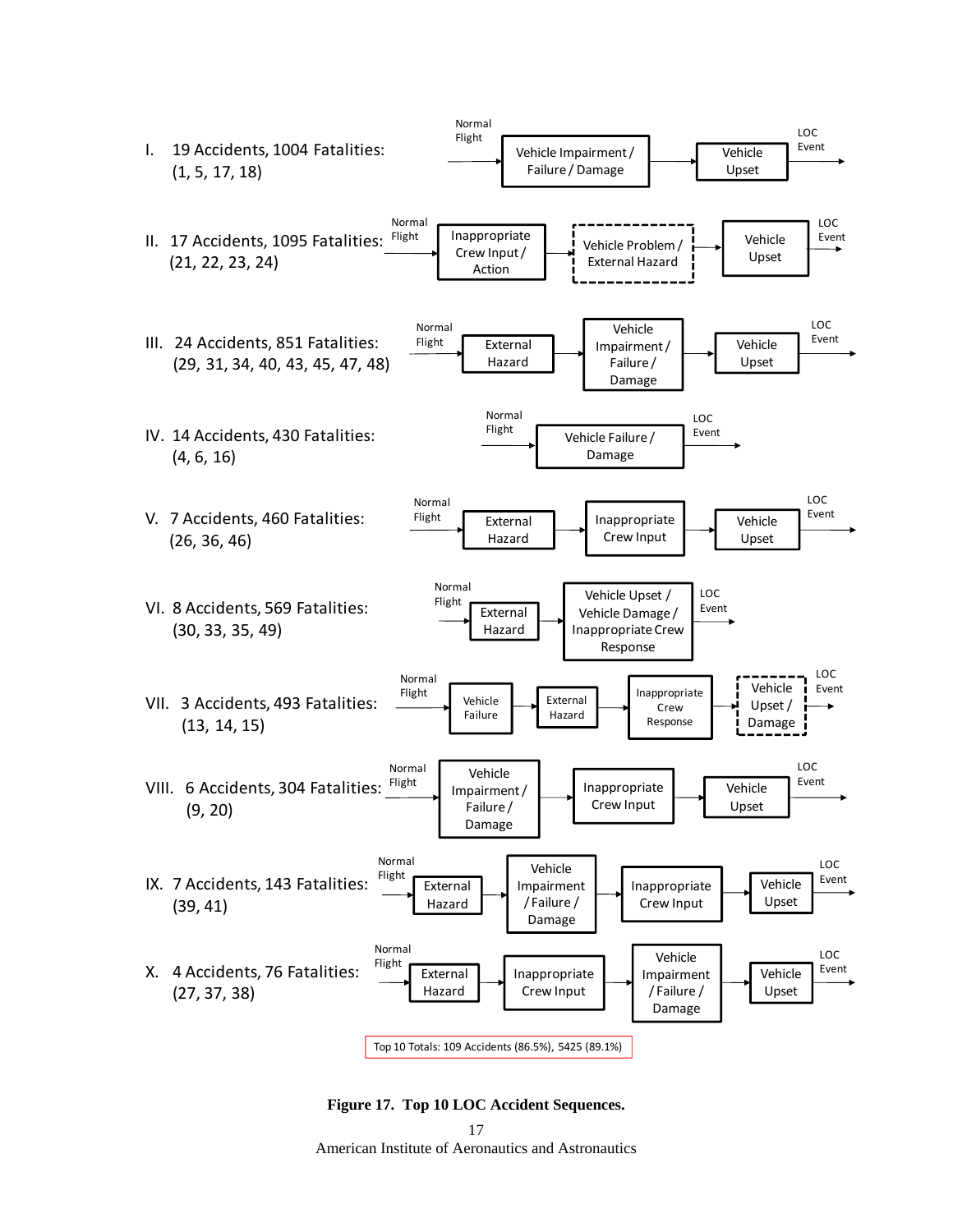## A. 43 Accidents, 1855 Fatalities:(I, III)



**Figure 18. Generalized LOC Accident Sequences.** 

American Institute of Aeronautics and Astronautics 18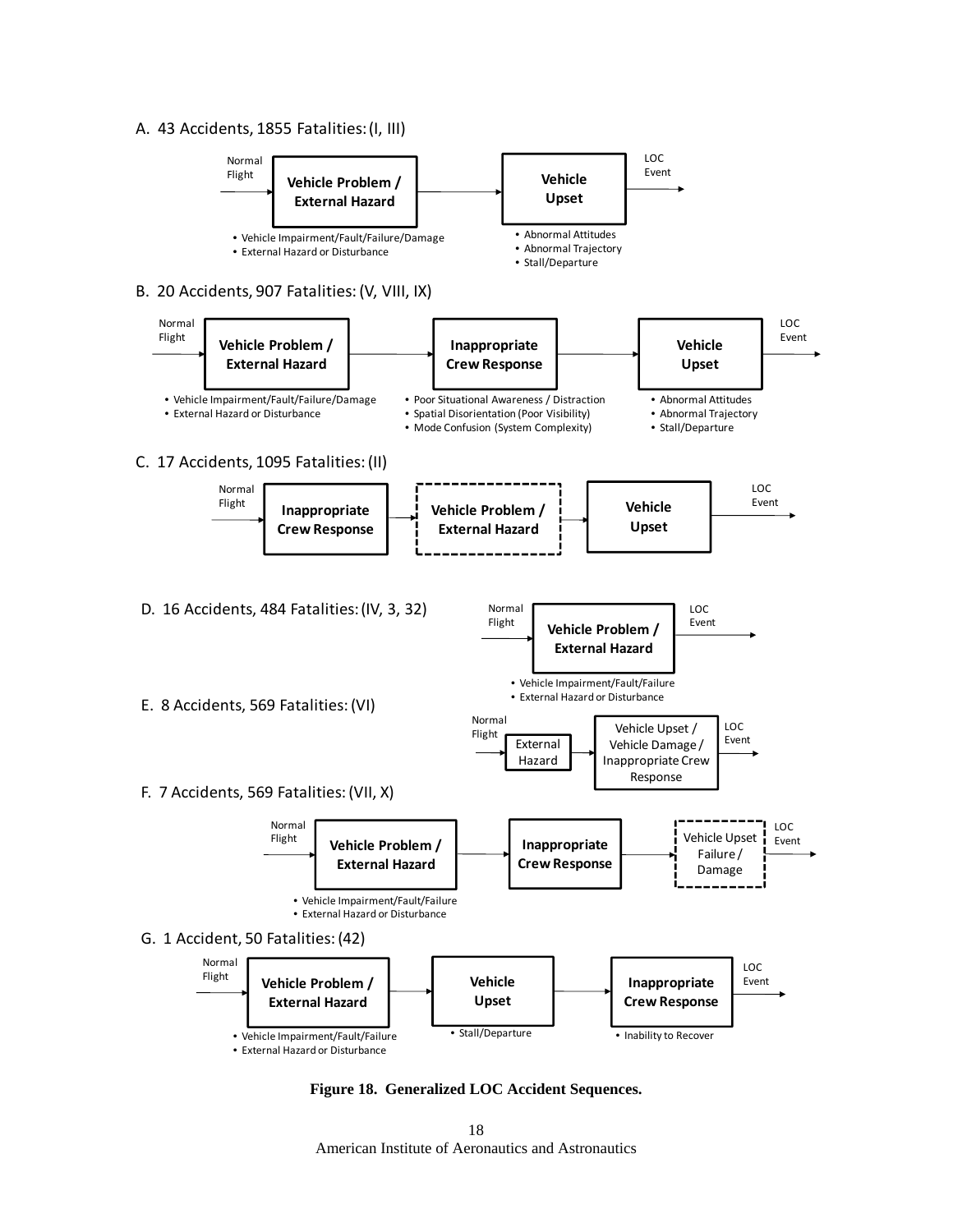#### C. Future Considerations

In addition to looking at historical accident data, potential future LOC accident risks should be identified relative to known (as well as new) precursors. This is more difficult, because (without data) it becomes more speculative. However, the identification of potential future risks might enable the development of a comprehensive intervention strategy that anticipates and mitigates these future potential risks. One area of consideration is airspace operation under the Next Generation (NextGen) Air Transportation System.<sup>7</sup> The NextGen concept of operations provides an integrated view of airspace operations in the 2025 timeframe and includes high-density, all-weather, and selfseparation operational concepts. There is also expected to be mixed-capability aircraft operating within the same airspace, including piloted aircraft and unmanned aircraft systems. High-precision 4-D trajectories are envisioned that will enable safely flying with closer spacing to inclement weather, terrain, and other aircraft, and these trajectories can be altered if necessary during the flight. Other areas of consideration include increasing airspace and vehicle system complexity without developing comprehensive methods for their validation and verification (V&V), and increased automation without improved crew interfaces.

In an effort to identify areas of potential future LOC risk in terms of known precursors, Figure 19 illustrates several areas of possible increase in causal and contributing factors with the potential for increased LOC accidents or incidents. If all-weather operations and highly precise trajectories that enable closer spacing to inclement weather increase the probability of an aircraft actually encountering inclement weather during flight, this could result in a larger number of weather-related LOC accidents (particularly in the terminal area). If airspace and vehicle system complexity is increased without comprehensive methods for their V&V, this could lead to a larger number of LOC events initiated by system faults, failures, and errors. If high-density mixed-vehicle operations and high-precision tracking that enables closer spacing between aircraft increase the probability of aircraft encountering other aircraft during flight, this could result in a larger incidence of wake-induced LOC events or ultimately those initiated by vehicle damage resulting from mid-air collisions. Increased automation without improved crew interfaces could result in a higher incidence of LOC events precipitated by inappropriate crew actions.



**Adverse Onboard Conditions**

**Figure 19. Potential Areas of Future Increased LOC Risk.** 

In order to consider LOC sequences that could become more prevalent under NextGen, Figure 20 shows summarized sequences grouped by relevance to NextGen operations. High-density operations are represented by LOC sequences that were initiated by wake vortex encounters or mid-air collisions. All-weather operations are represented by a summary of LOC sequences initiated by weather-related events. Crew-automation vulnerability is

> American Institute of Aeronautics and Astronautics 19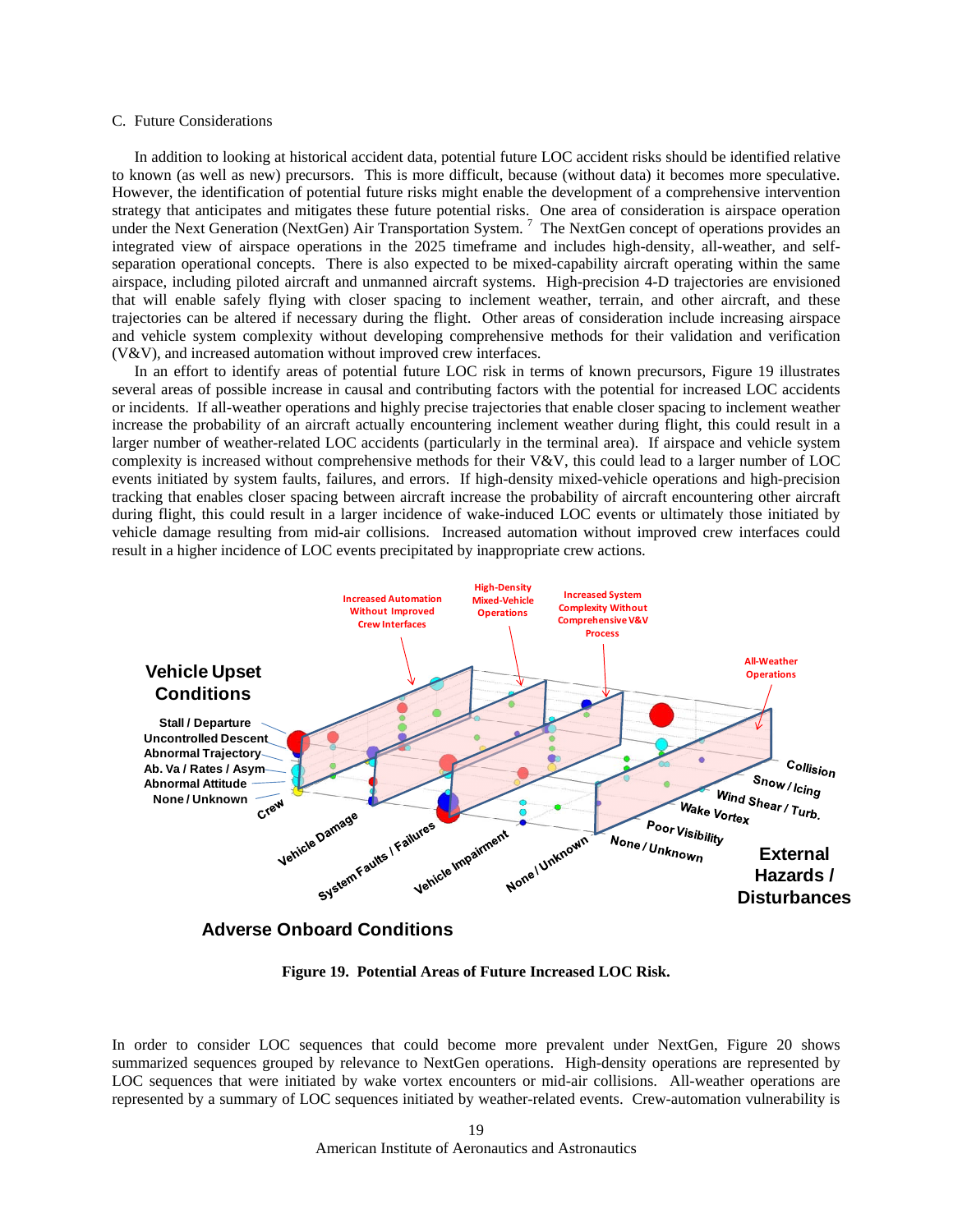represented by LOC sequences that were initiated by system faults and crew errors. Future intervention strategies for preventing LOC events will need to be able to provide interventions for these sequences with an emphasis on takeoffs and landings under wake and wind shear conditions, terminal area maneuvering and landing under vehicle impairment conditions while penetrating external disturbances, and self-separation and abrupt maneuvering for collision avoidance under all-weather and vehicle impairment conditions.

# High-Density Related Sequences:

## 3 Accidents, 137 Fatalities:







All-Weather Related Sequences:

**Figure 20b. Potential LOC Sequences Related to Future Risk (Weather Related Sequences).**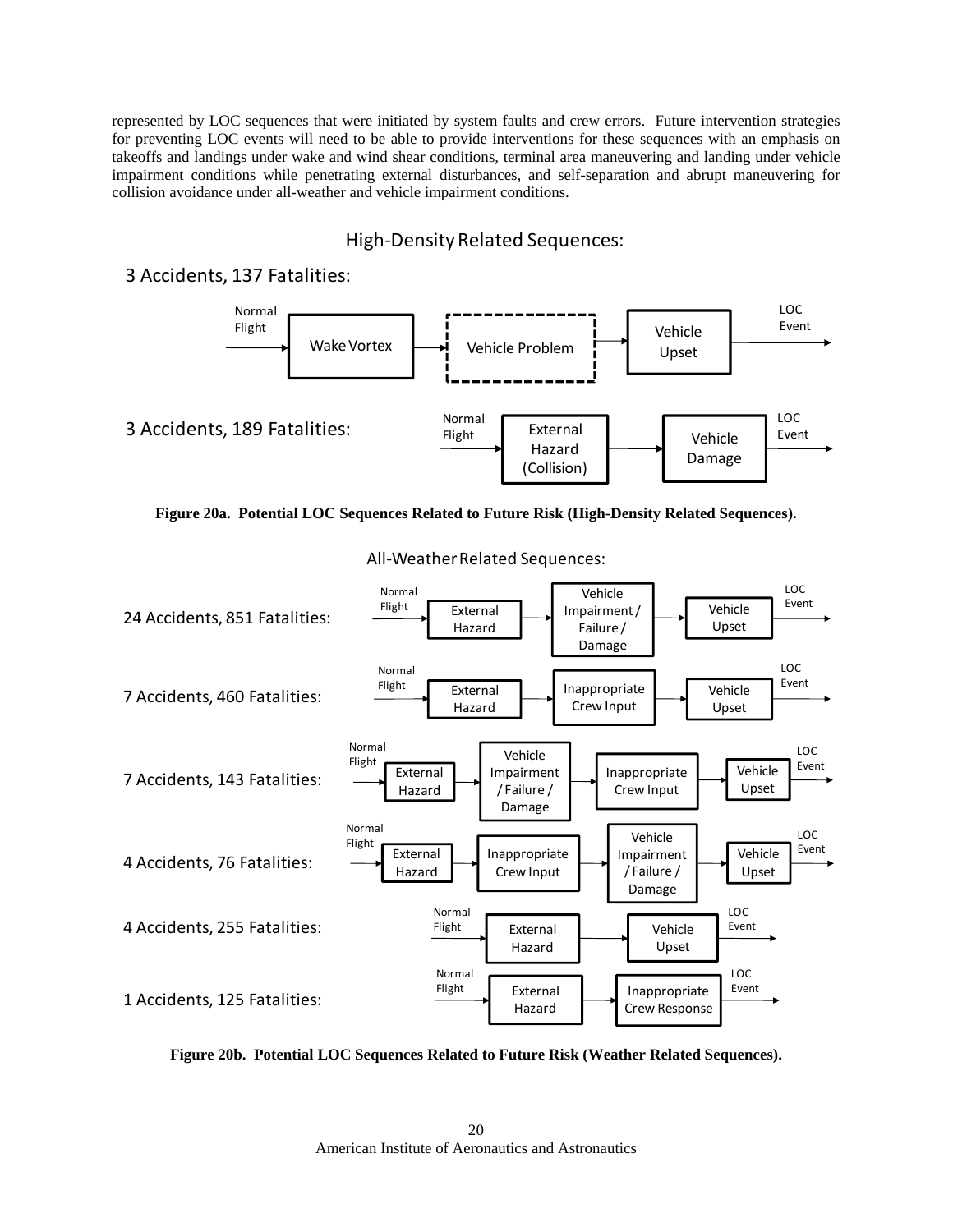#### Crew‐Automation Related Sequences:



**Figure 20c. Potential LOC Sequences Related to Future Risk (Crew-Automation Related Sequences).** 

New LOC precursors associated with failure modes of future vehicle and airspace systems must also be identified and considered (particularly during  $V&V$  of these systems), and their potential ramifications considered (particularly under off-nominal operating conditions). New types of crew-induced LOC precursors must also be considered.

#### **III. Conclusion**

Aircraft LOC accidents cause a significant percentage of aviation fatalities across all aircraft classes and operations, and result from a large number of causal and contributing factors that occur individually or (more often) in combination. A detailed analysis of causal and contributing factors associated with aircraft LOC accidents (predominantly for Part 121 operations) has been performed and documented in this paper*.* The LOC accidents considered in this paper included accidents that involved vehicle upsets, as well as those involving failures, impairment, or damage to the flight control capability of the aircraft (including control surfaces, flight control system or components, and the engines) or to the vehicle airframe (when the damage was sufficient to alter vehicle dynamics and control characteristics) whether or not they led to an upset condition (or there was evidence of upset cited in the report). The data set used in the analysis consisted of 126 LOC accidents that resulted in 6087 fatalities during the 30-year period 1979 – 2009. The analysis included the identification of worst case combinations of causal and contributing factors using scatter plots generated from the accident data, and a detailed compilation of LOC sequences based on temporal ordering of causal and contributing factors. A list of the top 10 LOC summarized sequences was developed, which represents 86.5% of the accidents and 89.1% of the fatalities considered in this paper. A set of 7 generalized LOC sequences was also defined, which are representative of 88.9% of the accidents and 90.8% of the fatalities considered in this study. The data set was analyzed for trends potentially attributable to the introduction of new technologies in the last 15 years. This analysis showed little effect. The data was also analyzed for differences between nonfatal and fatal accidents. This analysis also did not yield significant results. Finally, future risks with the potential to increase LOC accidents were considered. Research in the development of holistic intervention strategies that can prevent LOC accidents under current and future airspace operations is recommended.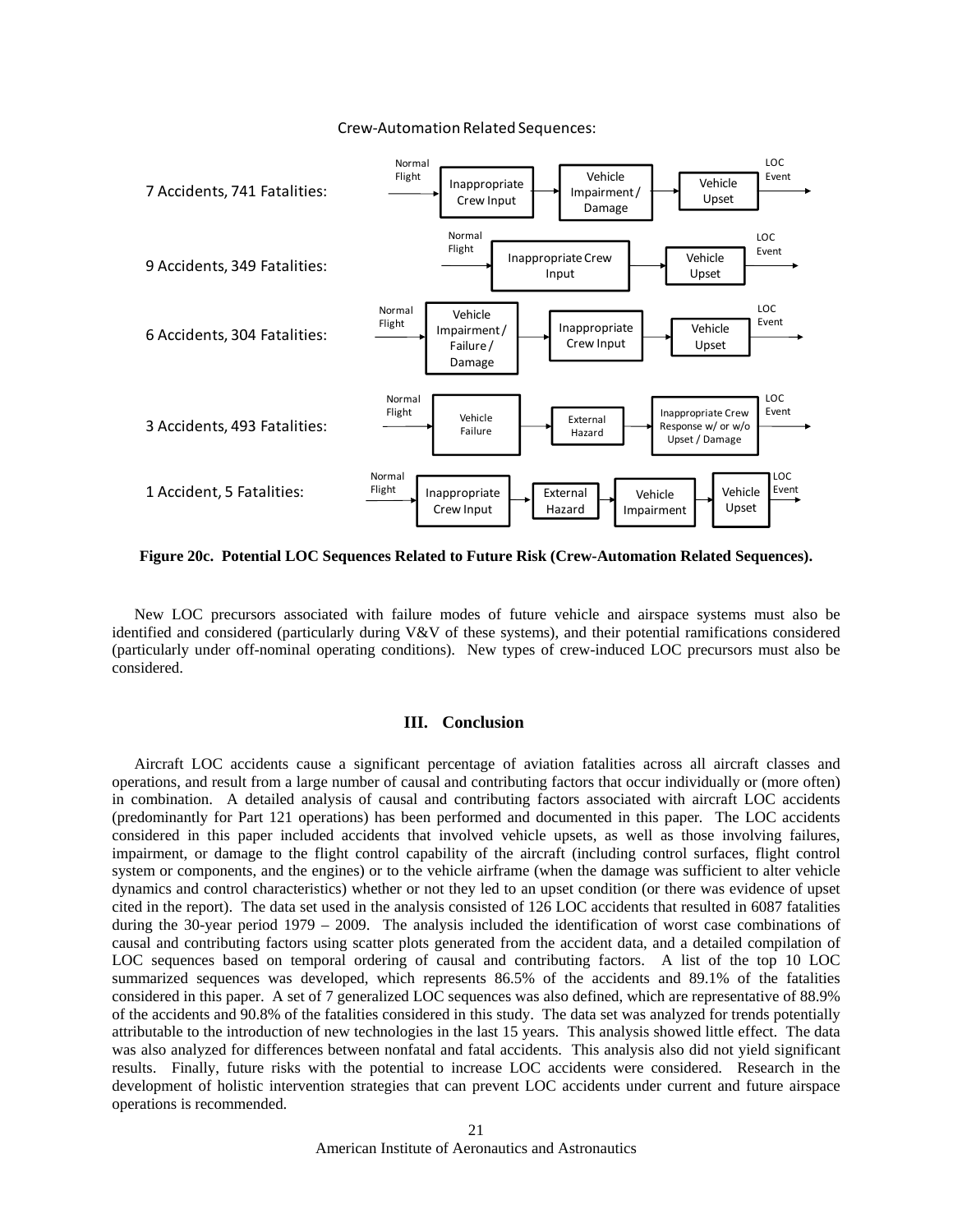# **Appendix**

| <b>Date</b> | Aircraft/<br><b>Airline</b>                                                           | <b>Location</b>                                                                            | <b>Fatalities</b><br>(Total<br>Onboard) | <b>Phase of Flight</b>     | <b>Accident</b><br><b>Summary</b>                                                                                                             | <b>Probable Primary</b><br><b>Cause</b>                                                              | <b>Accident</b><br>No. |
|-------------|---------------------------------------------------------------------------------------|--------------------------------------------------------------------------------------------|-----------------------------------------|----------------------------|-----------------------------------------------------------------------------------------------------------------------------------------------|------------------------------------------------------------------------------------------------------|------------------------|
| 9/24/2009   | <b>British</b><br>Aerospace<br>4121<br>Jetstream 41.<br>ZS-NRM /<br><b>SA Airlink</b> | Merebank, Near<br>Durban<br>International<br>Airport<br>South Africa                       | $\overline{0}$                          | Takeoff                    | System / Component<br>Failure - Engine                                                                                                        | <b>Engine Failure</b>                                                                                | 1                      |
| 8/3/2009    | B707, EP-<br>SHK/<br>Saha Air<br>(Flt. 124)                                           | Ahwaz Airport,<br>Iran                                                                     | $\mathbf{0}$                            | Cruise                     | <b>Uncontained Engine</b><br>Failure Resulting in<br>Unknown Level of<br>Vehicle Damage                                                       | System / Component<br>Failure - Engine                                                               | 2                      |
| 7/13/2009   | B737,<br>N387SW/<br>Southwest<br>Airlines<br>(Flt. 2294)                              | Near Charleston,<br>WV, USA                                                                | $\theta$                                | Cruise                     | Vehicle suffered<br>rapid decompression<br>resulting from a hole<br>in the fuselage<br>measuring 17"x8"                                       | Damage to fuselage from<br>unknown source                                                            | 3                      |
| 6/1/2009    | A330, F-<br>GZCP/<br>Air France                                                       | $~160$ km NNW<br>off Sao Pedro and<br>Sao Paulo<br>Archipelago in<br>the Atlantic<br>Ocean | 228 (228)                               | Cruise                     | Instrument failure of<br>the Air Data Inertial<br>Reference Unit<br>(ADIRU), possibly<br>coupled with severe<br>turbulence                    | System/Component<br>Failure - Airspeed<br>Instrumentation                                            | 4                      |
| 2/25/2009   | B737, TC-<br>JGE/<br>Turk Hava<br>Yollari<br>(Flt. 1951)                              | 1.5 km N of<br>Amsterdam-<br>Schiphol<br>International<br>Airport<br>Netherlands           | 9(135)                                  | Approach/Landing           | Possible fault with<br>radio altimeter,<br>Possible fault in<br>autothrottle system,<br>Possible mode<br>confusion by crew,<br>Aircraft Stall | System/Component<br>Error - Flight Control<br>System (Flight systems<br>drove aircraft into a stall) | 5                      |
| 2/12/2009   | de Havilland<br>Canada<br>DHC-8,<br>N200WQ /<br>Colgan Air<br>(Flt. 3407)             | 10 km NE of<br>Buffalo Niagara<br>International<br>Airport, NY                             | 49 (49)<br>$+1$ on<br>Ground            | Approach                   | Vehicle stall possibly<br>due to vehicle<br>impairment from<br>icing combined with<br>inappropriate crew<br>input for recovery                | Inappropriate Crew<br><b>Response During Stall</b><br>Recovery                                       | 6                      |
| 2/7/2009    | Embraer 110,<br>PT-SEA /<br>Manaus<br>Aerotaxi                                        | Off Santo<br>Antonio, AM<br><b>Brazil</b>                                                  | 24(28)                                  | Cruise                     | Loss of control due<br>to weather, engine<br>failure, and possible<br>overloaded condition                                                    | System and Component<br>Failure - Engine                                                             | 7                      |
| 1/15/2009   | A320,<br>N106US /<br>(Flt. 1549)                                                      | Off Weehawkin,<br>NJ [Hudson<br>US Airways River, NY] USA                                  | $\overline{0}$                          | Takeoff - Initial<br>Climb | Damage to both<br>engines due to<br>impact with flock of<br>geese                                                                             | Vehicle Damage -<br>Engines                                                                          | 8                      |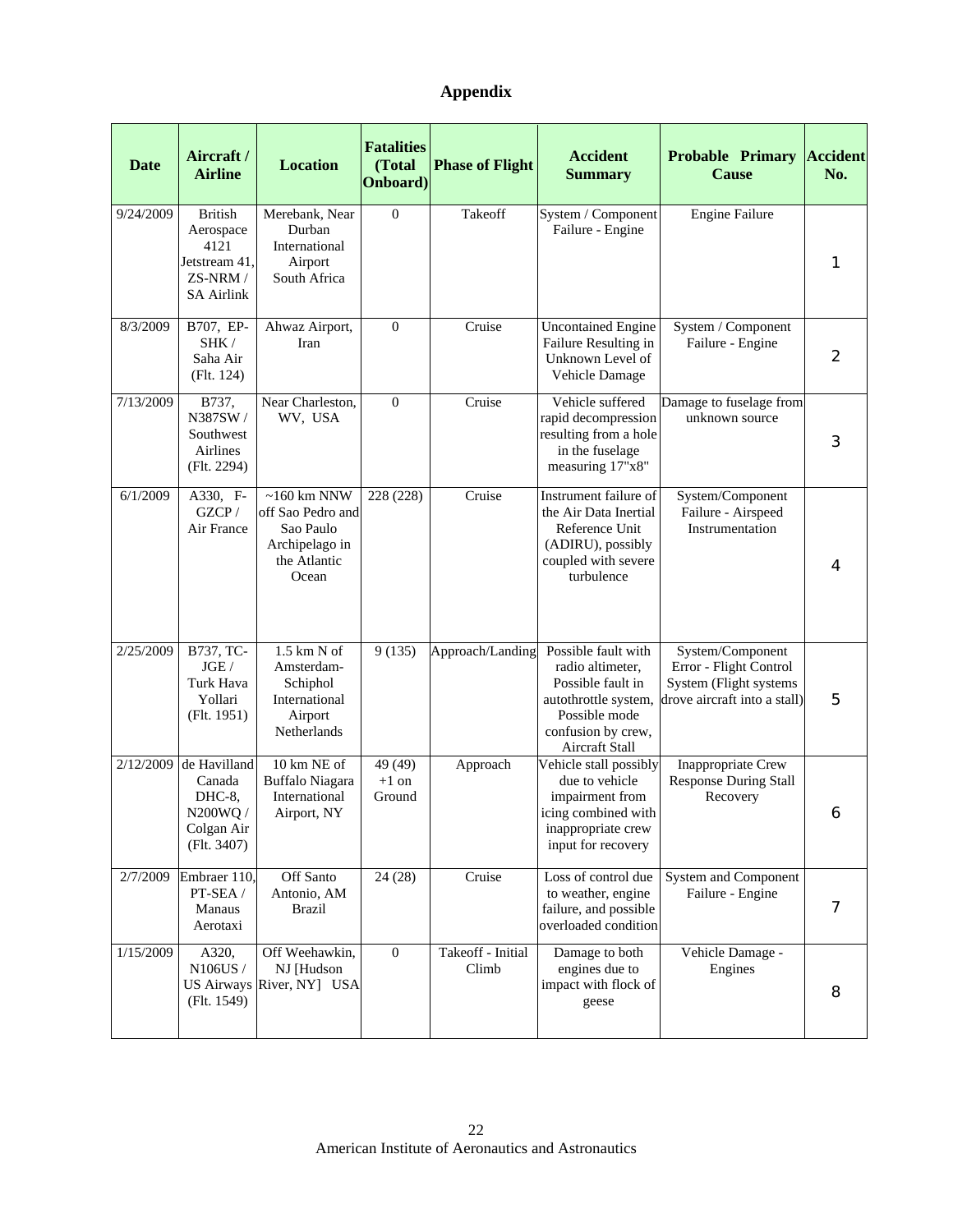| 1/4/2009   | Cessna 550,<br>N815MA/<br>Caribair,<br>S.A.                                       | Wilmington-New<br><b>Hanover County</b><br>International<br>Airport, NC,<br><b>USA</b>     | $\boldsymbol{0}$                  | Approach/Landing                                                                                                                           | Poor Visibility<br>forced 3 Missed<br>Approaches, Loss of<br>both engines due to<br>low fuel on fourth<br>approach                                                                                                          | <b>Inappropriate Crew</b><br>Action Resulting in<br>Vehicle Impairment -<br>Engines | 9  |
|------------|-----------------------------------------------------------------------------------|--------------------------------------------------------------------------------------------|-----------------------------------|--------------------------------------------------------------------------------------------------------------------------------------------|-----------------------------------------------------------------------------------------------------------------------------------------------------------------------------------------------------------------------------|-------------------------------------------------------------------------------------|----|
| 11/27/2008 | A320, D-<br>AXLA/<br>XL Airways<br>Germany<br>(Leased from<br>Air New<br>Zealand) | 5 km E off<br>Canet-Plage,<br>France                                                       | 7(7)                              | Approach / Go-<br>Around (following<br>maintenance<br>during a low-<br>speed check to<br>activate the alpha<br>floor protection<br>system) | Aircraft was flown<br>into stall on<br>approach by crew<br>and/or flight control<br>system during<br>checkout flight-<br>recovery was<br>impaired by the<br>vehicle being<br>configured<br>inappropriately for<br>go-around | Stall                                                                               | 10 |
|            | 10/7/2008 A330, VH-<br>QPA/<br>Oantas<br>(Flt. QF72)                              | 154 km W of<br>Learmonth, WA,<br>Australia                                                 | $\boldsymbol{0}$                  | Cruise                                                                                                                                     | IRU resulting in<br>uncommanded pitch<br>downs during cruise                                                                                                                                                                | Failure of the air data System and Component<br>Failure - ADIRU                     | 11 |
| 9/14/2008  | B737, VP-<br>BKO/<br>Aeroflot-<br>Nord<br>(Flt. 821)                              | 11.5 km NE of<br>Perm Airport,<br>Russia                                                   | 88(88)                            | Approach                                                                                                                                   | Uncontrolled descent<br>resulting from spatial<br>disorientation of the<br>crew and possible<br>atmospheric<br>disturbances                                                                                                 | <b>Crew Spatial</b><br>Disorientation                                               | 12 |
| 9/1/2008   | Convair 580,<br>N587X/<br>Air Tahoma                                              | $1.6$ km SW of<br>Columbus-<br>Rickenbacker<br>International<br>Airport, OH,<br><b>USA</b> | 3(3)                              | Emergency<br>Landing                                                                                                                       | Loss-of-Control<br>resulting from<br>reverse rigging of<br>elevator trim cables                                                                                                                                             | Elevator System Failure                                                             | 13 |
|            | 8/20/2008 MD-82, EC-<br>HFP/<br>Spanair<br>(Flt. 5022)                            | Madrid-Barajas<br>Airport,<br>Spain                                                        | 154 (172)                         | Takeoff                                                                                                                                    | <b>Stall During Takeoff</b><br>Resulting from<br>Inappropriate<br>Vehicle<br>Configuration                                                                                                                                  | Stall - Inappropriate<br>Vehicle Configuration                                      | 14 |
| 7/7/2008   | B747,<br>N714CK /<br>Centurion<br>Air Cargo                                       | 8 km N of<br>Bogota-Eldorado<br>Airport,<br>Colombia                                       | $\mathbf{0}$<br>$+3$ on<br>ground | Takeoff - Initial<br>Climb                                                                                                                 | <b>Engine Fire during</b><br><b>Initial Climb</b>                                                                                                                                                                           | <b>Engine Failure</b>                                                               | 15 |
| 6/10/2008  | A310, ST-<br>ATN/<br>Sudan<br>Airways<br>(Flt. 109)                               | Khartoum-Civil<br>Airport,<br>Sudan                                                        | 30(214)                           | Landing                                                                                                                                    | Aircraft crashed on<br>landing, possibly due<br>to wind shear                                                                                                                                                               | Atmospheric<br>Disturbance                                                          | 16 |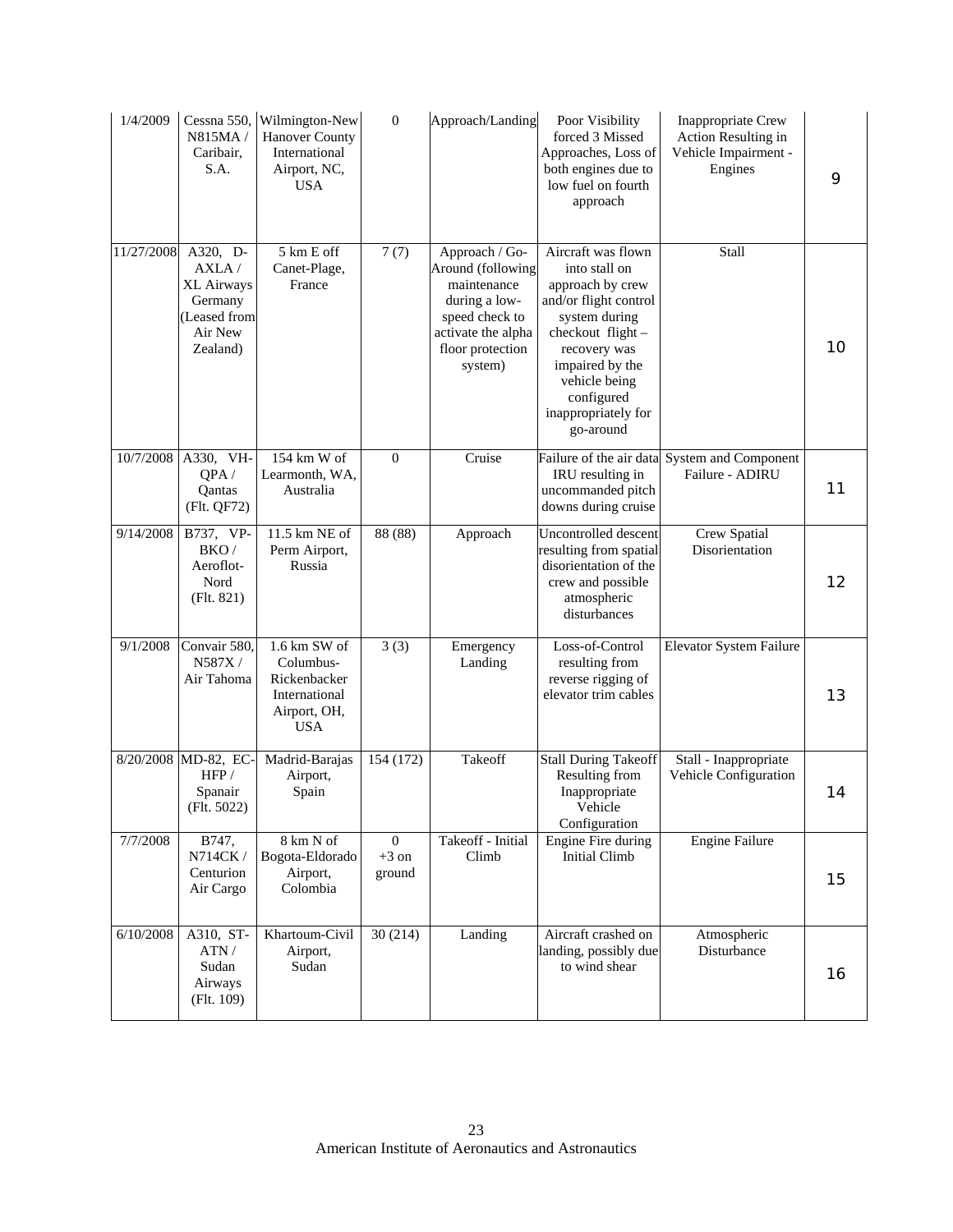| 5/2/2008   | Beechcraft<br>1900, 5Y-<br>FLX/<br>Southern<br>Sudan Air<br>Connection                     | 45km NW of<br>Rumbek.<br>Sudan                           | 21(21)                        | Cruise                                               | Failure of both<br>engines during cruise                                                                                                                                                     | <b>Engine Failure</b>                                                              | 17 |
|------------|--------------------------------------------------------------------------------------------|----------------------------------------------------------|-------------------------------|------------------------------------------------------|----------------------------------------------------------------------------------------------------------------------------------------------------------------------------------------------|------------------------------------------------------------------------------------|----|
| 2/7/2008   | Britten-<br>Norman BN-<br>2A, HI-<br>653CA/<br>Caribair.<br>S.A.                           | El Seibo,<br>Dominican<br>Republic                       | $\mathbf{0}$                  | Enroute                                              | Crash-landed after<br><b>Engine Failure</b>                                                                                                                                                  | <b>Engine Failure</b>                                                              | 18 |
| 1/17/2008  | B777, G-<br>YMMM/<br>British<br>Airways                                                    | London-<br>Heathrow<br>Airport,<br><b>United Kingdom</b> | $\theta$                      | Landing                                              | Engines failed to<br>respond to increased<br>thrust command<br>from autothrottle and<br>from flight crew<br>advancing the<br>throttle levers,<br>Aircraft entered an<br>uncontrolled descent | System and Component<br>Failure - Engines                                          | 19 |
| 1/4/2008   | Let 410,<br>YV2081/<br>Transaven                                                           | 20 km S of Los<br>Roques Airport,<br>Venezuela           | 14(14)                        | Descent                                              | Failure of both<br>engines                                                                                                                                                                   | System and Component<br>Failure - Engines                                          | 20 |
| 5/5/2007   | B737-800,<br>$5Y-KYA/$<br>Kenya<br>Airways                                                 | 5.5 km SE of<br>Douala Airport<br>Cameroon               | 114(114)                      | Takeoff - Initial<br>Climb                           | Vehicle Upset<br>resulting from<br>possible wind shear<br>and/or inappropriate<br>crew response                                                                                              | Atmospheric<br>Disturbances,<br>Inappropriate Crew<br>Response                     | 21 |
| 1/1/2007   | B737-4Q8<br>PK-KKW/<br>AdamAir                                                             | 85 km (53.1 mls)<br>W off<br>Pambauang,<br>Indonesia     | 102(102)                      | Cruise                                               | Crew distracted with<br>trouble-shooting the<br>IRS, loss of<br>situational awareness<br>& spatial<br>disorientation during<br>upset                                                         | <b>Loss of Situational</b><br><b>Awareness During</b><br>Failure, Leading to Upset | 22 |
| 10/29/2006 | B737-2B7<br>5N-BFK /<br><b>ADC</b><br>Airlines                                             | Near Abuja Int.<br>Airport (ABV)<br>Nigeria              | 96 (105)<br>$+1$ on<br>Ground | Takeoff                                              | Stall, possibly<br>resulting from wind<br>shear and gusts                                                                                                                                    | Stall                                                                              | 23 |
| 9/29/2006  | B737-8EH<br>PR-GTD /<br>GOL<br>Transportes<br>Aereos                                       | 30 km from<br>Peixoto Azevedo,<br>МT<br><b>Brazil</b>    | 154 (154)                     | Cruise                                               | Mid-Air Collision<br>Resulting in Vehicle<br>Damage                                                                                                                                          | Mid-Air Collision                                                                  | 24 |
|            | 7/10/2006 Fokker F-27<br>Friendship<br>200 AP-BAL<br>Pakistan<br>International<br>Airlines | Near Multan<br>Airport (MUX)<br>Pakistan                 | 45(45)                        | Takeoff - Struck<br><b>Electrical Power</b><br>Lines | Engine failure on<br>takeoff leading to<br>collision with<br>external hazard<br>(power lines)                                                                                                | <b>Engine Failure</b>                                                              | 25 |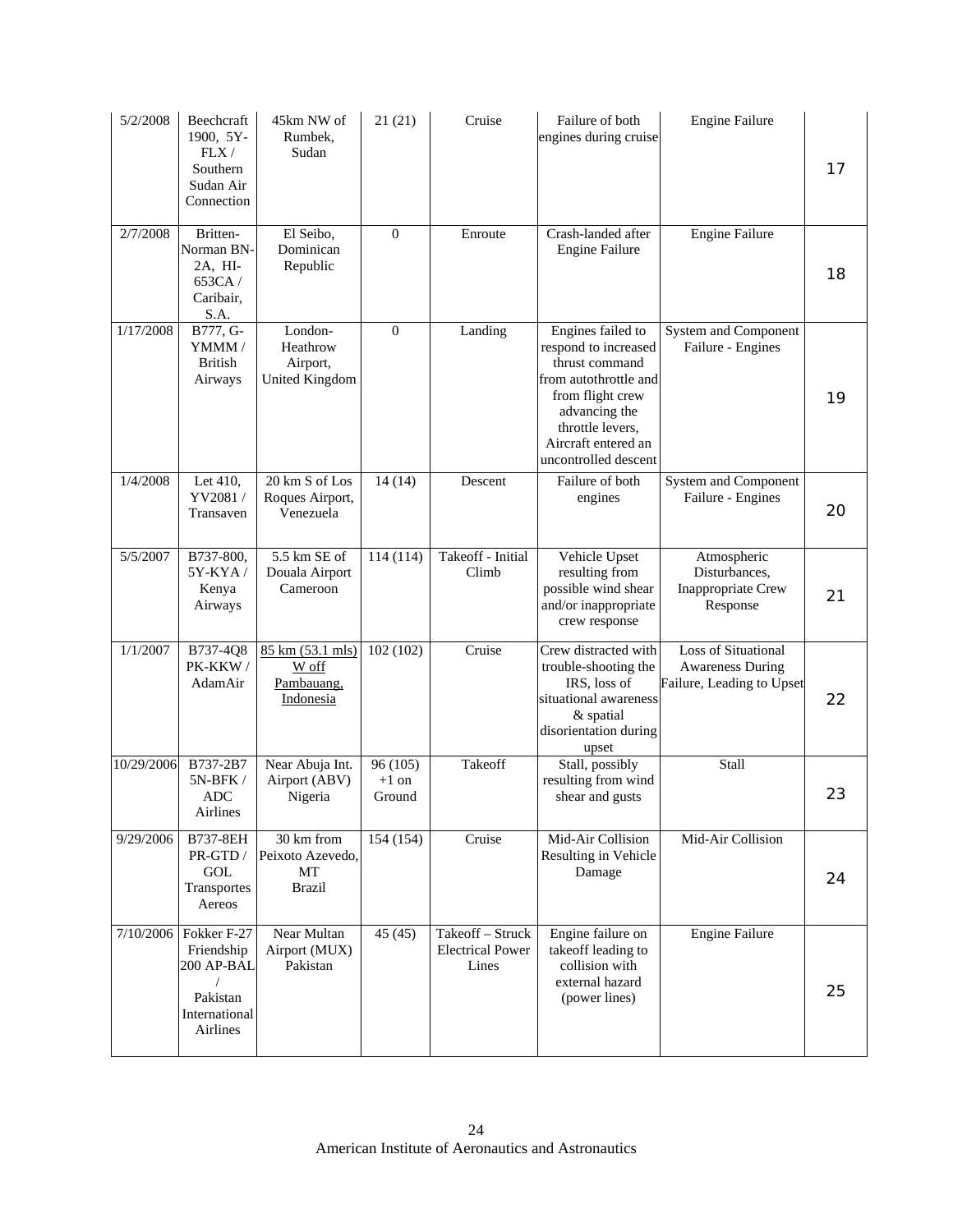| 7/9/2006   | Airbus<br>A.310-324 F-<br>OGYP/<br>S7 Airlines                    | <b>Irkutsk Airport</b><br>(IKT)<br>Russia             | 125 (203)                      | Landing – Over-<br>ran Runway                        | Rain/Thunderstorms,<br>During landing pilot<br>inadvertently<br>touched #1 power<br>lever increasing<br>thrust - No. 1 engine<br>thrust reverser de-<br>activated & set to<br>idle, No.2 thrust<br>reverser deployed | Inappropriate crew<br>inputs                                        | 26 |
|------------|-------------------------------------------------------------------|-------------------------------------------------------|--------------------------------|------------------------------------------------------|----------------------------------------------------------------------------------------------------------------------------------------------------------------------------------------------------------------------|---------------------------------------------------------------------|----|
| 5/3/2006   | Airbus<br>A.320-211<br>EK-32009/<br>Armavia<br>(Flt. 967)         | 6 km SW Off<br>Adler/Sochi<br>Airport (AER)<br>Russia | 113 (113)                      | Approach<br>(Aborted -<br>Climbing Turn<br>Maneuver) | Inappropriate crew<br>inputs (excessive<br>nose down pitch<br>commands) resulting<br>from possible wind<br>shear leading to<br>uncontrolled descent                                                                  | Inappropriate crew<br>inputs                                        | 27 |
| 1/2/2006   | Saab-340<br>N-380AE/<br>American<br>Eagle                         | Over<br>Santa Maria, CA<br><b>USA</b>                 | $\overline{0}$                 | Climb                                                | Vehicle upset<br>resulting from icing<br>conditions                                                                                                                                                                  | Icing                                                               | 28 |
| 10/22/2005 | B737, 5N-<br>$BFN$ /<br><b>Bellview</b><br>Airlines               | Near Lisa<br>Nigeria                                  | 117(117)                       | Takeoff                                              | Abnormal flight<br>trajectory on takeoff                                                                                                                                                                             | Undetermined                                                        | 29 |
| 9/5/2005   | B737-230,<br>PK-RIM /<br>Mandala<br>Airlines                      | Medan-Polonia<br>Airport<br>Indonesia                 | 100(117)<br>$+49$ on<br>Ground | Takeoff - Initial<br>Climb                           | Airplane failed to<br>become airborne due<br>to inappropriate<br>vehicle configuration<br>- flaps and slats were<br>not deployed                                                                                     | Inappropriate vehicle<br>configuration resulting<br>from crew error | 30 |
| 9/5/2005   | B737, PR-<br>BRY/                                                 |                                                       | $\mathbf{0}$                   | Cruise                                               | Vehicle driven into<br>an upset condition by<br>the autopilot                                                                                                                                                        | <b>Autopilot Failure</b>                                            | 31 |
| 8/16/2005  | MD-80, HK-<br>4374X/<br>West<br>Caribbean<br>Airways<br>(Flt 708) | Near Machiques<br>Venezuela                           | 160(160)                       | Cruise                                               | Stall resulting from<br>possible engine icing<br>condition or failure                                                                                                                                                | Stall, Engine<br>Failure/Impairment                                 | 32 |
| 8/1/2005   | B777, 9M-<br>$\rm{MRG}$ /<br>Malaysia<br>Airlines<br>(Flt 124)    | 240 km NW of<br>Perth, WA<br>Australia                | $\mathbf{0}$                   | Climb                                                | Fault in flight control<br>instrumentation<br>system and software<br>leading to vehicle<br>upset (Software error<br>allowed faulty sensor<br>to be used by<br>primary flight<br>control system)                      | Flight control system<br>fault                                      | 33 |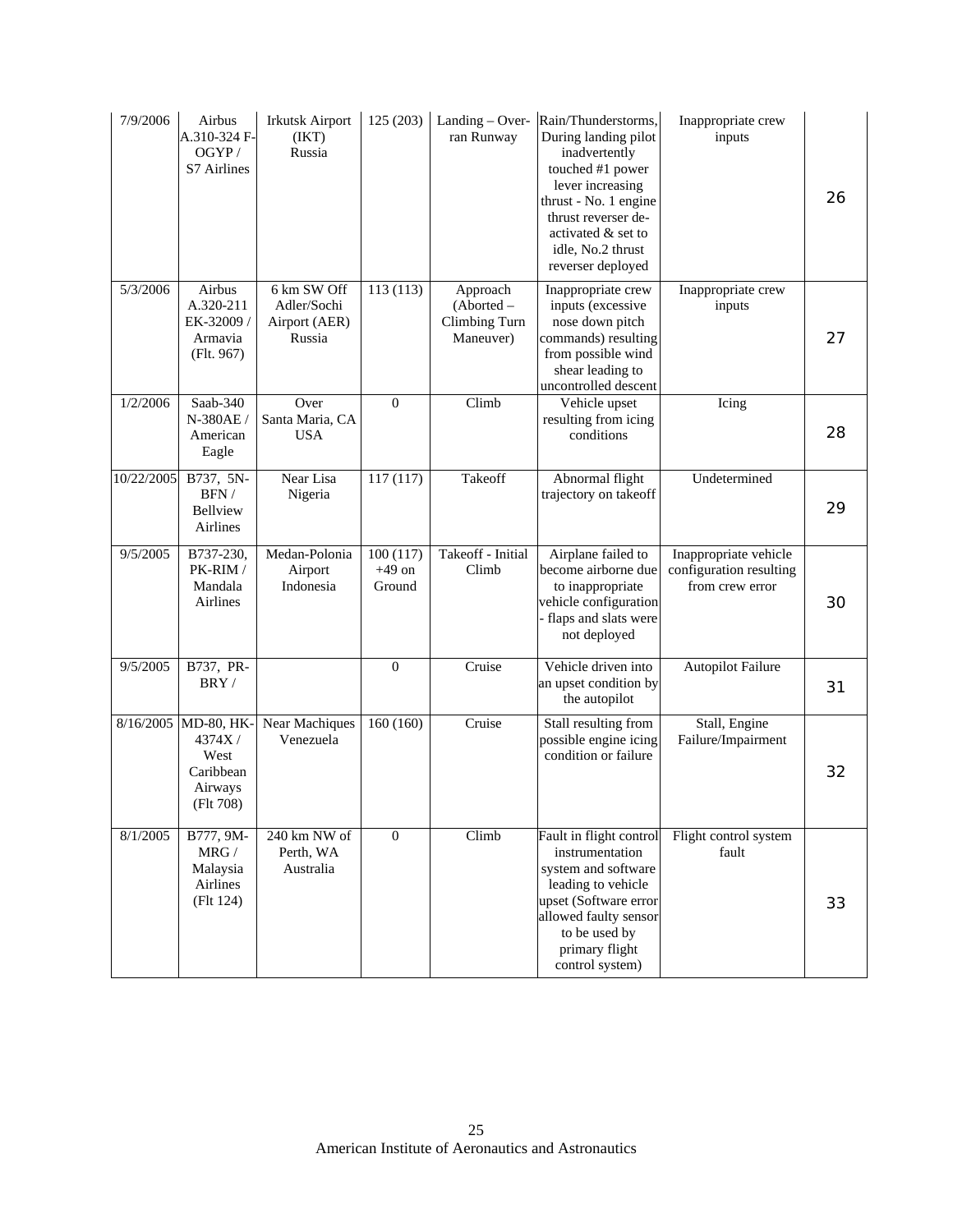| 5/27/2005 | DHC-8, C-<br>GZKH/<br>Provincial<br><b>Airlines</b><br>Limited                                        | Near<br>Newfoundland                                                | $\boldsymbol{0}$             | Takeoff - Initial<br>Climb | Vehicle Stall during<br>initial climb Induced<br>by Icing and coupled<br>with inappropriate<br>crew response (Crew<br>Interpreted Upset as<br>Severe Turbulence,<br>which Delayed<br><b>Effective Stall</b><br>Recovery) | Stall, Icing                           | 34 |
|-----------|-------------------------------------------------------------------------------------------------------|---------------------------------------------------------------------|------------------------------|----------------------------|--------------------------------------------------------------------------------------------------------------------------------------------------------------------------------------------------------------------------|----------------------------------------|----|
|           | 600, N873G<br>Global<br>Aviation<br>(Flt 73)                                                          | 11/28/2004 Canadair CL-Montrose County<br>Airport, CO<br><b>USA</b> | 3(6)                         | Takeoff                    | Stall Induced by<br>Icing during takeoff                                                                                                                                                                                 | Stall, Icing                           | 35 |
|           | 11/21/2004 Canadair CL-<br>600, B-3072<br>China<br>Yunnan<br>Airlines<br>(Flt 5210)                   | Near Baotou<br>Airport<br>China                                     | 53 (53)<br>$+2$ on<br>Ground | Takeoff - Initial<br>Climb | Stall induced by<br>Icing during initial<br>climb                                                                                                                                                                        | Stall, Icing                           | 36 |
|           | 10/14/2004 Canadair CL<br>600, N8396A<br>Pinnacle<br>Airlines /<br>Northwest<br>Airlink<br>(Flt 3701) | Jefferson City,<br>M <sub>O</sub><br><b>USA</b>                     | 2(2)                         | Approach                   | Stall Induced by<br><b>Engine Failure</b><br>(Double Engine<br>Flame-Out)                                                                                                                                                | Stall, Engine Failure                  | 37 |
| 6/18/2004 | Saab-SF340<br>VH-KEQ/                                                                                 | $83 \overline{\text{ km } \text{SW}}$<br>Albury<br>Australia        | $\boldsymbol{0}$             | Descent                    | <b>Contaminated Airfoil</b><br>due to Icing                                                                                                                                                                              | Stall due to Icing                     | 38 |
| 1/3/2004  | B737-300<br>SU-ZCF/<br>Flash<br>Airlines<br>(Flt 604)                                                 | Red Sea, Near<br>Sharm El-Sheikh,<br>Eqypt                          | 148 (148)                    | Takeoff                    | Loss of Control<br>resulting from<br>inappropriate control<br>actions by the crew<br>due to spatial<br>disorientation                                                                                                    | Spatial Disorientation,<br>Spiral Dive | 39 |
|           | 10/3/2003 Convair CV-<br>580, ZK-<br>KFU/<br>Air Freight<br>NZ<br>(Flt 642)                           | 10 km N off<br>Paraparaumu,<br>New Zealand                          | 2(2)                         | <b>Initial Descent</b>     | Icing-induced stall<br>and departure<br>resulting in severe<br>vehicle damage                                                                                                                                            | Stall, Icing and Damage                | 40 |
| 7/8/2003  | B737, ST-<br>AFK /<br>Sudan<br>Airways<br>(Flt 139)                                                   | 5 km E of<br>Port Sudan<br>Sudan                                    | 116 (117)                    | Missed Approach            | Loss of control due<br>to engine failure                                                                                                                                                                                 | <b>Engine Failure</b>                  | 41 |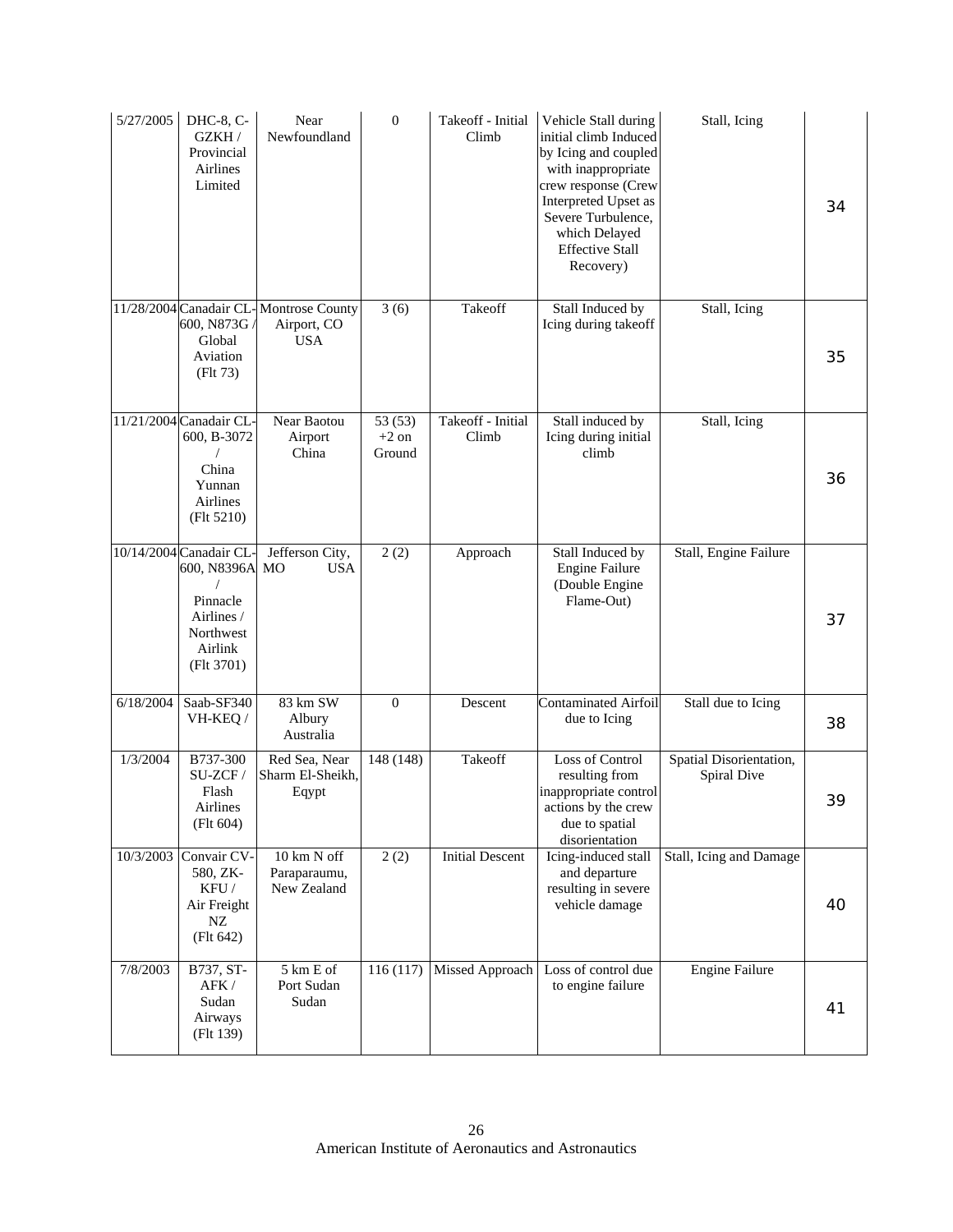| 4/23/2003  | Beechcraft<br>99.<br>C-FDYF /<br>Transwest<br>Air<br>(Flt 602)                        | 11 km from<br>Prince Albert, SK<br>Canada                                   | $\boldsymbol{0}$ | Approach                         | Vehicle upset<br>resulting from Flight<br>control system<br>failure (Horizontal<br>stabilizer failure /<br>detachment resulting<br>from improper<br>maintenance)                                                | Flight control system<br>failure                | 42 |
|------------|---------------------------------------------------------------------------------------|-----------------------------------------------------------------------------|------------------|----------------------------------|-----------------------------------------------------------------------------------------------------------------------------------------------------------------------------------------------------------------|-------------------------------------------------|----|
| 1/8/2003   | Beechcraft<br>1900.<br>N233YV/<br><b>US Airways</b><br><b>Express</b><br>(Flt 5481)   | Charlotte-<br>Douglas<br>International<br>Airport, NC<br><b>USA</b>         | 21(21)           | Takeoff - Initial<br>Climb       | Loss of pitch control<br>due to flight control<br>system fault (Fault of<br>the elevator system<br>due to an improper<br>maintenance action)                                                                    | Flight control system<br>fault                  | 43 |
|            | 12/21/2002 Aerospatiale<br>ATR-72, B-<br>22708 /<br>Transasia<br>Airways (Flt<br>791) | 11.3 km NW off<br>Pachao Tao,<br>Penghu Islands<br>(Taiwan)                 | 2(2)             | Cruise - During<br>Descent       | Stall during descent<br>(undetermined cause)                                                                                                                                                                    | Stall                                           | 44 |
| 12/7/2002  | $A-320, C-$<br>GJVX/<br>Air Canada<br>(Flt 457)                                       | Lester B. Pearson<br>International<br>Airport, Toronto,<br>Ontario, Canada  | $\mathbf{0}$     | Landing                          | Vehicle Upset (roll<br>oscillation on<br>landing) due to<br>possible<br>contaminated airfoil<br>from icing or PIO                                                                                               | Upset/PIO due to<br><b>Contaminated Airfoil</b> | 45 |
| 12/7/2002  | A-320, C-<br>G I U F /<br>Air Canada<br>(Flt 1130)                                    | Lester B. Pearson<br>International<br>Airport, Toronto,<br>Ontario, Canada  | $\boldsymbol{0}$ | Landing - During<br>Go Around    | Vehicle Upset (roll<br>oscillation on<br>landing) due to<br>possible<br>contaminated airfoil<br>from icing or PIO                                                                                               | Upset/PIO due to<br><b>Contaminated Airfoil</b> | 46 |
| 10/20/2002 | B757-200,<br>TF-FII /<br>Icelandair<br>(Flt 662)                                      | Near Baltimore-<br>Washington<br>International<br>Airport, MD<br><b>USA</b> | $\mathbf{0}$     | Cruise - During<br>Vehicle Climb | Stall induced by<br>system anomalies<br>(Instrument problem<br>with flight director<br>and airspeed<br>indicator displays<br>and/or Air Data<br>Computer) and<br>possible loss of crew<br>situational awareness | Stall, Instrumentation<br>Error                 | 47 |
|            | 6/28/2002 Saab SF-340,<br>VH-OLM/<br>Hazelton<br>Airlines<br>(Flt 185)                | 7 km ESE of<br>Bathurst, NSW<br>Australia                                   | $\mathbf{0}$     | Approach                         | Vehicle upset/stall<br>induced by icing and<br>Failure by crew to<br>activate de-icing<br>system                                                                                                                | Icing coupled with crew<br>inaction             | 48 |
| 6/14/2002  | A-340, C-<br>GHLM /<br>Air Canada<br>(Flt. 875)                                       | Frankfurt<br>Germany ILS<br>Facility                                        | $\overline{0}$   | Approach                         | Possible Autopilot<br>Fault - Pitch to 27<br>deg during<br>glideslope capture                                                                                                                                   | <b>System Fault</b>                             | 49 |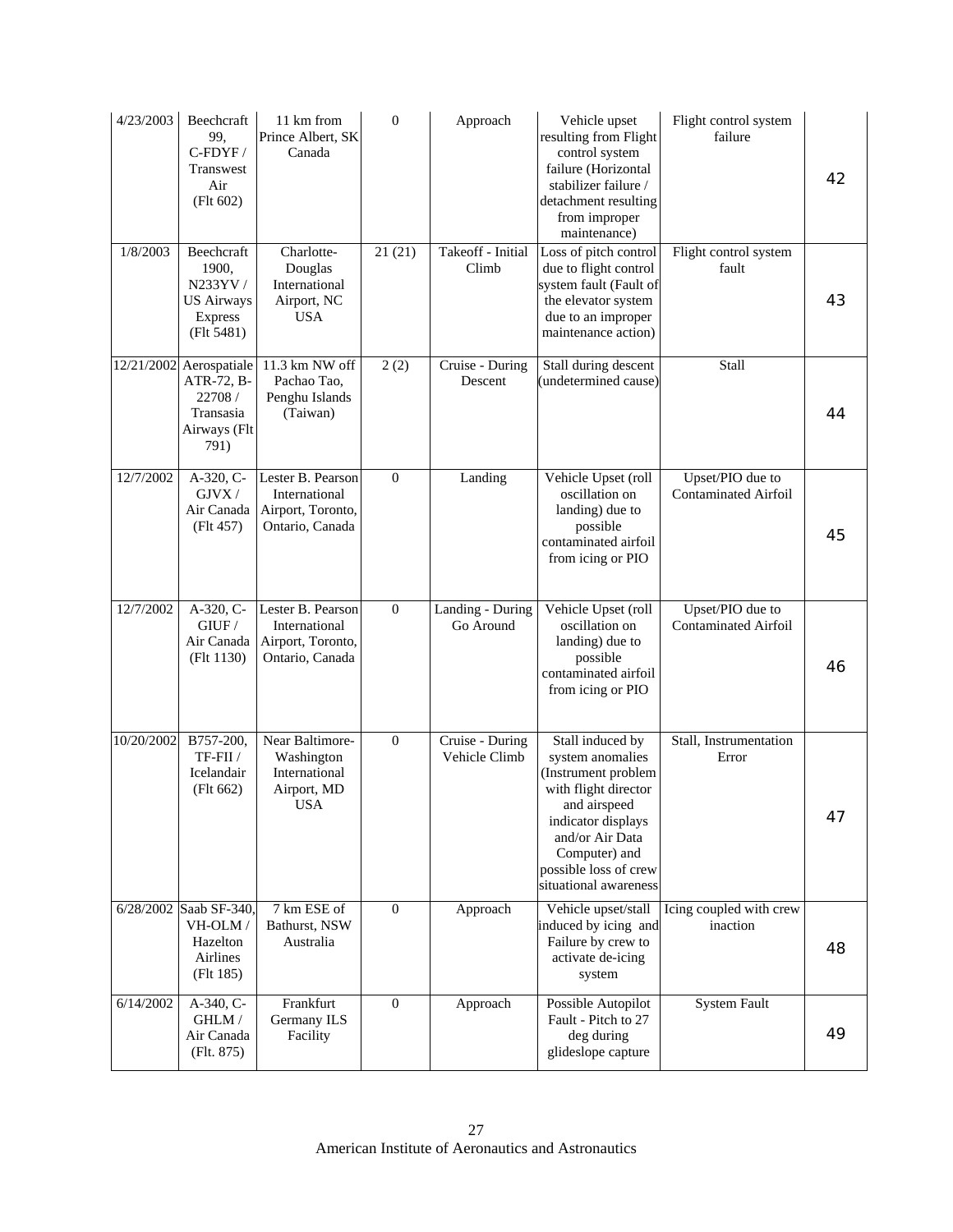| 6/4/2002   | MD-80,<br>N823NK /<br>Spirit<br>Airlines<br>(Flt 970)                                                    | 37 km W of<br>Wichita, KS<br><b>USA</b>                          | $\boldsymbol{0}$               | Cruise                     | Autopilot-induced<br>stall resulting from<br>icing (Engine power<br>loss resulting from<br>false engine pressure<br>ratio indication<br>caused by icing of<br>engine inlet probes<br>while in Autopilot<br>Mode) | Stall                                                            | 50 |
|------------|----------------------------------------------------------------------------------------------------------|------------------------------------------------------------------|--------------------------------|----------------------------|------------------------------------------------------------------------------------------------------------------------------------------------------------------------------------------------------------------|------------------------------------------------------------------|----|
| 5/4/2002   | <b>British</b><br>Aircraft<br>Corp. 111,<br>$5N-ESF/$<br>Executive<br>Airline<br>Services<br>(Flt. 4226) | Kano,<br>Nigeria                                                 | 71 (77)<br>$+78$ on<br>Ground  | Shortly afer<br>Takeoff    | Stall, Possibly<br>Resulting from<br><b>Engine Failure</b>                                                                                                                                                       | Stall                                                            | 51 |
| 1/4/2002   | Canadair CL-<br>600, N90AG<br>Epps Air<br>Service<br>(Executive<br>Flight)                               | Birmingham<br>International<br>Airport,<br><b>United Kingdom</b> | 5(5)                           | Takeoff - Initial<br>Climb | Stall due to<br>contaminated airfoil<br>coupled with<br>Possible impairment<br>of crew due to<br>combined effects of<br>non-prescription<br>drug, jet-lag, and<br>fatigue                                        | Stall                                                            | 52 |
| 12/20/2001 | Cessna 560<br>Citation V,<br>HB-VLV/<br>Eagle Air<br>(Flt. 220)                                          | Zurich-Kloten<br>Airport,<br>Switzerland                         | 2(2)                           | Takeoff - Initial<br>Climb | Spatial disorientation<br>resulting from poor<br>visibility                                                                                                                                                      | Crew Spatial<br>Disorientation                                   | 53 |
| 11/12/2001 | A300-605R<br>N14053/<br>American<br>Airlines<br>(Flt 587)                                                | Belle Harbor, NY<br><b>USA</b>                                   | 260 (260)<br>$+5$ on<br>ground | Takeoff                    | Pilot-Induced<br>Vehicle Damage<br>brought on by<br>excessive and<br>unnecessary reaction<br>to wake vortex<br>encounter                                                                                         | Atmospheric<br>Disturbance and<br>Inappropriate Crew<br>Response | 54 |
|            | N266CA /<br>Comair/Delta<br>Connection<br>(Flt. 5054)                                                    | 3/19/2001 Embraer 120, Near West Palm<br>Beach, FL<br><b>USA</b> | $\boldsymbol{0}$               | Descent                    | <b>Stall Resulting from</b><br>Icing Conditions                                                                                                                                                                  | Stall, Icing                                                     | 55 |
|            | 12/27/2000 Embraer 120,<br>N721HS/<br>American<br>Eagle<br>(Flt. 230)                                    | O'Hare<br>International<br>Airport,<br>Chicago, IL<br><b>USA</b> | $\boldsymbol{0}$               | Takeoff - Initial<br>Climb | Pitch Control System<br>Design Flaw<br>Resulting in<br>Excessive Nose-Up<br>Trim, Jammed<br>Stabilizer                                                                                                           | Flight Control System<br>Failure                                 | 56 |
| 10/26/2000 | Bombardier<br>CL-600,<br>N958CA /<br>Comair                                                              | Falmouth, KY<br><b>USA</b>                                       | $\overline{0}$                 | Cruise                     | Vehicle Upset<br>Induced by Wake<br>Vortex Encounter                                                                                                                                                             | Atmospheric<br>Disturbance, Wake                                 | 57 |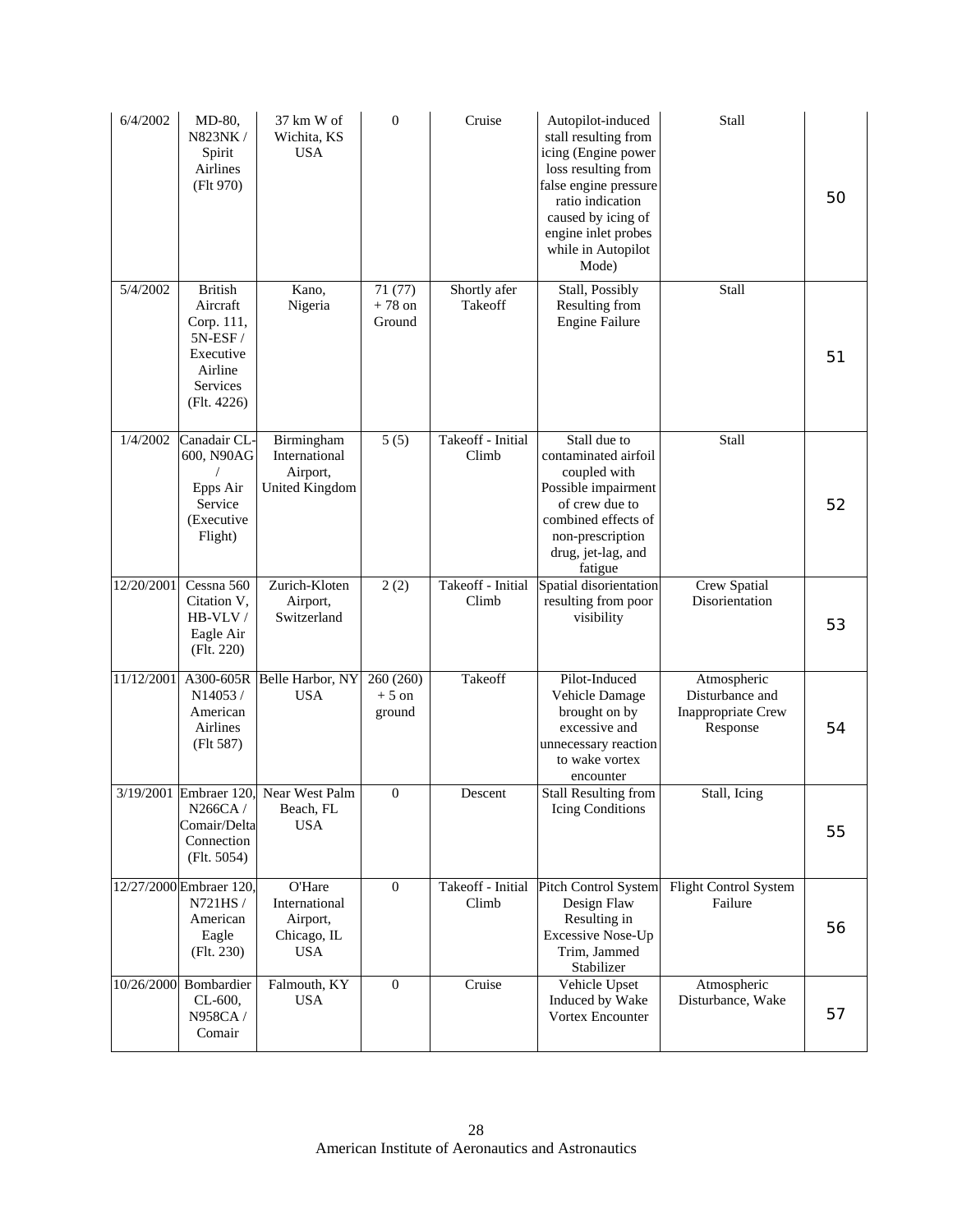| 10/2/2000  | A340, TC-<br>JDN/<br>Turkish<br>Airlines                     | North Atlantic                                                | $\boldsymbol{0}$              | Cruise                        | <b>Flight Control Mode</b><br>Change Triggered by<br>Severe Turbulence<br>Encounter, Coupled<br>with Crew Mode<br>Confusion                                                                                              | Atmospheric<br>Disturbance,<br>Turbulence                                          | 58 |
|------------|--------------------------------------------------------------|---------------------------------------------------------------|-------------------------------|-------------------------------|--------------------------------------------------------------------------------------------------------------------------------------------------------------------------------------------------------------------------|------------------------------------------------------------------------------------|----|
| 8/23/2000  | A320, A40-<br>EK /<br>Gulf<br>Air<br>(Flt. 072)              | 2 km N off<br>Nahrain<br>International<br>Airport,<br>Bahrain | 143 (143)                     | a Go-Around)                  | Approach (During Inappropriate control<br>input by crew<br>resulting from spatial<br>disorientation (which<br>caused pilot to<br>falsely perceive<br>aircraft was pitching<br>up and to input a<br>nose down<br>command) | Human Factors -<br>Inappropriate crew<br>response                                  | 59 |
| 3/30/2000  | B767,<br>N182DN /<br>Delta<br>Airlines<br>(Flt. 106)         | New York City,<br>NY, USA                                     | 0(225)<br>Injuries)           | Takeoff - Initial<br>Climb    | Upset caused by<br>Crew Spatial<br>Disorientation under<br>Poor Visibility                                                                                                                                               | Upset, Inappropriate<br>Crew Input                                                 | 60 |
| 2/27/2000  | B747, G-<br>BDXL/<br><b>British</b><br>Airways<br>(Flt. 179) | Near Providence,<br>RI, USA                                   | 0(12)<br>Serious<br>Injuries) | Approach - Initial<br>Descent | Possible Autopilot<br><b>Anomaly Resulting</b><br>from an<br>Inappropriate<br>maintenance action                                                                                                                         | <b>Autopilot Induced Upset</b>                                                     | 61 |
| 2/16/2000  | $DC-8$ ,<br>N8079U /<br>Emery<br>Worldwide<br>(Flt. 17)      | Sacramento, CA<br><b>USA</b>                                  | $\overline{3}$ (3)            | Takeoff - Initial<br>Climb    | Elevator failure at<br>lift-off caused by an<br>improper<br>maintenance action<br>(Loss of pitch control<br>resulting from the<br>disconnection of the<br>right elevator control<br>tab)                                 | Flight Control System<br>Failure                                                   | 62 |
| 1/31/2000  | $MD-83$<br>N963AS/<br>Alaska<br>Airlines<br>(Flt 261)        | $\sim$ 2.7 Miles N of<br>Anacapa Island,<br>CA<br><b>USA</b>  | 88 (88)                       | Cruise                        | Failure of Horizontal<br><b>Stabilizer Trim</b><br>System Jackscrew<br>Assembly (Improper<br>Maintenance)                                                                                                                | Flight Control System<br>Failure                                                   | 63 |
| 1/10/2000  | Saab 340B,<br>HB-AKK/<br>Crossair<br>(Flt 498)               | Near Nassenwil,<br>Switzerland                                | 10(10)                        | Takeoff - Climb               | Vehicle upset (spiral<br>dive) due to spatial<br>disorientation of<br>crew                                                                                                                                               | Human Factors -<br>Inappropriate crew<br>response due to Spatial<br>Disorientation | 64 |
| 12/22/1999 | B747,<br>HL7451 /<br>Korean Air<br>(Flt. 8509)               | Near Great<br>Hallingbury,<br>United Kingdom                  | 4(4)                          | Takeoff - Initial<br>Climb    | Vehicle Upset<br>During Initial Climb<br>Resulting from<br><b>Instrument Failure</b>                                                                                                                                     | System & Component<br>Failure                                                      | 65 |
|            | 10/18/1999 Saab SF-340,<br>SE-LES /<br>GAO<br>(Flt 750)      |                                                               | $\overline{0}$                |                               | Autopilot-Induced<br>Stall under Icing<br>Conditions                                                                                                                                                                     | Stall, Icing                                                                       | 66 |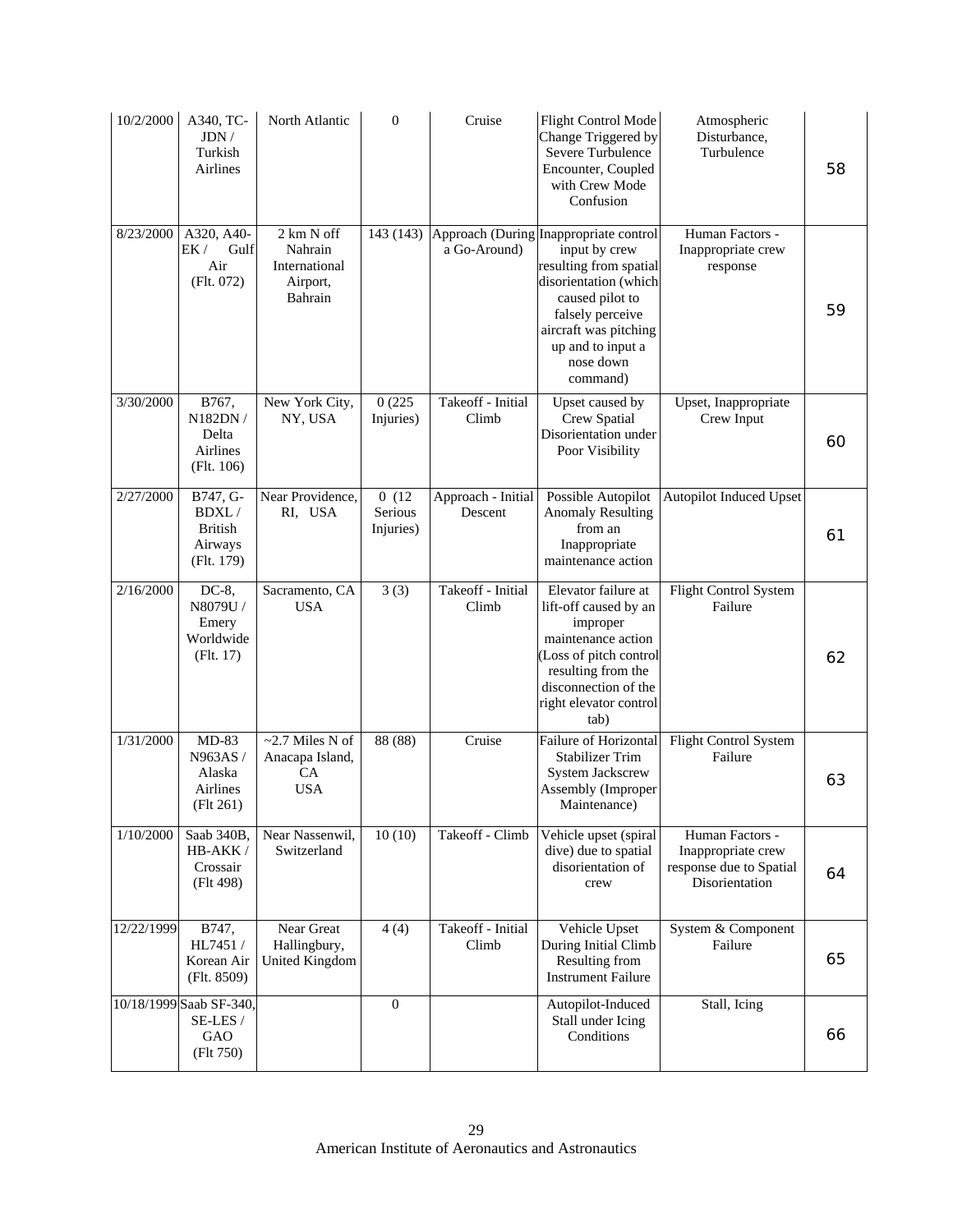| 4/7/1999   | B737, TC-<br>JEP/<br>Turk Hava<br>Yollari                                      | Near Ceyhan,<br>Turkey                     | 6(6)                           | Takeoff - Climb                    | Stall due to Icing,<br>Erratic Airspeed<br><b>Indication - Possibly</b><br>due to icing of<br>pitot static tube                                                                                          | Stall, Icing                                                                                                                                           | 67 |
|------------|--------------------------------------------------------------------------------|--------------------------------------------|--------------------------------|------------------------------------|----------------------------------------------------------------------------------------------------------------------------------------------------------------------------------------------------------|--------------------------------------------------------------------------------------------------------------------------------------------------------|----|
| 11/11/1998 | Saab 340B,<br>VH-LPI /<br>Kendell<br>Airlines                                  | Eildon Weir, VIC<br>Australia              | $\boldsymbol{0}$               | <b>Holding Pattern</b>             | Stall due to Icing                                                                                                                                                                                       | Stall, Icing                                                                                                                                           | 68 |
| 6/16/1998  | Saab 340,<br>SE-LEP/<br>GAO<br>(Flt. 758)                                      |                                            | $\theta$                       |                                    | Autopilot-Induced<br>Stall under Icing<br>Conditions                                                                                                                                                     | Stall, Icing                                                                                                                                           | 69 |
| 2/16/1998  | A300, B-<br>1814/<br>China<br>Airlines<br>(Flt. 676)                           | Taipei,<br>Taiwan                          | 196 (196)<br>$+7$ on<br>ground | Approach -<br>During Go-<br>Around | Autopilot-Induced<br>Stall                                                                                                                                                                               | Autopilot                                                                                                                                              | 70 |
| 10/10/1997 | $\overline{DC-9-32}$<br>LV-WEG /<br>Austral<br>Lineas<br>Aereas<br>(Flt. 2553) | <b>Near Nuevo</b><br>Berlin,<br>Uruguay    | 74(74)                         | Cruise / Initial<br>Descent        | Vehicle Upset<br>(uncontrolled<br>descent) due to High-<br>Speed Slat/Flap<br><b>Extension by Crew</b><br>Causing Vehicle<br>Asymmetry, Possibly<br>Exacerbated by<br>Weather (Wind<br>Shear) Conditions | Flight Control System<br>Configuration<br>Asymmetry                                                                                                    | 71 |
| 5/12/1997  | A300,<br>N90070/<br>American<br>Airlines<br>(Flt. 903)                         | West Palm<br>Beach, FL<br><b>USA</b>       | $\mathbf{0}$                   | Approach - Initial<br>Descent      | Improper Use of<br>Autothrottle by Crew<br>which resulted in<br>loss of airspeed and<br>stall, Forces during<br>the upset exceeded<br>the design limit for<br>the vertical tail                          | Stall                                                                                                                                                  | 72 |
| 1/9/1997   | Comair/Delta<br>Connection<br>(Flt 3272)                                       | Embraer-120 Near Monroe, MI<br><b>USA</b>  | 29 (29)                        | Approach                           | Uncontrolled descent<br>following icing<br>encounter                                                                                                                                                     | Icing, stall                                                                                                                                           | 73 |
| 12/22/1996 | $DC-8/$<br>Airborne<br><b>Express</b><br>(Flt. 827)                            | $6.5$ km W of<br>Narrows, VA<br><b>USA</b> | 6(6)                           | Cruise                             | Stall Followed by<br>Falling Leaf Upset,<br>Inappropriate<br>Control Inputs for<br>Stall Recovery,<br><b>Inoperative Stall</b><br>Warning System                                                         | Inappropriate crew<br>training for stall recovery<br>(inadequate training<br>simulator fidelity in<br>reproducing airplane's<br>stall characteristics) | 74 |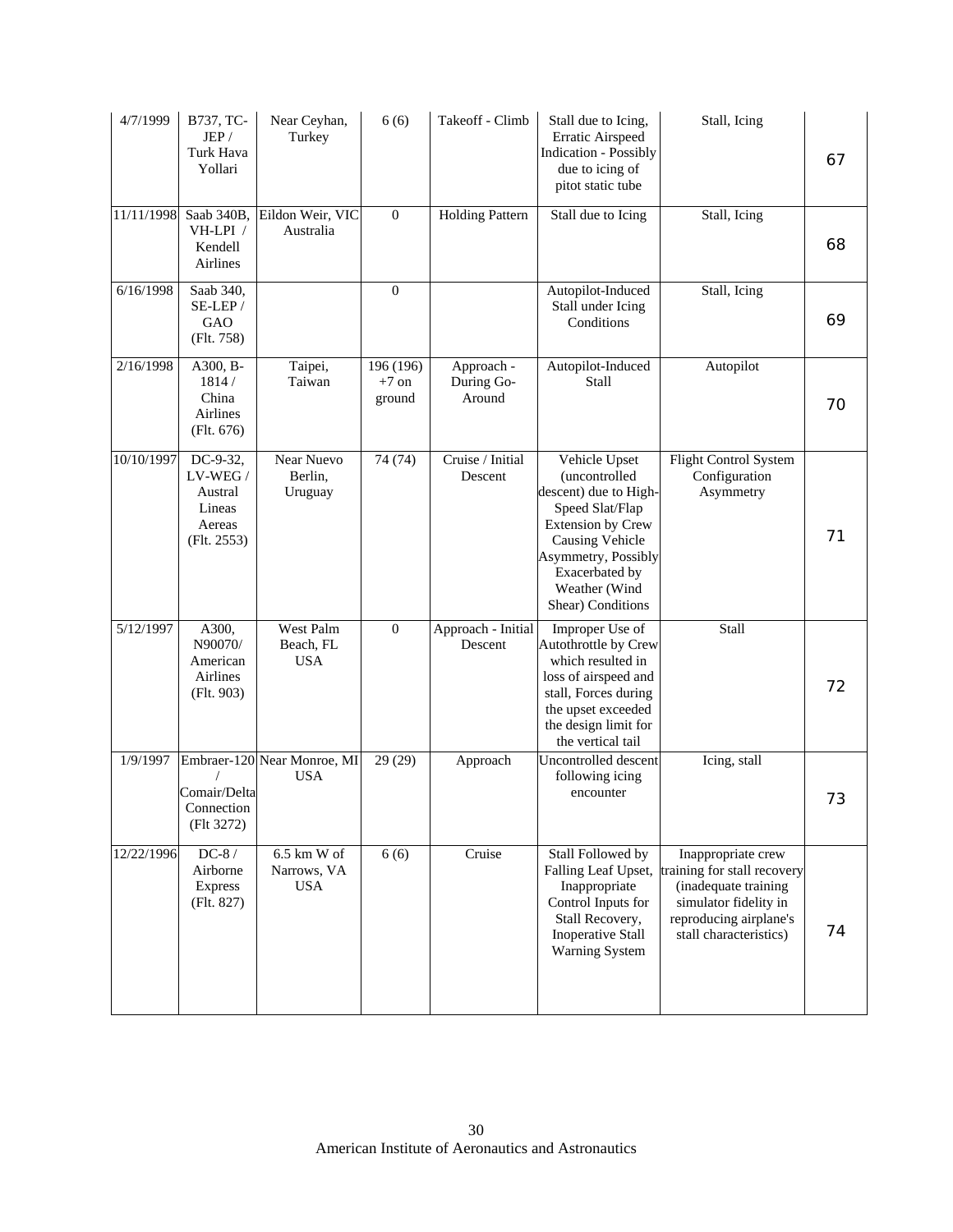|           | 10/31/1996 Fokker 100,<br>PT-MRK/<br><b>TAM Brasil</b><br>(Flt. 402)    | Congonhas<br>Airport,<br>Sao Paulo,<br><b>Brazil</b>                               | 95 (95)<br>$+4$ on<br>Ground   | Failed to Gain<br>Altitude &<br>Collided with Tall<br><b>Building</b> | Takeoff – Aircraft Stall Resulting from<br>Inadvertent<br>Deployment of<br>Thrust Reverser on<br>No. 2 Engine<br>resulting in<br><b>Asymmetric Forces</b><br>on Aircraft                                                                                              | Stall - Engine<br><b>Impairment Resulting</b><br>from Inadvertent<br>Deployment of Thrust<br>Reverser                                         | 75 |
|-----------|-------------------------------------------------------------------------|------------------------------------------------------------------------------------|--------------------------------|-----------------------------------------------------------------------|-----------------------------------------------------------------------------------------------------------------------------------------------------------------------------------------------------------------------------------------------------------------------|-----------------------------------------------------------------------------------------------------------------------------------------------|----|
| 6/9/1996  | B737-200,<br>N221US/<br>Eastwind<br>Airlines<br>(Flt. 517)              | Near Richmond,<br>VA<br><b>USA</b>                                                 | $\boldsymbol{0}$<br>(Incident) | Approach                                                              | Rudder System<br><b>Malfunction</b> (Rudder<br>Reversal)                                                                                                                                                                                                              | Flight Control System<br>Failure                                                                                                              | 76 |
| 2/6/1996  | B757-200,<br>TC-GEN /<br>Birgenair<br>(Flt. 301)                        | 26 km NE off<br>Puerto Plata,<br>Dominican<br>Republic                             | 189 (189)                      | Takeoff                                                               | Aircraft Stall<br>Resulting from<br>Faulty<br>Instrumentation<br>(Blocked Pitot Tube<br>Resulting in<br>Erroneous Airspeed<br>Readings to<br>Autopilot and Pilot),<br>Poor Situational<br>Awareness and<br>Reaction by Crew to<br><b>Faulty Airspeed</b><br>Indicator | Flight Control System<br>Failure                                                                                                              | 77 |
| 2/4/1996  | DC-8, HK-<br>3979X/<br><b>LAC</b><br>Colombia<br>(Cargo)                | 2 km N of<br>Asuncion-Silvo<br>Pettirossi<br>International<br>Airport,<br>Paraguay | 4(4)<br>$+20$ on<br>Ground     | Takeoff - Initial<br>Climb                                            | 2 Engines Throttled<br>Back on Same Wing<br>Single Engine-Out<br>Training (Gear<br>Down and Flaps at<br>$15$ deg)                                                                                                                                                     | Vehicle upset<br>(asymmetric forces and<br>During Unauthorized reduced airspeed) Due to<br><b>Unauthorized Engine</b><br><b>Throttle Back</b> | 78 |
| 12/3/1995 | B737-200,<br>$TJ-CB /$<br>Cameroon<br>Airlines                          | Douala,<br>Cameroon                                                                | 71 (76)                        | Approach / Go-<br>Around                                              | Engine Failure on<br>Go-Around                                                                                                                                                                                                                                        | Flight Control System<br>Failure - Engines                                                                                                    | 79 |
| 4/27/1995 | A320,<br>N331NW /<br>Northwest<br>Airlines<br>(Flt. 352)                | Washington D.C.,<br><b>USA</b>                                                     | $\mathbf{0}$                   |                                                                       | Visual Approach Inappropriate control<br>input by crew (PIO)<br>in response to wind<br>gusts                                                                                                                                                                          | PIO                                                                                                                                           | 80 |
| 3/31/1995 | A310, YR-<br>LCC/<br>Tarom<br>(Flt. 371)                                | Near Balotesti,<br>Romania                                                         | 60(60)                         | Takeoff / Climb                                                       | Engine Failed to<br><b>Advance Resulting</b><br>in Thrust<br>Asymmetry, Possible<br>Pilot Incapacitation                                                                                                                                                              | <b>Engine Failure</b>                                                                                                                         | 81 |
|           | 12/13/1994 Jetstream 32,<br>N918AE/<br>American<br>Eagle<br>(Flt. 3379) | 7.4 km SW of<br>Raleigh/Gurham<br>Airport, NC<br><b>USA</b>                        | 15(20)                         | Approach                                                              | Inappropriate Crew<br>Response to<br>Possible Engine<br>Failure on Approach<br>and Ineffective Stall<br>Recovery                                                                                                                                                      | <b>Vehicle Stall Resulting</b><br>from Inappropriate Crew<br>Control Inputs                                                                   | 82 |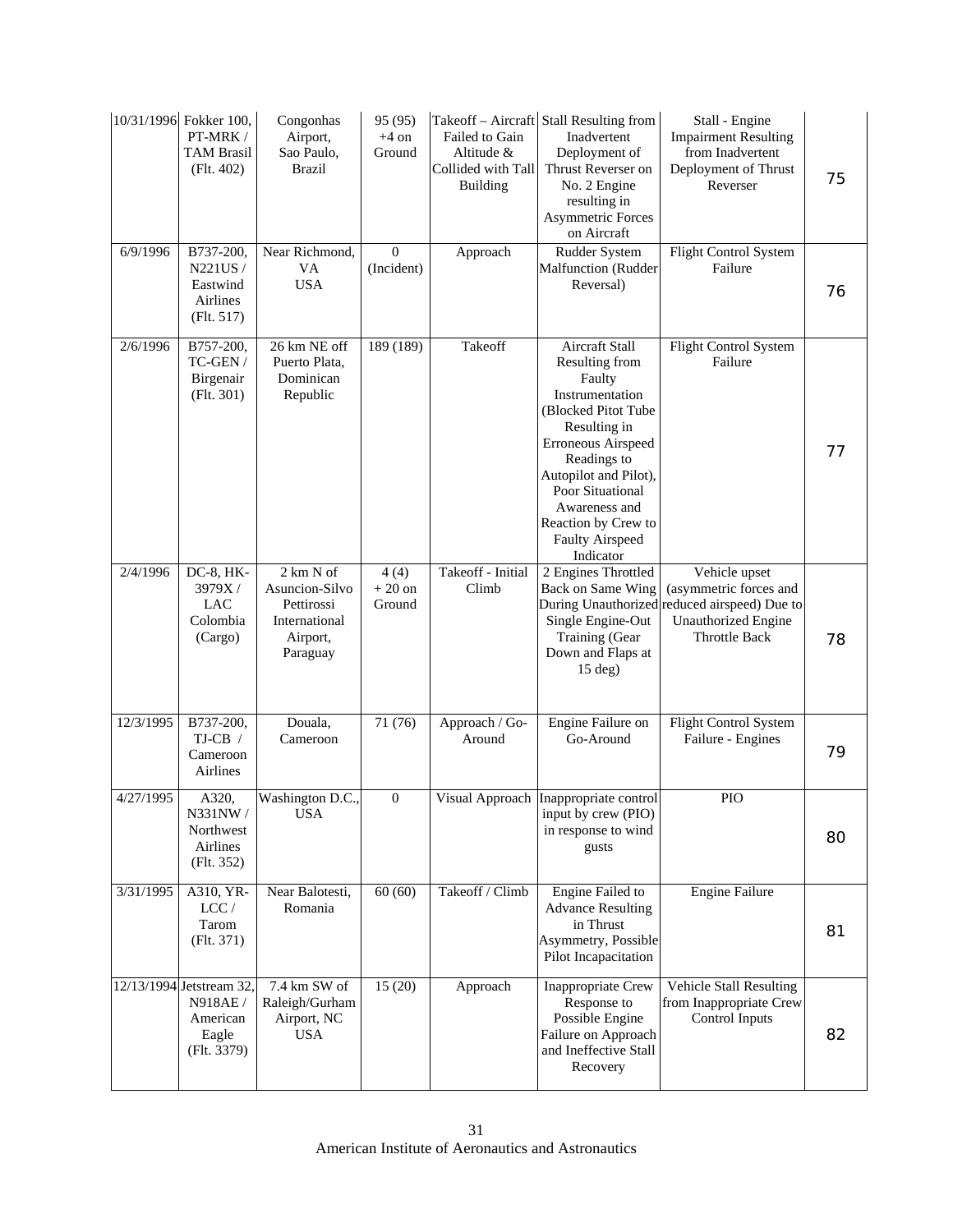| 12/11/1994 | B737,<br>N681MA/<br>Markair<br>(Flt. 308)                 | Anchorage,<br>Alaska<br><b>USA</b>                                   | $\boldsymbol{0}$                  | Climb                              | Vehicle Upset<br>Resulting from<br>Autopilot Elevator<br><b>Actuator Failure</b>                                                                                                                                                        | Flight Control System<br>Failure                              | 83 |
|------------|-----------------------------------------------------------|----------------------------------------------------------------------|-----------------------------------|------------------------------------|-----------------------------------------------------------------------------------------------------------------------------------------------------------------------------------------------------------------------------------------|---------------------------------------------------------------|----|
| 10/31/1994 | ATR-72,<br>N401AM /<br>American<br>Eagle<br>(Flt 4184)    | Near Roselawn,<br>$\ensuremath{\text{IN}}$<br><b>USA</b>             | 68 (68)                           | Approach -<br>Holding              | Vehicle Impairment<br>under Icing<br><b>Conditions Resulting</b><br>in Aircraft Stall<br>(Sudden and<br><b>Unexpected Aileron</b><br><b>Hinge Moment</b><br><b>Reversal Resulting</b><br>from Contaminated<br>Airfoil)                  | Icing, stall                                                  | 84 |
| 9/8/1994   | B737-300<br>N513AU/<br>USAir (Flt<br>427)                 | Near Pittsburg,<br>PA (Aliquippa)<br><b>USA</b>                      | 132 (132)                         | Approach                           | Vehicle stall<br>resulting from<br>Rudder System<br>Failure (rudder<br>reversal) subsequent<br>to a wake encounter                                                                                                                      | Flight Control System<br>Failure, Stall                       | 85 |
| 7/2/1994   | $DC-9$ ,<br>N954VJ/<br><b>USAir</b><br>(Flt. 1016)        | Charlotte-<br>Douglas<br>International<br>Airport, NC,<br><b>USA</b> | 37(57)                            | Approach -<br>During Go-<br>Around | Vehicle stall<br>resulting from wind<br>shear encounter,<br>Failure of Wind<br>Shear Warning<br>System to Activate<br>(Due to inadequate<br>software logic),<br>Thrust Setting was<br>below standard go-<br>around EPR limit of<br>1.93 | Atmospheric<br>Disturbance, Wind<br>Shear, Resulting in Stall | 86 |
| 6/29/1994  | $MD-11,$<br>N1752K/<br>American<br>Airlines<br>(Flt. 901) | Over the<br>Caribbean Sea,<br>South of Cuba                          | $\theta$<br>(1 Serious<br>Injury) | Cruise                             | Vehicle Upset<br>Resulting from<br>Inappropriate<br>Control Input by<br>Crew (Unintended<br>Control Column<br>Input resulting from<br>inadvertent<br>movement of the first<br>officer's seat)                                           | Inappropriate/Inadvertent<br>Control Input by Crew            | 87 |
| 4/26/1994  | A300, B-<br>1816/<br>China<br>Airlines<br>(Flt. 140)      | Nagoya-Komaki,<br>Japan                                              | 264 (271)                         | Approach                           | Vehicle Stalled as a<br>result of inadvertent<br>control setting on<br>approach<br>(Inadvertent<br><b>Engagement</b> of Take<br>Off Go Around<br>(TOGA) Mode) and<br>Abnormal Out-of-<br>Trim Condition                                 | Stall, Inappropriate<br>control input by crew                 | 88 |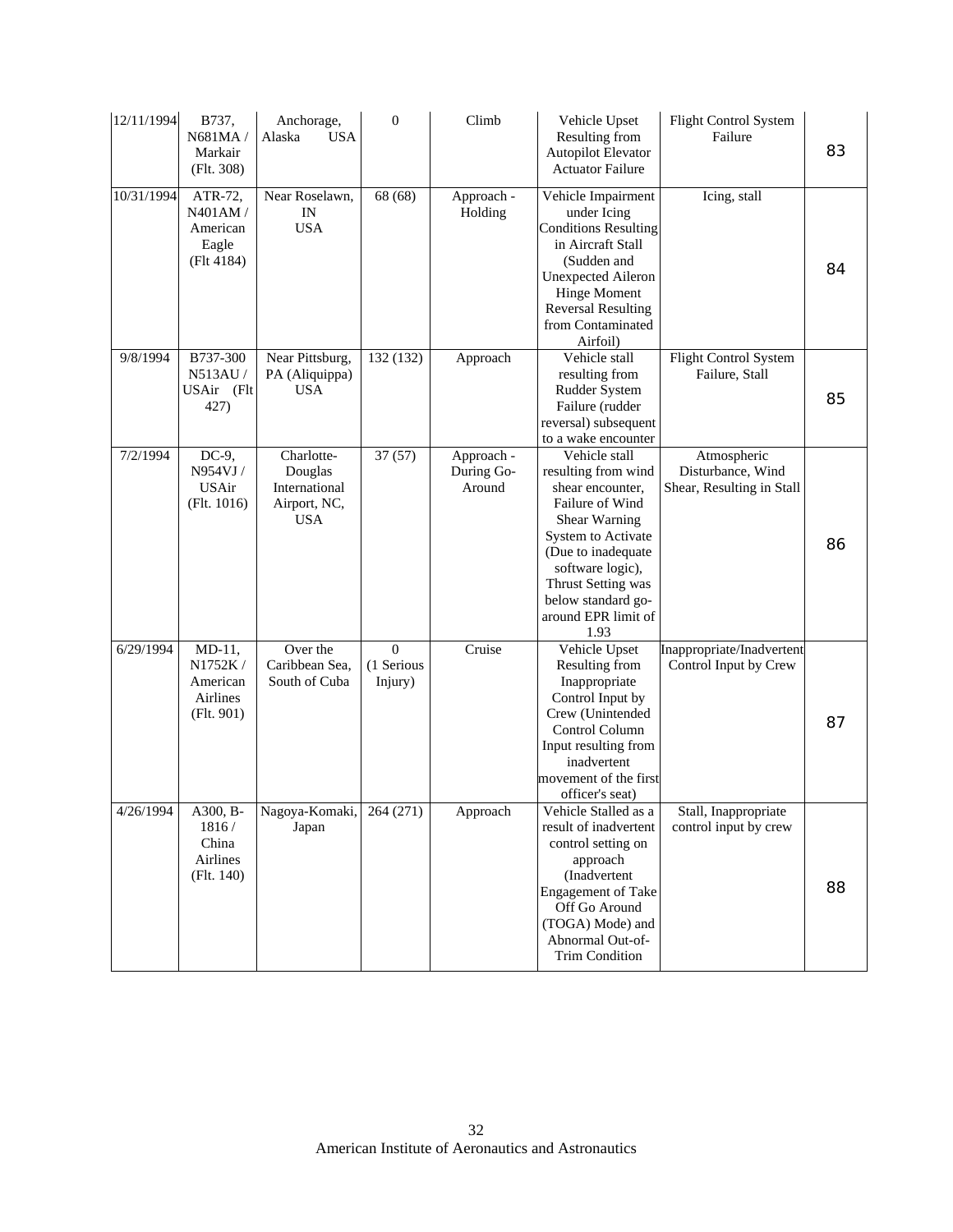| 3/23/1994  | A310, F-<br>OGQS /<br>Aeroflot<br>Russian<br>International<br><b>Airlines</b><br>(Flt. 593) | Near<br>Mezhduretshensk.<br>Russia                                  | 75 (75)                   | Cruise                       | Aircraft stalled as a<br>result of inadvertent<br>partial<br>disengagement of<br>autopilot<br>(unauthorized person<br>in cockpit<br>inadvertently<br>disabled autopilot's<br>control of the<br>ailerons) | Stall, Mode Confusion                                                 | 89 |
|------------|---------------------------------------------------------------------------------------------|---------------------------------------------------------------------|---------------------------|------------------------------|----------------------------------------------------------------------------------------------------------------------------------------------------------------------------------------------------------|-----------------------------------------------------------------------|----|
| 3/8/1994   | B737, VT-<br>SIA / Sahara<br>India<br>Airlines                                              | Delhi-Indira<br>Ghandi<br>International<br>Airport,<br>India        | 4(4)<br>$+4$ on<br>ground | Takeoff<br>(Training Flight) | Inappropriate<br>Control Input by<br>Crew (Trainee Pilot<br>Applied Incorrect<br><b>Rudder Input During</b><br><b>Engine Failure</b><br>Exercise)                                                        | Loss of control resulting<br>from inappropriate<br>control input      | 90 |
| 1/7/1994   | Jetstream 41,<br>N304UE /<br>United<br><b>Express</b><br>(Flt. 6291)                        | $1.9$ km E of<br>Columbus<br>International<br>Airport,<br>Ohio, USA | 5(9)                      | Approach                     | Aircraft stall on final<br>approach, possibly<br>under icing<br>conditions                                                                                                                               | Stall                                                                 | 91 |
| 12/15/1993 | IAI-1124,<br>N309CK /<br>Martin<br>Aviation                                                 | 6.5 km N of Santa<br>Ana, CA<br><b>USA</b>                          | $\overline{5}(5)$         | Approach                     | Loss of control<br>resulting from<br>atmospheric<br>disturbance                                                                                                                                          | Atmospheric<br>Disturbance, Wake                                      | 92 |
| 8/18/1993  | $DC-8$ ,<br>N814CK/<br>Kalitta<br>International<br>(Flt. 808)                               | Guantanamo,<br>Cuba                                                 | $\overline{0}$            | Approach                     | Vehicle stalled on<br>final approach<br>coupled with flight<br>crew fatigue                                                                                                                              | Stall                                                                 | 93 |
|            | 4/29/1993 Embraer 120,<br>N24706 /<br>Continental<br>Express<br>(Flt. 2733)                 | Pine Bluff, AR<br><b>USA</b>                                        | $\boldsymbol{0}$          | Climb                        | Autopilot-induced<br>stall, Crew Fatigue,<br>Possible PIO                                                                                                                                                | Stall                                                                 | 94 |
| 4/7/1993   | B757, C-<br>FOOA /<br>Canada 3000<br>Airline<br>Charter (Elite<br>Flt. 833)                 | 30 miles S of<br>Houston, TX<br><b>USA</b>                          | $\boldsymbol{0}$          | Cruise                       | In-flight upset as a<br>result of extreme<br>turbulence and<br>system failure<br>(Aircraft generators<br>came off-line with<br>loss of power to all<br>flight, navigation,<br>and engine<br>instruments) | Atmospheric<br>Disturbance, Turbulence                                | 95 |
| 4/6/1993   | $MD-11, B-$<br>2171 /<br>China<br>Eastern<br>Airlines<br>(Flt. 583)                         | 1760 km S of<br>Shemya, AK<br><b>USA</b>                            | 2(255)                    | Cruise                       | In-flight upset as a<br>result of inadvertent<br>slat deployment<br>during cruise, Large<br><b>Load Factor</b><br><b>Excursions Resulting</b><br>in Structural Damage                                    | Vehicle Upset,<br>Inappropriate /<br><b>Inadvertent Control Input</b> | 96 |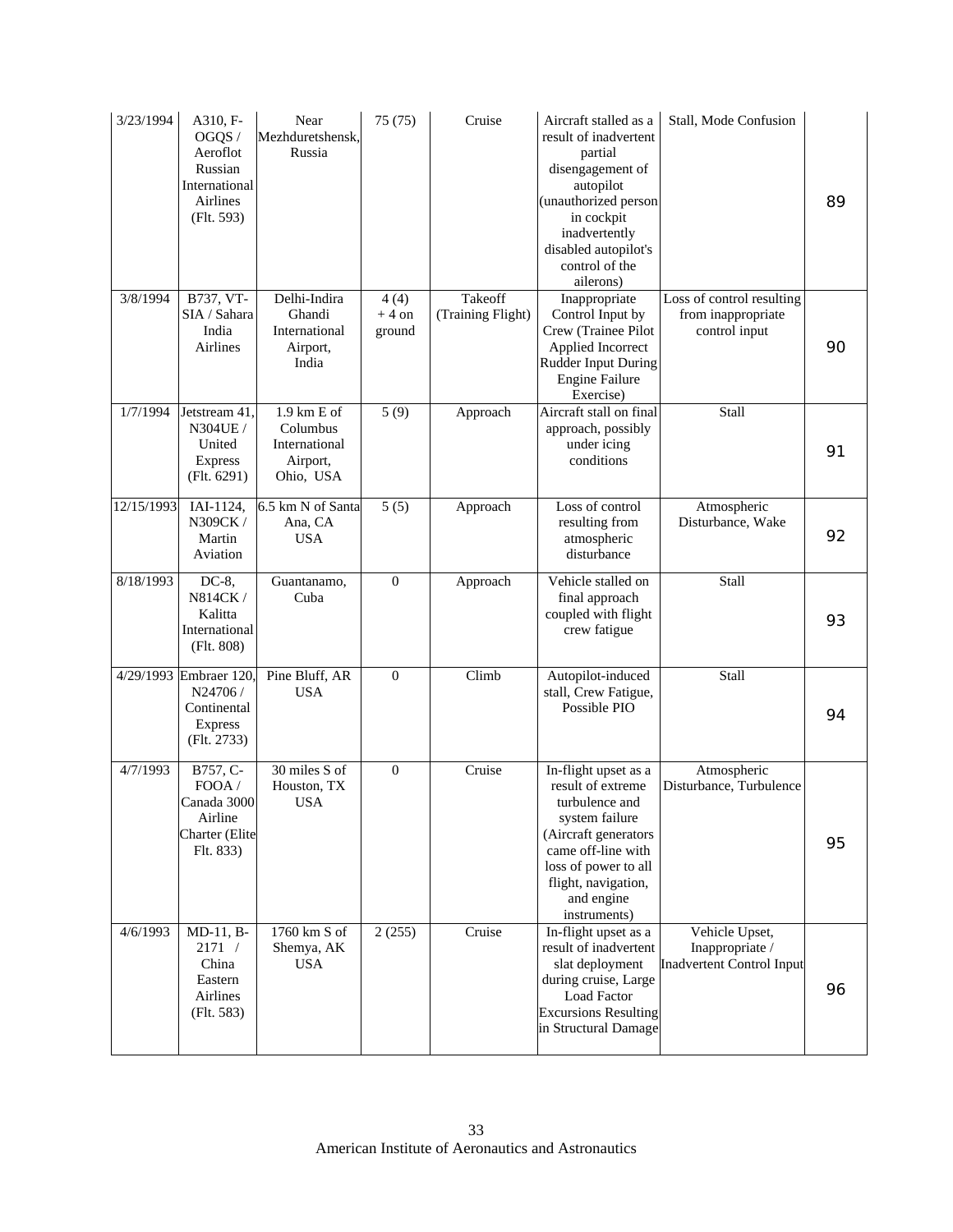| 3/5/1993  | Fokker 100,<br>PH-KXL/<br>Palair<br>Macedonian<br>(Flt. 301)                          | Skopje Airport,<br>Macedonia                              | 83 (97)          | Takeoff - Initial<br>Climb | Loss of roll<br>controllability due to<br>contaminated wing<br>resulting from icing                                                                                                                              | Icing - Contaminated<br>Airfoil                              | 97  |
|-----------|---------------------------------------------------------------------------------------|-----------------------------------------------------------|------------------|----------------------------|------------------------------------------------------------------------------------------------------------------------------------------------------------------------------------------------------------------|--------------------------------------------------------------|-----|
| 3/4/1993  | Aerospatiale<br>ATR-42,<br>N99838/<br><b>Britt Airways</b><br>(Flt 3444)              | Near Newark<br>International<br>Airport, NJ<br><b>USA</b> | $\boldsymbol{0}$ | Approach                   | Loss of roll control<br>due to contaminated<br>wing resulting from<br>icing                                                                                                                                      | Icing - Contaminated<br>Airfoil                              | 98  |
| 12/7/1992 | $MD-11, B-$<br>150 / China<br>Airlines<br>(Flt. 012)                                  | Near Kushimoto,<br>Japan                                  | $\mathbf{0}$     | Cruise                     | Vehicle upset<br>resulting from<br>turbulence,<br>Excessive control<br>inputs by pilot,<br>Damage sustained to<br>left and right<br>outboard elevator<br>resulting in loss of<br>portions of these<br>surfaces   | Atmospheric<br>Disturbance - Turbulence                      | 99  |
| 6/6/1992  | B737-204<br>HP-120 /<br><b>COPA</b><br>Airlines                                       | Tucuti,<br>Panama                                         | 47 (47)          |                            | Uncontrolled<br>Descent resulting<br>from instrumentation<br>fault/failure<br>(Incorrect Bank<br>Indication)                                                                                                     | Uncontrolled Descent,<br>Flight control component<br>failure | 100 |
|           | 3/22/1992 Fokker F-28,<br>N485US /<br><b>USAir</b><br>(Flt. 405)                      | New York<br>La Guardia<br>Airport, NY,<br><b>USA</b>      | 27(51)           | Takeoff - Initial<br>Climb | Vehicle stalled as a<br>result of icing<br>conditions                                                                                                                                                            | Stall / Icing                                                | 101 |
| 2/15/1992 | DC-8,<br>N794AL/<br>Air Transport<br>Internation<br>(ATI)<br>(Flt. 805)               | 5 km NW of<br>Toledo-Express<br>Airport, OH<br><b>USA</b> | 4(4)             | Approach                   | Vehicle upset<br>resulting from<br>possible crew<br>disorientation or<br>instrumentation<br>failure (attitude<br>director)                                                                                       | Vehicle Upset -<br><b>Unusual Attitudes</b>                  | 102 |
|           | 580, C-FICA<br>Canair Cargo                                                           | 9/18/1991 Convair CV-Belvedere Center,<br>VT, USA         | 2(2)             | Cruise                     | Vehicle upset<br>resulting from spatial<br>disorientation,<br>In-flight break-up<br>resulting from<br>exceedance of design<br>stress limits of the<br>aircraft                                                   | Vehicle upset - spatial<br>disorientation                    | 103 |
| 9/11/1991 | Embraer 120,<br>N33701/<br>Jet Link -<br>Continental<br><b>Express</b><br>(Flt. 2574) | Eagle Lake, TX<br><b>USA</b>                              | 14(14)           | Cruise                     | Vehicle upset<br>resulting from<br>airframe damage<br>(In-flight separation<br>of the left horizontal<br>stabilizer leading<br>edge resulting from<br>improper<br>maintenance to<br>replace the de-ice<br>boots) | Vehicle upset - airframe<br>damage                           | 104 |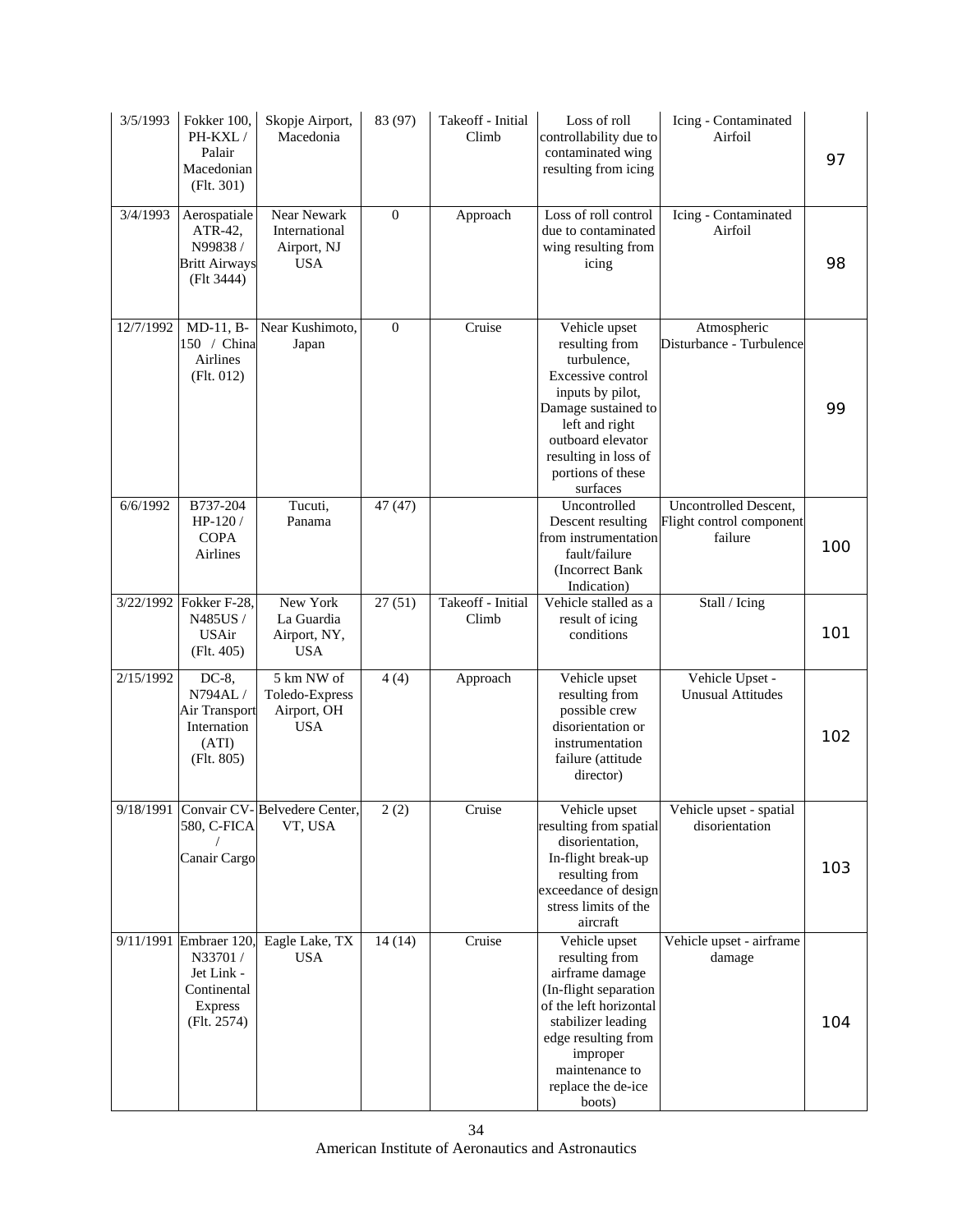| 5/26/1991 | B767, OE-<br>LAV/<br>Lauda Air<br>(Flt. 004)                                                        | 5.6 km NNE of<br>Phu Toey,<br>Thailand      | 223 (223)        | Initial Climb                            | Vehicle stall and<br>damage to and partial<br>separation of the<br>rudder and left<br>elevator resulting<br>from in-flight<br>deployment of thrust<br>reverser; This was<br>followed by the<br>down-and-aft<br>separation of most of<br>the right horizontal<br>stabilizer; a torsional<br>overload then caused<br>the separation of the<br>vertical and left<br>horizontal stabilizers,<br>followed by<br>complete break-up of<br>the wing and<br>fuselage. The<br>complete breakup of<br>the tail, wing, and<br>fuselage occurred in<br>a matter of seconds. | Stall - Flight control<br>system fault/failure or<br>inadvertent / erroneous<br>crew action | 105 |
|-----------|-----------------------------------------------------------------------------------------------------|---------------------------------------------|------------------|------------------------------------------|----------------------------------------------------------------------------------------------------------------------------------------------------------------------------------------------------------------------------------------------------------------------------------------------------------------------------------------------------------------------------------------------------------------------------------------------------------------------------------------------------------------------------------------------------------------|---------------------------------------------------------------------------------------------|-----|
| 4/5/1991  | Embraer 120<br>N270AS/<br>Atlantic<br>Southeast<br>Airlines -<br>Delta<br>Connection<br>(Flt. 2311) | Brunswick, GA<br><b>USA</b>                 | 23(23)           | Approach                                 | Vehicle upset<br>resulting from<br>propeller system<br>failure (Malfunction<br>of the left engine<br>propeller control<br>unit, which resulted<br>in an uncommanded<br>and uncorrectable<br>movement of the<br>blades of the left<br>propeller below the<br>flight idle position)                                                                                                                                                                                                                                                                              | <b>Flight Control</b><br>System/Component<br>Failure                                        | 106 |
| 3/3/1991  | B737-291<br>N999UA /<br>United<br>Airlines<br>(UA 585)                                              | Colorado Springs,<br>$\rm CO$<br><b>USA</b> | 25(25)           | Approach                                 | Vehicle upset<br>resulting from rudder<br>system failure<br>(rudder reversal)                                                                                                                                                                                                                                                                                                                                                                                                                                                                                  | Flight Control System /<br><b>Component Failure</b>                                         | 107 |
| 2/11/1991 | A310, D-<br>AOAC/<br>Interflug                                                                      | Near Moskva<br>Russia                       | $\boldsymbol{0}$ | Approach                                 | Vehicle stall during<br>go-around resulting<br>from inappropriate<br>crew inputs (Crew<br>overrode autopilot<br>during go-around)                                                                                                                                                                                                                                                                                                                                                                                                                              | Stall - Inappropriate<br>Crew Control Inputs                                                | 108 |
| 9/20/1990 | B707-321B<br>NN320MJ /                                                                              | Maranza, AZ<br><b>USA</b>                   | 1(3)             | Takeoff (with<br>Limited<br>Instruments) | Vehicle upset during<br>takeoff due to<br>inappropriate rudder<br>trim (Rudder<br><b>Trimmed Nose</b><br>Right), Improper<br>Pre-Flight Planning<br>& Preparation by<br>Pilot                                                                                                                                                                                                                                                                                                                                                                                  | Vehicle upset -<br>inappropriate rudder trim                                                | 109 |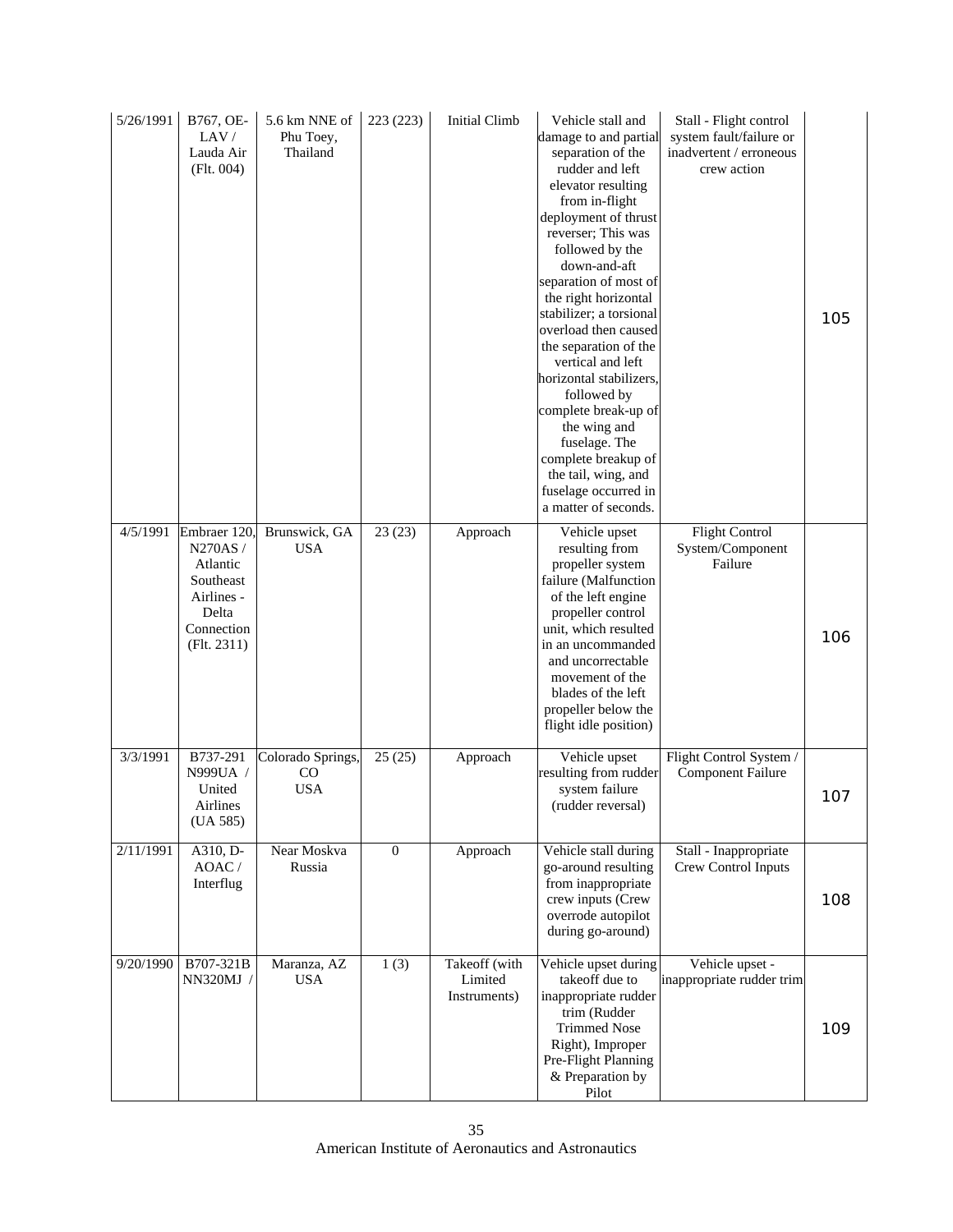| 7/19/1989 | $DC-10-10$<br>N1819U/<br>United<br>Airlines<br>(Flt 232)                          | Sioux City, Iowa<br><b>USA</b>                                       | 111 (296) | Cruise                             | Uncontained engine<br>failure resulting in<br>vehicle damage and<br>loss of hydraulics to<br>control surfaces,<br>Pilot Used<br><b>Differential Engines</b><br>to Crash Land Near<br>Sioux City Gateway<br>Airport                                                               | Flight control<br>system/component<br>failure                  | 110 |
|-----------|-----------------------------------------------------------------------------------|----------------------------------------------------------------------|-----------|------------------------------------|----------------------------------------------------------------------------------------------------------------------------------------------------------------------------------------------------------------------------------------------------------------------------------|----------------------------------------------------------------|-----|
|           | 3/10/1989 Fokker F-18,<br>C-FONF/<br>Air Ontario<br>(Flt. 1363)                   | Dryden<br>Municipal<br>Airport, ON<br>Canada                         | 24(69)    | Takeoff - Initial<br>Climb         | Aircraft was unable<br>to gain altitude due<br>to contaminated<br>airfoil from icing                                                                                                                                                                                             | Icing - Contaminated<br>Airfoil                                | 111 |
| 1/8/1989  | B737, G-<br>OBME/<br><b>British</b><br>Midland<br>Airways<br>(Flt. 092)           | Kegworth,<br><b>United Kingdom</b><br>Near East<br>Midlands          | 47 (126)  | Approach                           | <b>Engine Failure</b><br>Combined with<br><b>Inappropriate Crew</b><br>Response (Crew<br>Shut Down Wrong<br>Engine)                                                                                                                                                              | <b>Engine Failure</b>                                          | 112 |
| 9/15/1988 | B737, ET-<br>AJA/<br>Ethiopian<br>Airlines<br>(Flt. 604)                          | 10 km SW of<br><b>Bahar</b> Dar<br>Airport,<br>Ethiopia              | 35 (104)  | Takeoff                            | Loss of both engines<br>due to ingestion of<br>foreign objects<br>(birds)                                                                                                                                                                                                        | <b>Engine Damage</b>                                           | 113 |
| 2/9/1988  | Jetstream 31,<br>N823JS /<br>Jetstream<br>International<br>- Piedmont<br>Commuter | Springfield<br>Airport, OH,<br><b>USA</b>                            | 3(3)      | Approach -<br>During Go-<br>Around | Loss of control<br>resulting from<br>inappropriate vehicle<br>configuration during<br>go-around;<br>Insufficient<br>supervision during<br>training flight                                                                                                                        | Vehicle Impairment -<br>Inappropriate Vehicle<br>Configuration | 114 |
| 8/31/1987 | B737, HS-<br>TBC/<br>Thai Airways<br>(Flt. 365)                                   | 15 km off Phuket,<br>Thailand                                        | 83 (83)   | Approach                           | Vehicle stalled on<br>final approach, Pilot<br>distracted by traffic<br>pattern on approach<br>and did not execute a<br>recovery in time to<br>save the vehicle                                                                                                                  | Stall                                                          | 115 |
| 3/4/1987  | CASA C-<br>212, N160FB<br>Northwest<br>Airlink<br>(Flt. 2268)                     | Detroit<br>Metropolitan<br>Wayne County<br>Airport, MI<br><b>USA</b> | 9(19)     | Final Approach                     | Vehicle upset<br>resulting from<br>inappropriate control<br>inputs by Crew<br>(Asymmetric power<br>condition at low<br>speed following<br>pilot's intentional use<br>of beta mode of<br>propeller operation<br>to descend and slow<br>the airplane rapidly<br>on final approach) | Inappropriate Control<br>Input by Crew                         | 116 |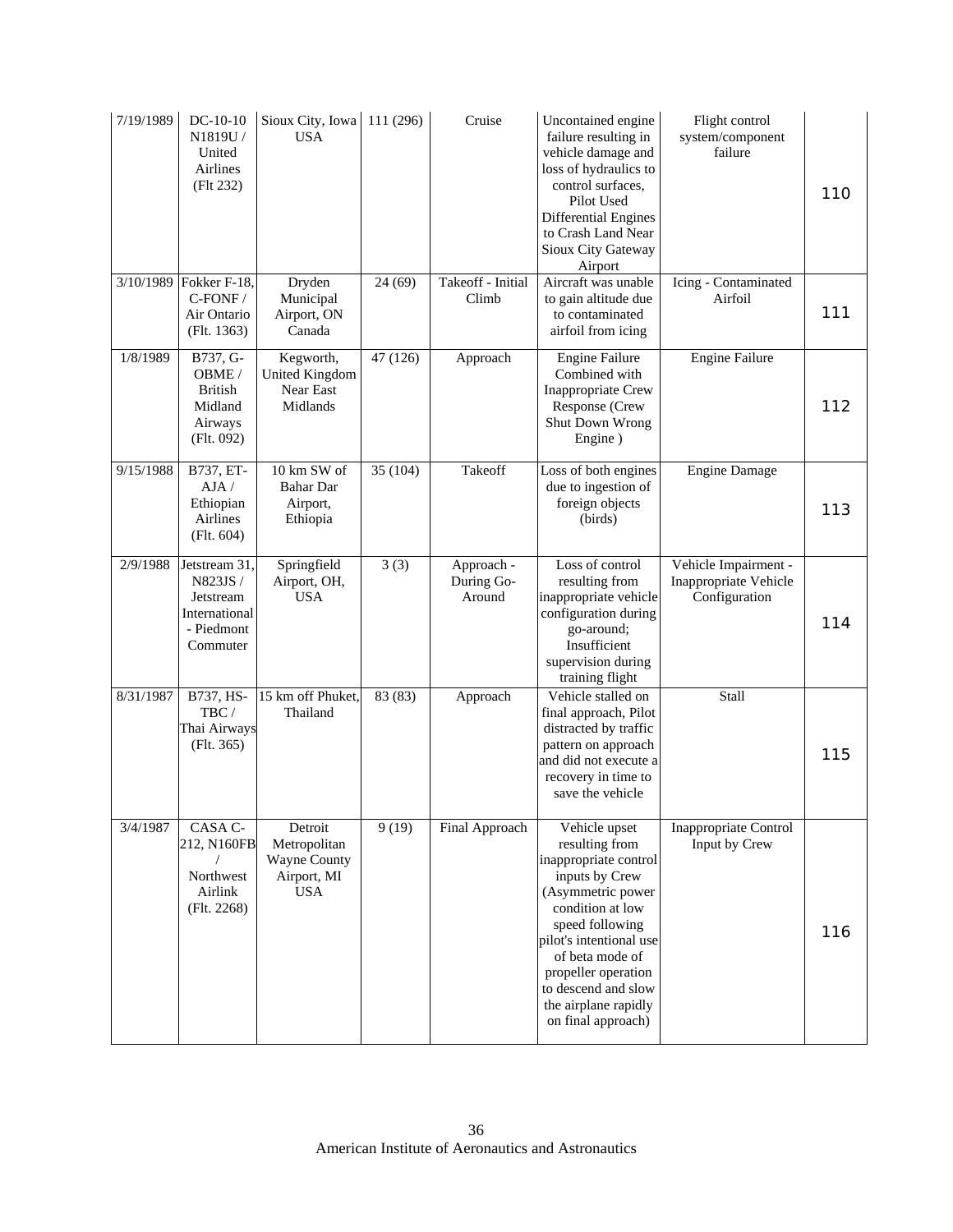| 9/6/1985  | DC-9-14<br>N100ME /<br>Midwest<br><b>Express</b><br>(Flt 105) | Milwaukee, WI<br><b>USA</b>                         | 31(31)                                  | Takeoff | Vehicle stall<br>resulting from engine<br>failure and<br>inappropriate crew<br>response (Pilot Input<br><b>Incorrect Rudder</b><br>Command)                                                                                                                                                                                                                                                                                                                                                       | Engine, stall                                                                                          | 117 |
|-----------|---------------------------------------------------------------|-----------------------------------------------------|-----------------------------------------|---------|---------------------------------------------------------------------------------------------------------------------------------------------------------------------------------------------------------------------------------------------------------------------------------------------------------------------------------------------------------------------------------------------------------------------------------------------------------------------------------------------------|--------------------------------------------------------------------------------------------------------|-----|
| 8/12/1985 | B747,<br>JA8119/<br>Japan Air<br>Lines<br>(Flt. 123)          | Near Ueno<br>Japan                                  | 520 (524)                               | Cruise  | Airframe damage<br>that resulted in loss<br>of control surfaces<br>(Rupture of aft<br>bulkhead initiated by<br>fatigue cracks,<br>resulting in<br>separation of a<br>portion of the<br>vertical fin and the<br>section of the<br>tailcone that contains<br>the auxiliary power<br>unit; this damage<br>caused a drop in<br>hydraulic pressure,<br>which resulted in the<br>inoperability of the<br>control surfaces)                                                                              | Airframe Failure                                                                                       | 118 |
| 2/19/1985 | B747,<br>N4522V /<br>China<br>Airlines<br>(Flt. 006)          | 550 km NW off<br>San Francisco,<br>CA<br><b>USA</b> | $\mathbf{0}$<br>(2 Serious<br>Injuries) | Cruise  | In-flight upset<br>following engine<br>failure resulting from<br>insufficiency of the<br>autopilot for<br>operation under<br>abnormal conditions;<br>Crew was distracted<br>with the engine<br>failure, relied too<br>heavily on the<br>autopilot, and failed<br>to monitor airplane's<br>flight instruments;<br>Successful recovery<br>and safe landing<br>were made by the<br>crew; Airplane<br>suffered major<br>structural damage<br>during the upset,<br>descent, and<br>subsequent recovery | Flight Control System<br>Failure - Engines,<br>Autopilot Insufficiency<br>for Off-Nominal<br>Operation | 119 |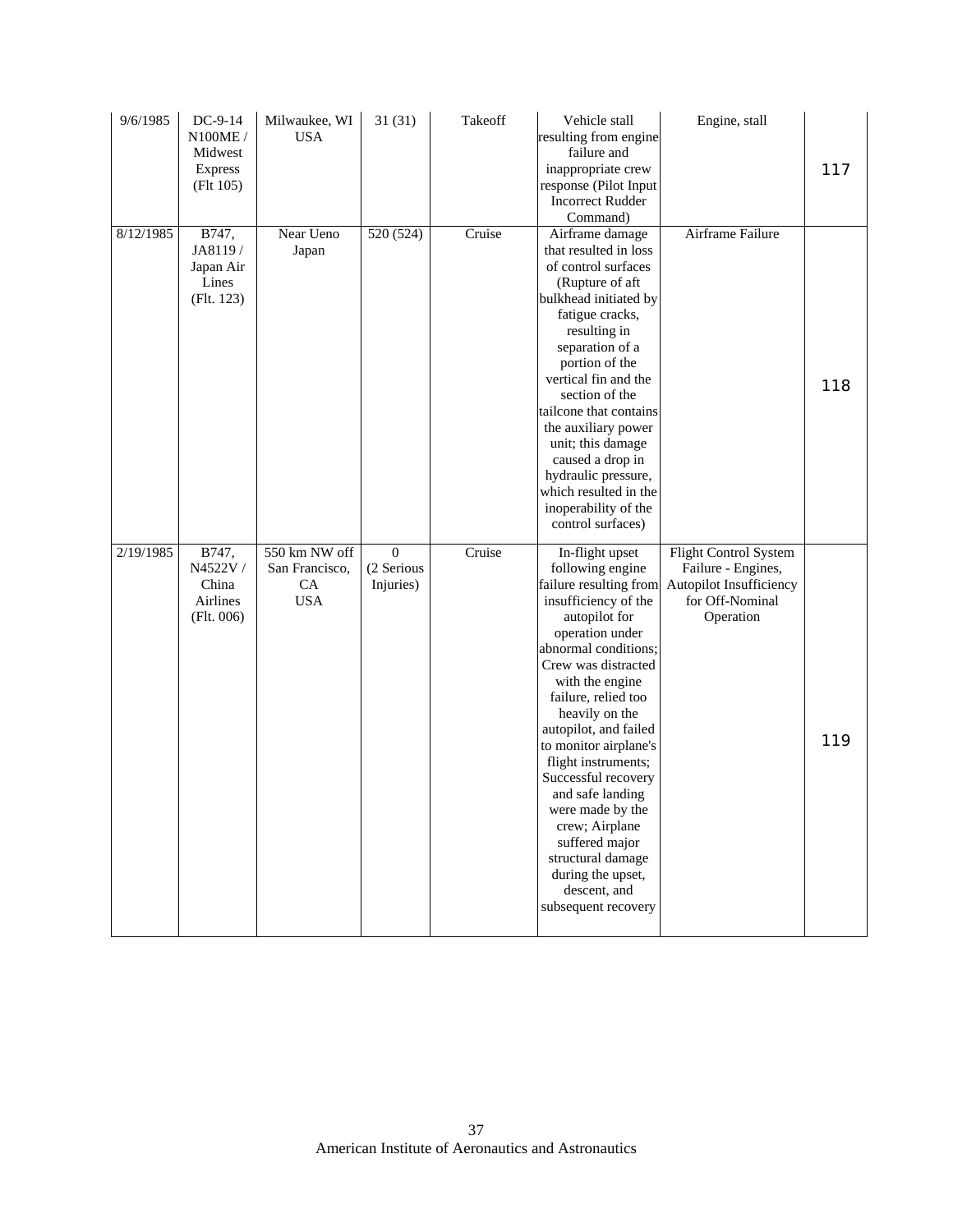|           | 188 Electra.<br>N5532/<br>Galaxy<br>Airlines<br>(Flt. 203)                                                  | $1/21/1985$ Lockheed L- $3 \text{ km SE of Reno}$<br>/ Tahoe<br>International<br>Airport, NV<br><b>USA</b> | 70(71)                        | Takeoff - Initial<br>Climb   | Aircraft stalled as a<br>result of in-flight<br>vehicle anomaly /<br>damage (Failure of<br>ground crew to<br>secure the air start<br>access door, which<br>caused unexpected<br>'thunking" noise and<br>vibration during<br>takeoff - and possible<br>airframe damage)           | Stall                                           | 120 |
|-----------|-------------------------------------------------------------------------------------------------------------|------------------------------------------------------------------------------------------------------------|-------------------------------|------------------------------|----------------------------------------------------------------------------------------------------------------------------------------------------------------------------------------------------------------------------------------------------------------------------------|-------------------------------------------------|-----|
|           | 5/30/1984 Lockheed L-<br>188 Electra,<br>N5523/<br>Zantop<br>International<br><b>Airlines</b><br>(Flt. 931) | Chalkhill, PA<br><b>USA</b>                                                                                | 4(4)                          | Cruise                       | Vehicle upset<br>resulting from<br>instrumentation<br>failure (No. 2 Gyro<br>Malfunction;<br>Possible conflicting<br>pitch and roll<br>information to flight<br>crew), In-flight<br>damage and breakup<br>resulting from<br>overstress during<br>upset and attempted<br>recovery | System & Component<br>Failure - Instrumentation | 121 |
| 7/9/1982  | Pan<br>American<br>World<br>Airways<br>(Flt. 759)                                                           | B727, N4737 New Orleans, LA<br><b>USA</b>                                                                  | 145(145)<br>$+8$ on<br>ground | Takeoff - Initial<br>Climb   | Microburst wind<br>shear encounter on<br>takeoff                                                                                                                                                                                                                                 | Atmospheric<br>Disturbance - Wind<br>Shear      | 122 |
| 1/13/1982 | B737,<br>N62AF/<br>Air Florida<br>(Flt. 90)                                                                 | $1.4$ km N of<br>Washington-<br>National Airport,<br>DC, USA                                               | 74 (79)<br>$+4$ on<br>ground  | Takeoff - Initial<br>Climb   | Vehicle stalled as a<br>result of icing<br>conditions that<br>contaminated the<br>airfoil                                                                                                                                                                                        | Stall / Icing                                   | 123 |
|           | 11/11/1979 DC-10, XA-<br>DUH /<br>AeroNaves<br>(Flt. 945)                                                   | Near Luxemburg,<br>Germany                                                                                 | $\theta$                      | Takeoff - Climb to<br>Cruise | Autopilot-Induced<br>stall in vertical speed<br>mode; Overload<br>failure to elevator<br>assembly<br>attachments (in-flight<br>separation)                                                                                                                                       | Stall                                           | 124 |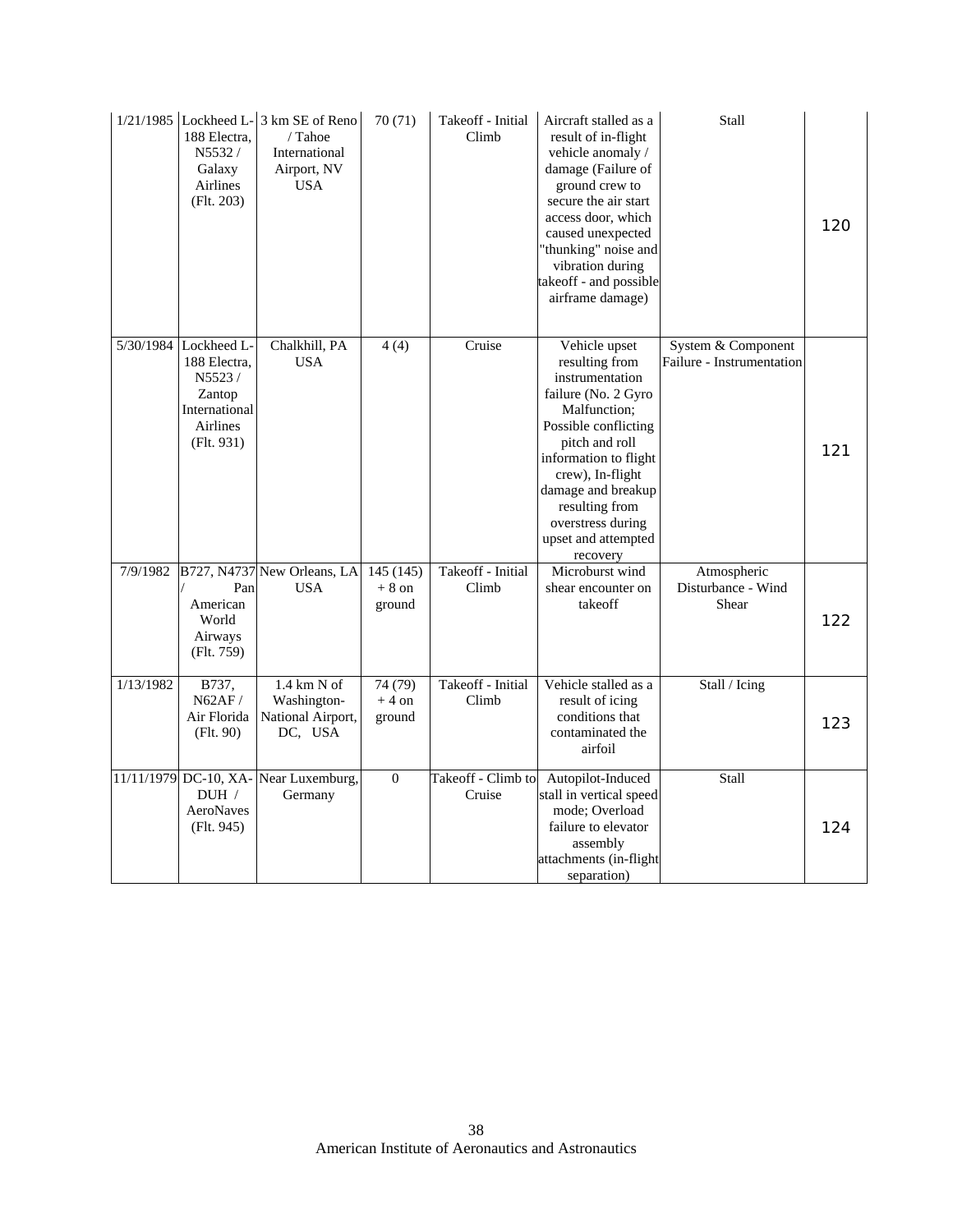| 5/25/1979 | $DC-10-10$ ,<br>N110AA/<br>American<br>Airlines (Flt.<br>191)    | O'Hare<br>International<br>Airport<br>Chicago, IL<br><b>USA</b> | 271 (271)<br>$+2$ | Takeoff (Just<br><b>After Rotation</b> ) | result of vehicle<br>damage (separation<br>of Left Engine $\&$<br>Pylon Assembly &<br>$\sim$ 3 ft. of Leading<br>Edge from Left Wing<br>with Uncommanded<br>Retraction of Left<br>Wing Outboard LE<br>Slats (Resulted from<br>Poor Maintenance));<br>Failure of Stall<br><b>Warning System</b>                                                                            | Vehicle stalled as a Airframe Damage / Stall             | 125 |
|-----------|------------------------------------------------------------------|-----------------------------------------------------------------|-------------------|------------------------------------------|---------------------------------------------------------------------------------------------------------------------------------------------------------------------------------------------------------------------------------------------------------------------------------------------------------------------------------------------------------------------------|----------------------------------------------------------|-----|
| 4/4/1979  | B727,<br>N840TW/<br><b>Trans World</b><br>Airlines<br>(Flt. 841) | Near Saginaw,<br><b>USA</b><br>MI                               | $\mathbf{0}$      | Cruise                                   | Vehicle Upset<br>resulting from<br>control surface<br>failure - Slat<br>Asymmetry:<br>Aircraft's No. 7<br>leading edge slat (on<br>its right wing) was<br>stuck in the extended<br>or partially extended<br>position and could<br>not be retracted (due<br>to a pre-existing<br>misalignment and the<br>resulting air loads);<br>No. 7 slat was torn<br>from the aircraft | System / Component<br>Failure - Flight Control<br>System | 126 |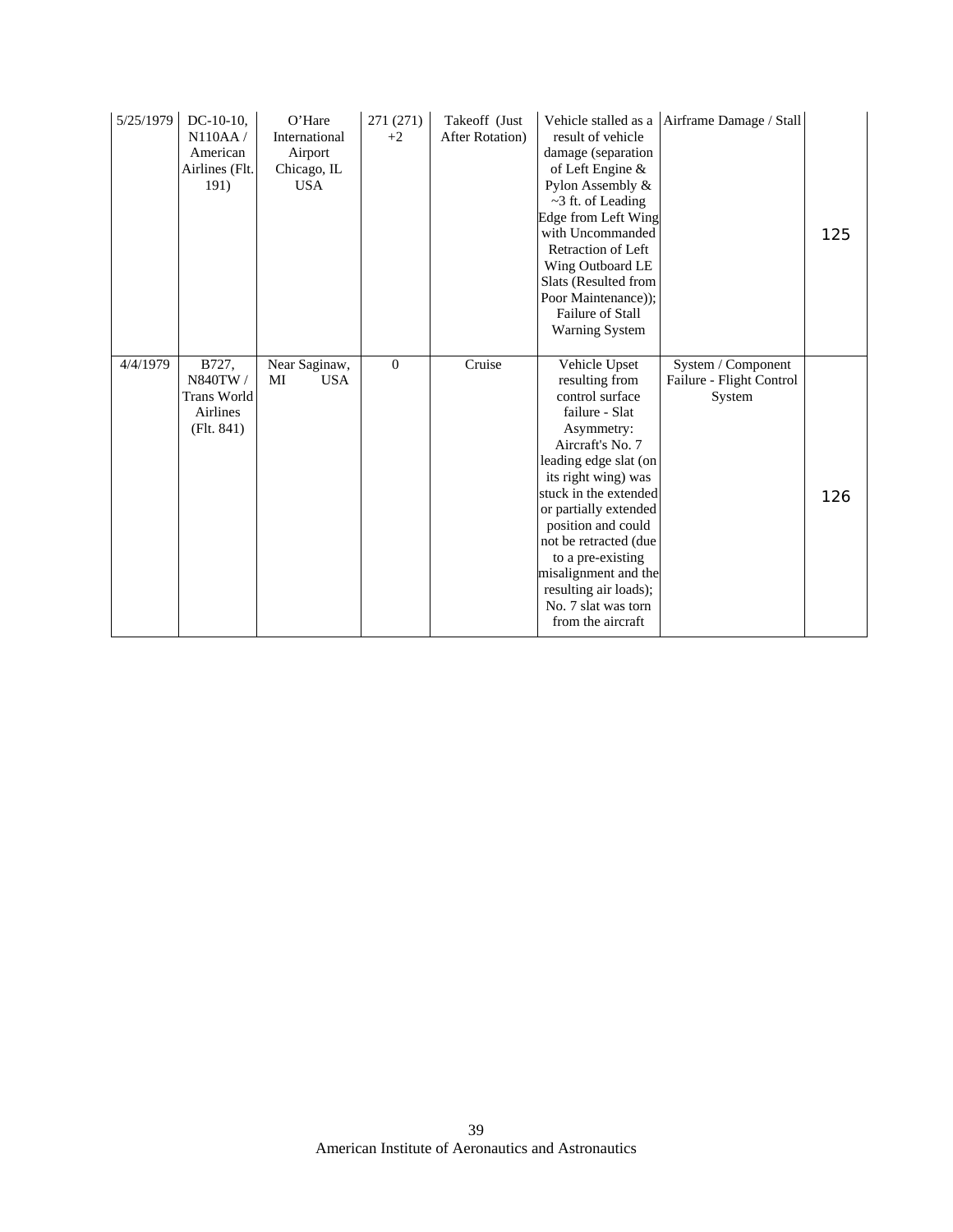### **Acknowledgments**

This research is dedicated to the memory of Dr. Celeste M. Belcastro of NASA Langley Research Center, who lost her courageous and selfless battle with cancer and passed from this life on August 22, 2008. She dedicated her life and career to aviation safety research, and made numerous technical and leadership contributions in the areas of vehicle health management and safety-critical avionics systems. Just prior to her illness, she had embarked on a research collaboration with her identical twin, Dr. Christine M. Belcastro, to address aircraft loss of control. Her absence from this work will forever be a significant and irreparable loss to the aerospace research community.

The authors wish to thank Dr. Steven D. Young for insight into NextGen and the identification of new LOC precursors for future systems and operations, and to Mr. Kenneth H. Goodrich for numerous suggestions for improvement of the paper during its review.

#### **References**

- <sup>3</sup> Evans, Joni K., "An Examination of In Flight Loss of Control Events During 1988–2004", Alliant Techsystems, Inc., NASA Langley Research Center, Contract No.: TEAMS:NNL07AM99T/R1C0, Task No. 5.2, 2007. 4
- <sup>4</sup> Jacobson, Steven R., Foster, John V., Casner, Stephen M., Reehorst, Andrew L., Addy, Harold E., Shah, Gautam H., and Nowinski, Jessica L., "Aircraft Loss of Control Study Final Report", February 2010.
- <sup>5</sup> Aviation Safety Network (ASN) Database Available at http://aviation-safety.net/database/

 $\overline{a}$ 

- <sup>6</sup> National Transportation Safety Board (NTSB) Database Available at http://www.ntsb.gov/ntsb/query.asp
- <sup>7</sup> Joint Planning and Development Office, "Concept of Operations for the Next Generation Air Transportation System", Version 3, October 2009, Available at http://www.jpdo.gov/library.asp

<sup>&</sup>lt;sup>1</sup> "Statistical Summary of Commercial Jet Airplane Accidents, Worldwide Operations, 1959-2008", Boeing Commercial Airplanes, July 2009. Available at http://www.boeing.com/news/techissues. 2

<sup>&</sup>lt;sup>2</sup> Lambregts, A. A., Nesemeier, G., Wilborn, J. E., and Newman, R. L., "Airplane Upsets: Old Problem, New Issues", AIAA Modeling and Simulation Technologies Conference and Exhibit, 2008, AIAA 2008-6867. 3